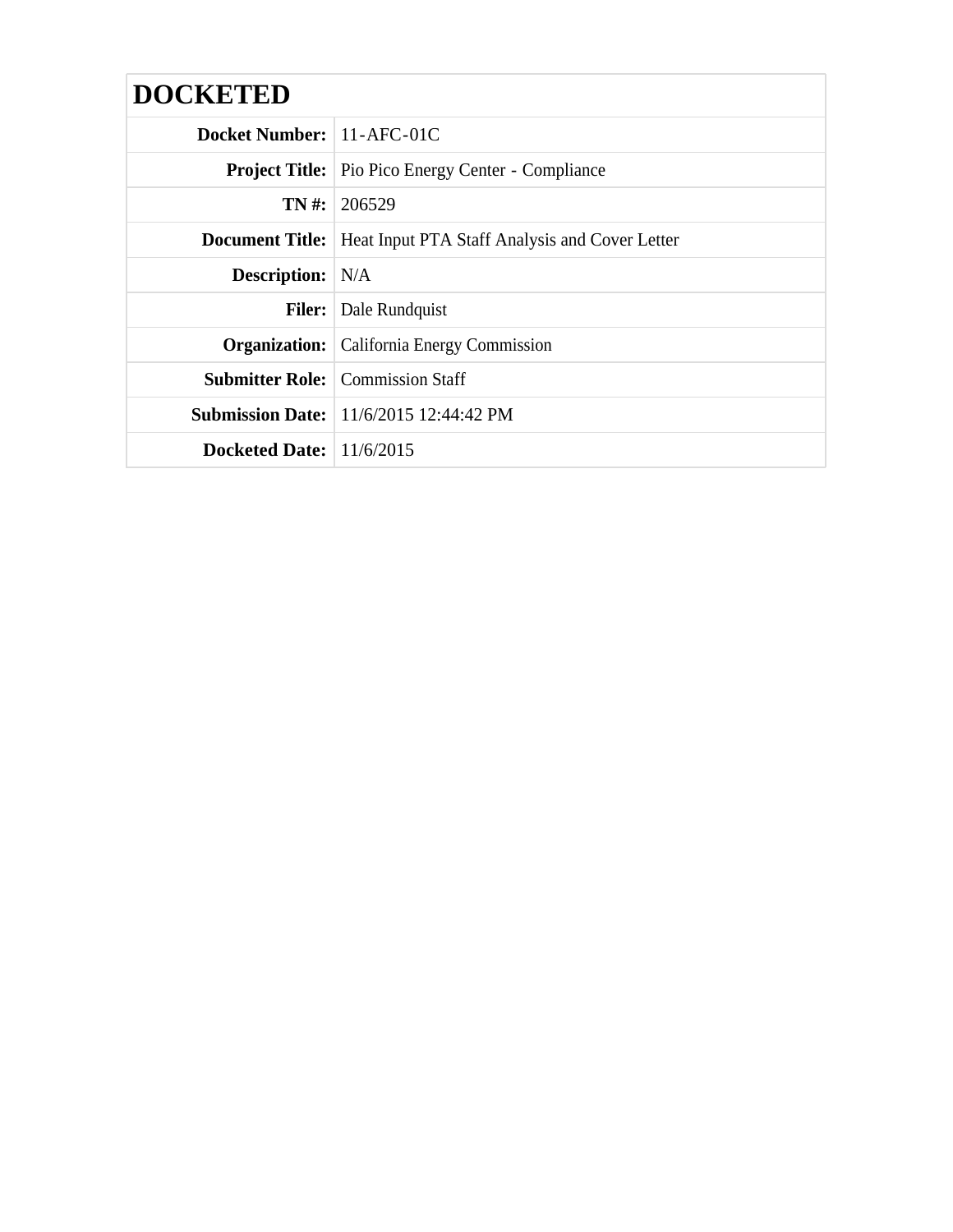



**DATE**: November 6, 2015

**TO:** Interested Parties

**FROM**: Dale Rundquist, Compliance Project Manager

### **SUBJECT**: **Pio Pico Energy Center (11-AFC-1C) Staff Analysis of Petition to Amend Hourly Heat Input**

On July 15, 2014, the Pio Pico Energy Center, LLC filed a petition with the California Energy Commission (Energy Commission) requesting to amend the Final Decision for the Pio Pico Energy Center (PPEC). Staff prepared an analysis of this proposed change that can be reviewed on the Energy Commission website for this facility (see below).

The simple-cycle, natural gas-fired, 300-megawatt facility was certified by the Energy Commission in its Decision on September 12, 2012, and construction is approximately 25 percent complete. The project site is adjacent to the Otay Mesa Energy Center, an existing natural gas-fired power plant, in an unincorporated area of San Diego County, California.

Energy Commission staff (staff) reviewed the petition and assessed the impacts of this proposal on environmental quality and on public health and safety. In the Staff Analysis, staff proposes new and revised **Air Quality** conditions of certification and revised **Traffic and Transportation** Condition of Certification **TRANS-9**. It is staff's opinion that, with the implementation of these new and revised conditions, the facility would remain in compliance with applicable laws, ordinances, regulations, and standards, and the proposed modification would not cause a significant impact on the environment (Cal. Code of Regs., tit. 20, § 1769). Energy Commission staff intends to recommend approval of the petition to amend at the January 2016, Business Meeting of the Energy Commission.

The Energy Commission's webpage for this facility,

[http://www.energy.ca.gov/sitingcases/piopico/](http://www.energy.ca.gov/sitingcases/piopico), has a link to the petition and the Staff Analysis on the right side of the webpage in the box labeled "Compliance Proceeding." Click on the "Documents for this Proceeding (Docket Log)" option. After the Energy Commission makes a decision on this petition, the Energy Commission's Order regarding this petition will also be available from the same webpage.

This notice has been mailed to the Commission's list of interested parties and property owners adjacent to the facility site. It has also been e-mailed to the facility listserv. The listserv is an automated Energy Commission e-mail system by which information about this facility is e-mailed to parties who have subscribed. To subscribe, go to the Commission's webpage for this facility, cited above, scroll down the right side of the project webpage to the box labeled "Subscribe," and provide the requested contact information.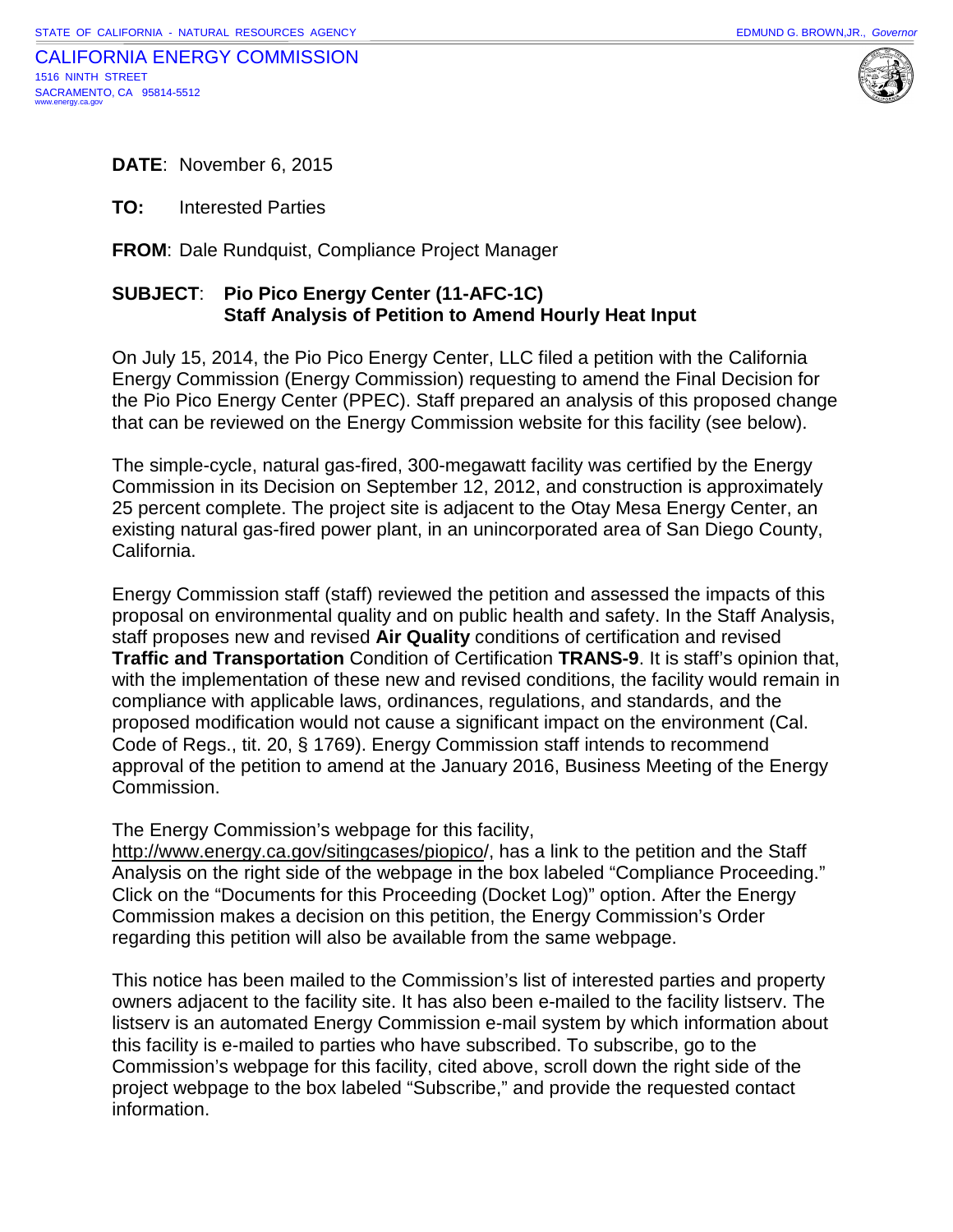Any person may comment on the Staff Analysis. Those who wish to comment on the analysis are asked to submit their comments by 5:00 p.m., December 7, 2015. To use the Energy Commission's electronic commenting feature, go to the Energy Commission's webpage for this facility, cited above, click on the "Submit e-Comment" link, and follow the instructions in the on-line form. Be sure to include the facility name in your comments. Once submitted, the Energy Commission Dockets Unit reviews and approves your comments, and you will receive an e‐mail with a link to them.

Written comments may also be mailed or hand-delivered to:

California Energy Commission Dockets Unit, MS-4 Docket No. 11-AFC-1C 1516 Ninth Street Sacramento, CA 95814-5512

All comments and materials filed with and approved by the Dockets Unit will be added to the facility Docket Log and become publically accessible on the Energy Commission's webpage for the facility.

If you have questions about this notice, please contact Dale Rundquist, Compliance Project Manager, at (916) 6512072, or by fax to (916) 654-3882, or via e-mail to [dale.rundquist@energy.ca.gov.](mailto:dale.rundquist@energy.ca.gov)

For information on participating in the Energy Commission's review of the petition, please call the Public Adviser at (800) 822-6228 (toll-free in California) or send your email to [publicadviser@energy.ca.gov.](mailto:publicadviser@energy.ca.gov) News media inquiries should be directed to the Energy Commission Media Office at (916) 654-4989, or by e-mail to [mediaoffice@energy.ca.gov.](mailto:mediaoffice@energy.ca.gov)

Mail List 7398 Pio Pico listserv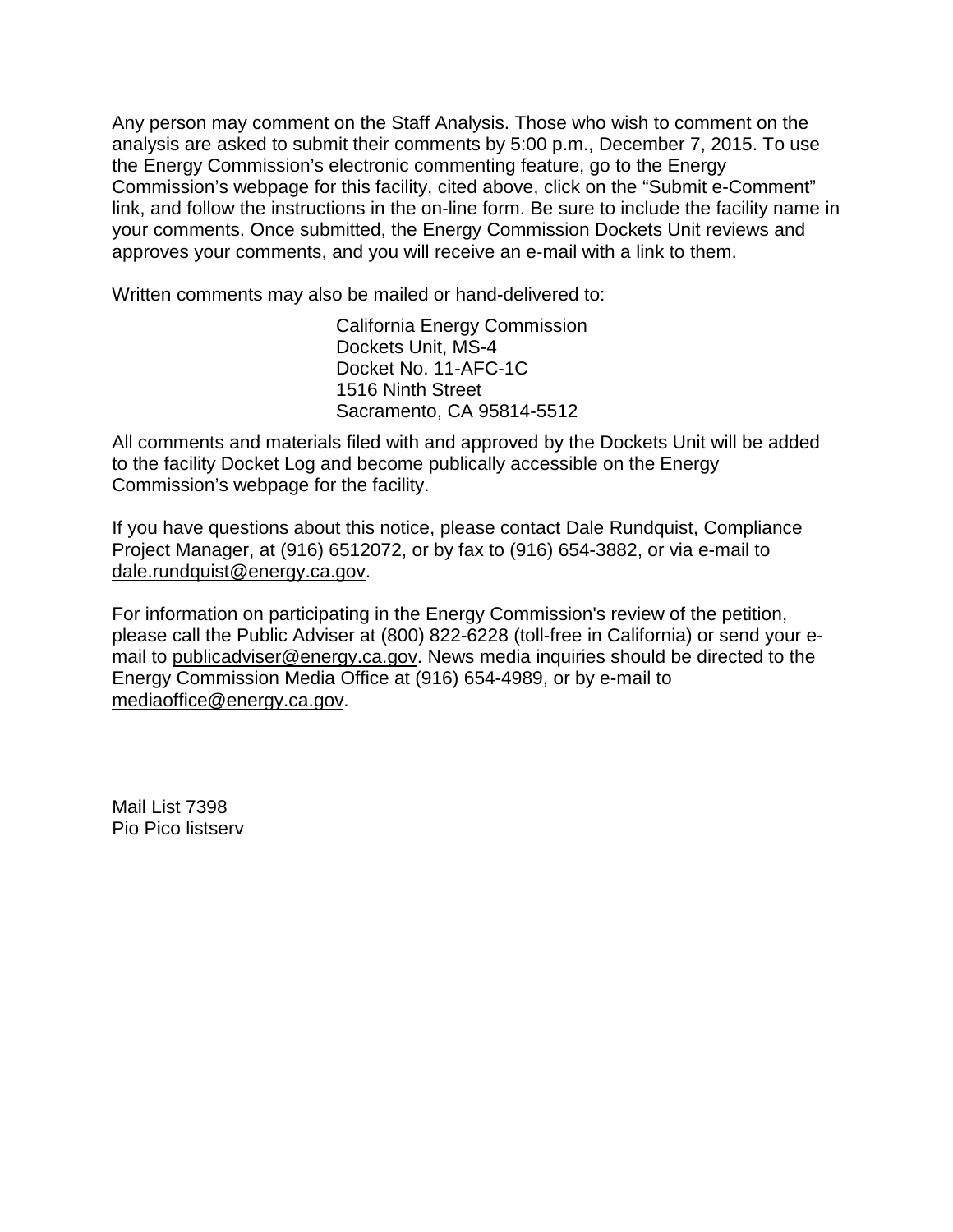#### **PIO PICO ENERGY CENTER (11-AFC-1C) Petition to Amend Hourly Heat Input Executive Summary** Dale Rundquist

### **INTRODUCTION**

On July 15, 2014, the Pio Pico Energy Center, LLC filed a petition with the California Energy Commission (Energy Commission) requesting to amend the Final Decision for the Pio Pico Energy Center (PPEC). The modification would be limited to the proposed nominal (~10 percent) increase in hourly heat input. This increase is a result of operational experience and machine tuning rather than major physical changes to the General Electric (GE) LMS100 natural gas-fired combustion turbine generators.

The purpose of the Energy Commission's review process is to assess any impacts the proposed modifications would have on environmental quality and on public health and safety. The process includes an evaluation of the consistency of the proposed changes with the Energy Commission's Final Decision and an assessment of whether the project, as modified, would remain in compliance with applicable laws, ordinances, regulations, and standards (Cal. Code Regs., tit. 20, § 1769).

Energy Commission staff (staff) has completed its review of all materials received. The Staff Analysis below is staff's assessment of the project owner's proposal to increase the hourly heat input for the Pio Pico Energy Center.

# **PROJECT LOCATION AND DESCRIPTION**

PPEC is a simple-cycle, natural gas-fired, 300-megawatt facility certified by the Energy Commission in its Decision on September 12, 2012, and construction is approximately 25 percent complete. PPEC is located in an unincorporated area at 7363 Calzada de la Fuente, San Diego, CA 92154.

# **DESCRIPTION OF PROPOSED MODIFICATIONS**

Although the Final Decision does not limit the hourly heat input, Condition of Certification **AQ-2** implicitly limits operations to the conditions described in the Application for Certification (Condition of Certification **AQ-2** requires the operator to operate the project "in accordance with all data and specifications submitted with the application under which this license is issued"). This Petition to Amend addresses all issues associated with the proposed nominal increase in hourly heat input by the project.

The increase in hourly heat input to the gas turbines increases the heights of the thermal plumes that will emit from the turbine exhaust stacks, necessitating changes to the aviation hazard notifications required under Condition of Certification **TRANS-9** to reflect the higher elevation of the thermal plumes.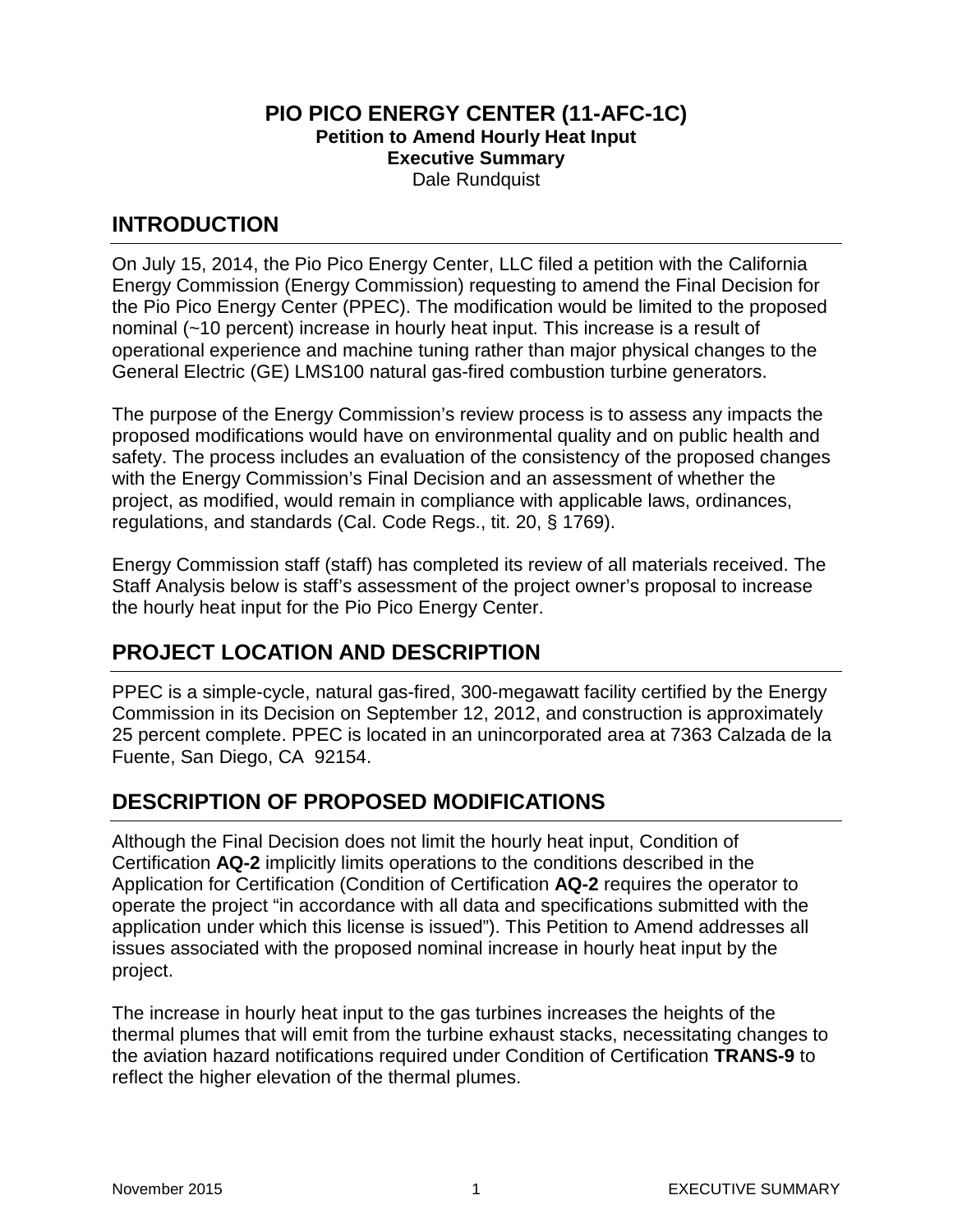# **NECESSITY FOR THE PROPOSED MODIFICATIONS**

GE has made performance improvements to the LMS100 gas turbines since the license was originally issued in 2012. These improvements allow slightly higher hourly heat input and higher electrical output. The PPEC gas turbines will be capable of operating with a higher heat input and higher electrical output of approximately 18 MW than the specifications in the original permit.

# **STAFF'S ASSESSMENT OF THE PROPOSED PROJECT CHANGE**

Energy Commission technical staff reviewed the petition for potential environmental effects and consistency with applicable laws, ordinances, regulations and standards (LORS). Staff's conclusions in each technical area are summarized in **Executive Summary Table 1**, below.

Staff has determined that the technical or environmental areas of Cultural Resources, Facility Design, Hazardous Materials Management, Land Use, Noise and Vibration, Paleontological Resources, Public Health, Socioeconomics, Transmission Line Safety and Nuisance, Transmission System Engineering, Waste Management, and Worker Safety and Fire Protection are not affected by the proposed change.

For the technical areas of Biological Resources, Soil and Water Resources, and Visual Resources, staff has determined the project would continue to comply with applicable LORS and no changes to any conditions of certification are necessary to ensure no significant impacts occur. Staff notes the following for these technical areas:

- **Biological Resources.** Because the increase in hourly heat input will not increase the maximum modeled impacts of nitrogen dioxide (or any other criteria pollutant), the project's nitrogen deposition impacts will not change.
- **Soil and Water Resources.** Staff consulted with the project owner representative, who confirmed there will be no increased water use and the limit on water use as described in Condition of Certification **SOIL&WATER-5** will be adhered to.
- **Visual Resources.** As stated in the PPEC Final Staff Assessment, "[b]ased on the proposed technology for the PPEC facility, potential visible [water vapor] plumes may rarely occur from the cooling system and/or exhaust stack." The proposed increase in hourly heat input to the gas turbines would not change this conclusion.

Staff determined, however, that changes are required to conditions of certification in the technical areas of Air Quality and Traffic and Transportation. Staff proposes changes that do not result in any significant adverse air quality impacts. In all cases the Air Quality impacts of the amendment are less than or equal to those in the original Commission Decision. The proposed changes are not limited by or specifically addressed in any conditions of certification (COCs). Therefore, no changes to the Air Quality COCs are directly related with the proposed changes. All proposed Air Quality COC changes by staff are administrative changes, which make the Energy Commission and San Diego Air Pollution Control District air quality conditions consistent. Air Quality COC changes are provided in the Air Quality Staff Analysis section below. Traffic and Transportation staff has proposed modifications to **TRANS-9** in order to assure potential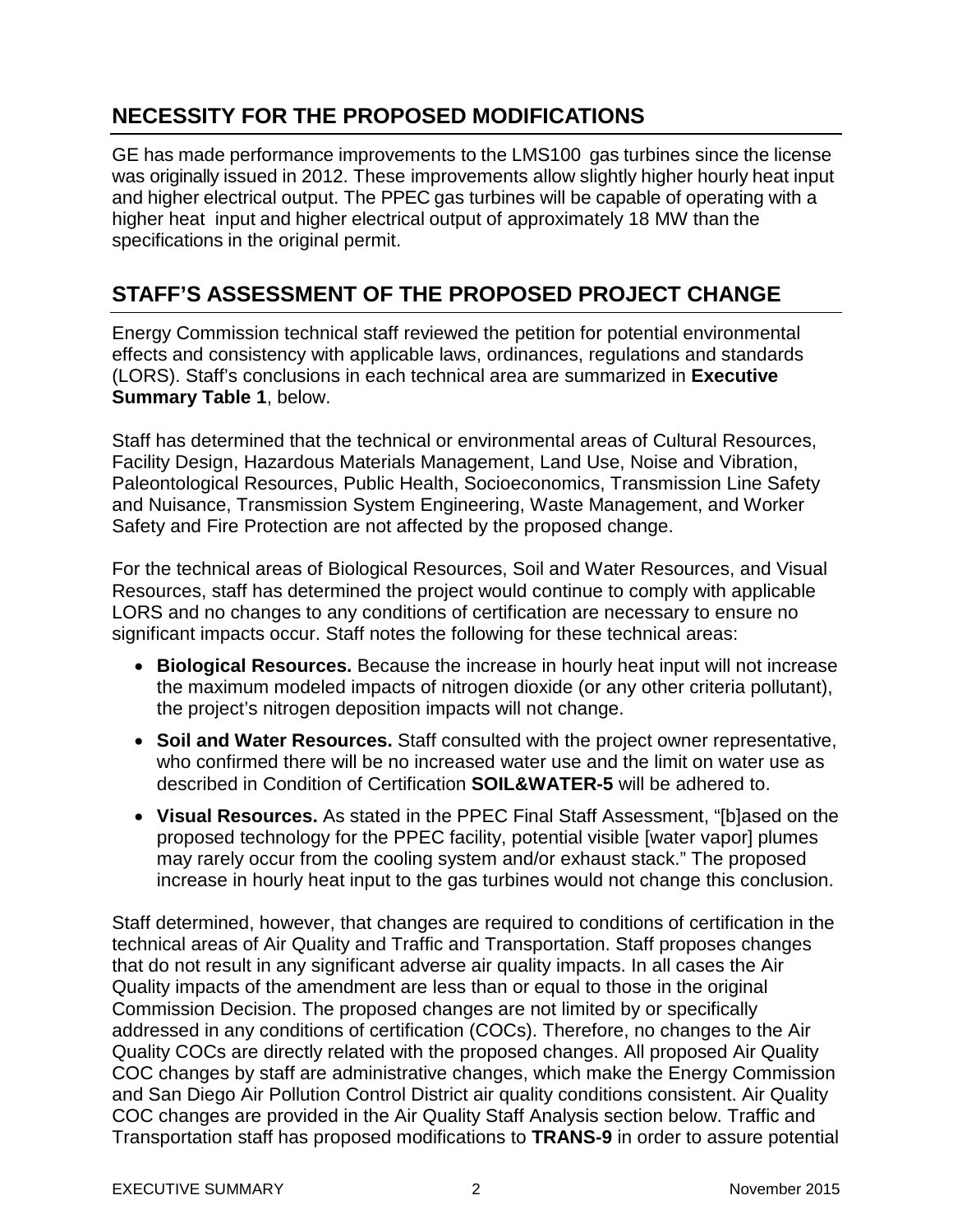environmental impacts remain less than significant. The proposed changes to **TRANS-9** are provided in the Traffic and Transportation Staff Analysis section below.

|                                        | <b>STAFF RESPONSE</b>                           |                                                                     |                         |                                                                 |
|----------------------------------------|-------------------------------------------------|---------------------------------------------------------------------|-------------------------|-----------------------------------------------------------------|
| <b>TECHNICAL AREAS REVIEWED</b>        | <b>Technical</b><br><b>Area Not</b><br>Affected | No Significant<br>Environmental<br>Impact or LORS<br>Inconsistency* | Process As<br>Amendment | <b>Revised</b><br>Conditions of<br>Certification<br>Recommended |
| Air Quality                            |                                                 |                                                                     | X                       | <b>YES</b>                                                      |
| <b>Biological Resources</b>            |                                                 | X                                                                   |                         |                                                                 |
| <b>Cultural Resources</b>              | X                                               |                                                                     |                         |                                                                 |
| <b>Facility Design</b>                 | X                                               |                                                                     |                         |                                                                 |
| Hazardous Materials Management         | $\sf X$                                         |                                                                     |                         |                                                                 |
| Land Use                               | $\sf X$                                         |                                                                     |                         |                                                                 |
| Noise & Vibration                      | X                                               |                                                                     |                         |                                                                 |
| Paleontological Resources              | Χ                                               |                                                                     |                         |                                                                 |
| <b>Public Health</b>                   | X                                               |                                                                     |                         |                                                                 |
| Socioeconomics                         | X                                               |                                                                     |                         |                                                                 |
| Soil & Water Resources                 |                                                 | $\chi$                                                              |                         |                                                                 |
| Traffic & Transportation               |                                                 |                                                                     | X                       | <b>YES</b>                                                      |
| Transmission Line Safety & Nuisance    | X                                               |                                                                     |                         |                                                                 |
| <b>Transmission System Engineering</b> | X                                               |                                                                     |                         |                                                                 |
| <b>Visual Resources</b>                |                                                 | $\chi$                                                              |                         |                                                                 |
| Waste Management                       | X                                               |                                                                     |                         |                                                                 |
| Worker Safety & Fire Protection        | X                                               |                                                                     |                         |                                                                 |

### **Executive Summary Table 1 Summary of Impacts for Each Technical Area**

**\***There is no possibility that the proposed modifications may have a significant effect on the environment, and the modifications will not result in a change in or deletion of a condition adopted by the Commission in the Final Decision, or make changes that would cause project noncompliance with any applicable laws, ordinances, regulations, or standards (Cal. Code Regs., tit. 20, § 1769 (a)(2)).

# **STAFF RECOMMENDATIONS AND CONCLUSIONS**

Staff concludes that the following required findings, mandated by Title 20, California Code of Regulations, section 1769 (a)(3), can be made, and staff recommends approval of the petition by the Energy Commission:

• The proposed modification would not change the findings in the Energy Commission's Decision pursuant to Title 20, California Code of Regulations, section 1755: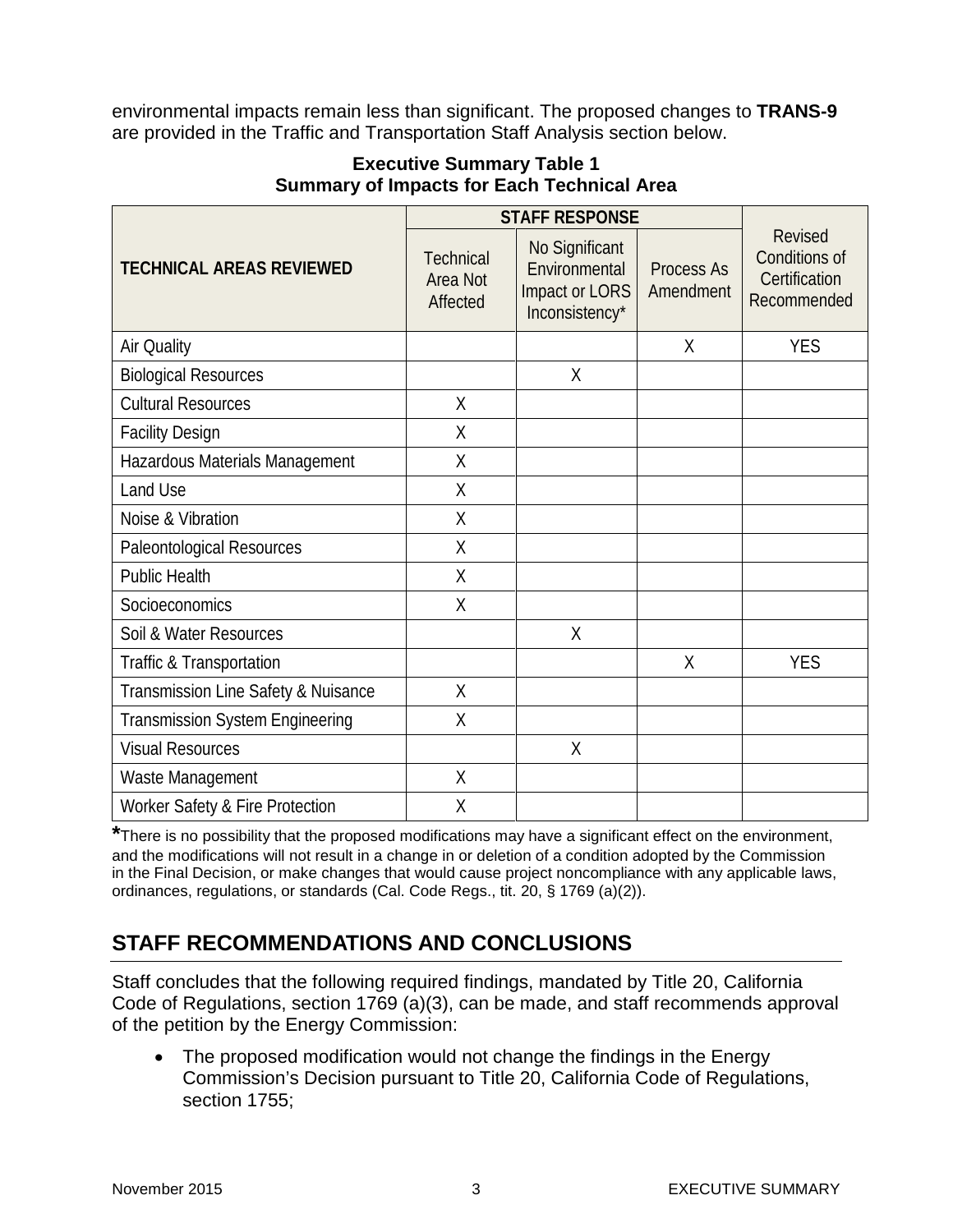- There would be no new or additional unmitigated, significant environmental impacts associated with the proposed modification;
- The facility would remain in compliance with all applicable LORS;
- The modification proposed in the petition would allow performance improvements by increasing the maximum hourly heat input by about 10 percent, from 903 MMBtu/hr to 1,000 MMBtu/hr;
- The proposed modification would be advantageous to the San Diego Gas & Electric Company, with whom PPEC has a power purchase agreement, as it will allow PPEC to deliver up to an additional 18 MW without the need to construct additional power generation facilities; and
- The proposed modification(s) are justified because there has been a substantial change in circumstances since the Energy Commission certification, in that GE has made performance improvements to the LMS100 gas turbines that allow slightly higher hourly heat input and higher electrical output.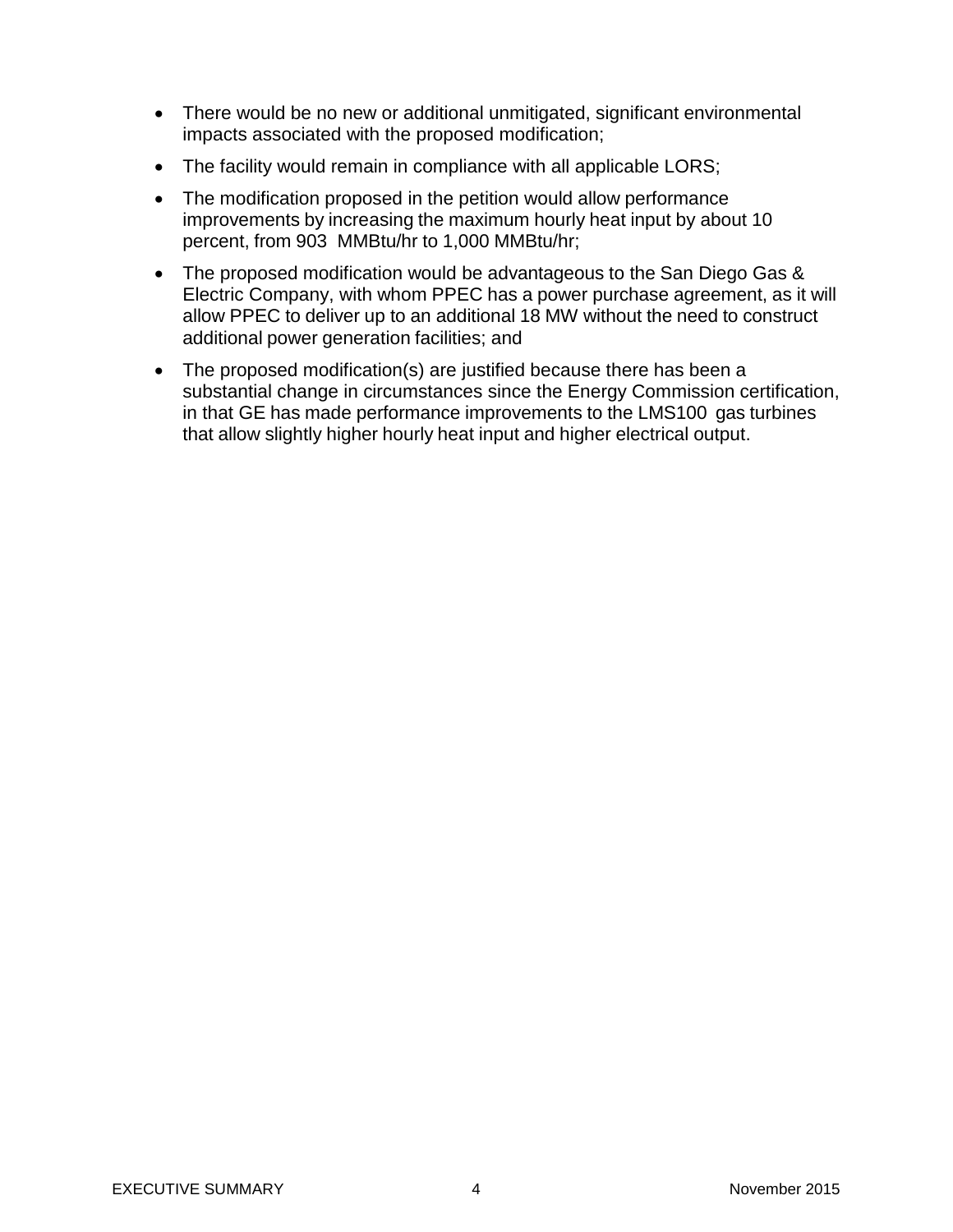#### **PIO PICO ENERGY CENTER (11-AFC-1C) Petition to Amend Hourly Heat Input Air Quality Analysis** Tao Jiang, Ph.D., P.E.

### **INTRODUCTION AND SUMMARY**

On July 15, 2014, the Pio Pico Energy Center, LLC (PPEC) filed a petition with the California Energy Commission (Energy Commission) requesting to amend the hourly heat input for the Pio Pico Energy Center (PPEC). This amendment proposes a nominal (~10 percent) increase in hourly heat input to the Energy Commission's Final Decision made on September 17, 2012 (CEC 2012a). All changes have been reviewed and approved by the San Diego Air Pollution Control District (SDAPCD) in a Final Determination of Compliance (FDOC) Addendum issued on August 25, 2015 (SDAPCD 2015).

The requested amendment does not involve significant modifications to any plant equipment, facility design or operating parameters. The modification to increase the allowable heat rate will only have a minor effect on maximum hourly, daily or annual emissions. Accordingly, the proposed changes do not result in any significant adverse air quality impacts. In all cases the impacts are less than or equal to those in the original commission decision. Since the proposed project changes are not limited by or specifically addressed in any existing conditions of certification (COCs), the Petition to Amendment (PTA) does not propose any changes to the COCs. However, SDAPCD FDOC made several changes to conditions to update new application identification numbers, new rule references, and new testing requirements and protocols. In order to facilitate the enforcement of the Energy Commission's permit conditions through the local air district, staff proposes to make the same changes to the Energy Commission's COCs.

Staff evaluated all proposed changes and found them consistent with all applicable laws, ordinances, regulations and standards (LORS).

### **BACKGROUND**

This power plant was certified by the Energy Commission on September 17, 2012, and began construction March 2015. The facility as approved is a nominal 300 megawatt (MW) natural gas-fired peaking power plant located adjacent to the Otay Mesa Energy Center, in an unincorporated area of San Diego County. PPEC consists of three simple cycle GE LMS100 gas turbines and a partial dry cooling system. The current amendment petitions to amend the Commission's Final Decision (CEC 2012a) to reflect a nominal (~10 percent) increase in hourly heat input to the gas turbines, which would increase the facility's capacity by about 18 MW total.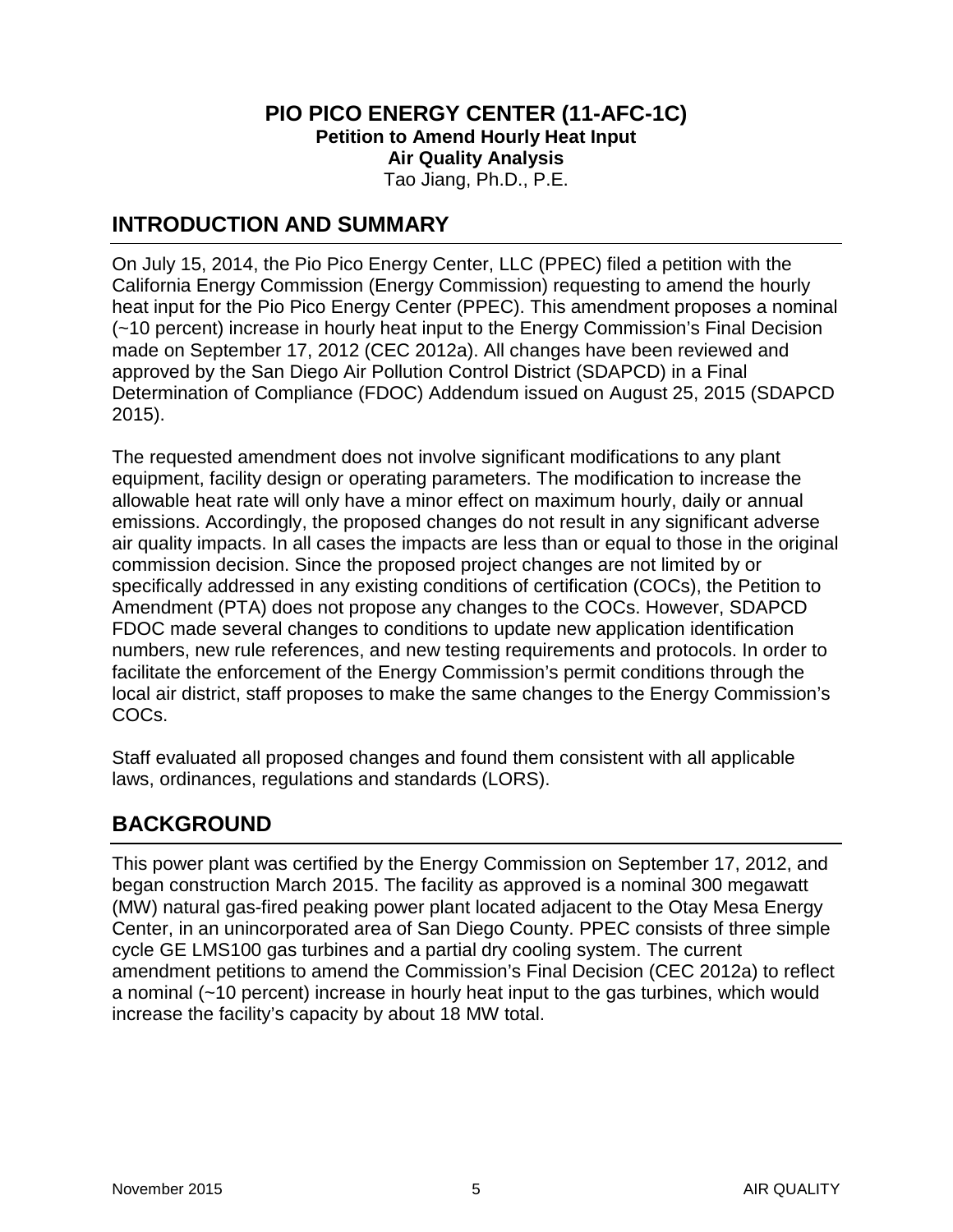# **LAWS, ORDINANCES, REGULATIONS, AND STANDARDS - COMPLIANCE**

The project's proposed amendment is subject to all the LORS described in the Final Staff Assessment (FSA) (CEC 2012b).

# **ANALYSIS OF AMENDMENT REQUESTS**

PPEC proposed to increase the maximum hourly heat input to each gas turbine from 903 to 1,000 MMBtu/hr. The nominal gas turbine output will increase from 100 MW to approximately 106 MW, which allow PPEC to deliver up to an additional 18 MW. This increase is a result of operational experience and machine tuning rather than major physical changes to the LMS100 model.

PPEC is not requesting any changes of mass emission limits (lb/hr, lb/day, ton/year) of Nitrogen Oxides (NOx), Carbon Monoxide (CO) and Volatile Organic Compounds (VOCs) in the existing conditions of certification. Maintaining compliance with the mass emission limits, while operating with a nominal 10 percent increase in hourly heat input, will require the gas turbines to achieve pollutant exhaust gas concentrations that are nominally 10 percent lower than permitted concentration limits at higher loads. The project owner has evaluated available emission data from similar gas turbine installations and concluded that the mass emission limits of NOx, CO and VOC in the Energy Commission's Final Decision can be met at the proposed higher hourly heat input (CEC 2012a).

Particulate Matter up to 10 micrometers in size (PM10)/ Particulate Matter up to 2.5 micrometers in size (PM2.5) emissions are not expected to increase since they are not based on heat input basis. However, based on review of projects utilizing the same model of turbine, the SDAPCD has revised the PM10/PM2.5 limit down to a maximum of 5 lb/hr per turbine for a single source test and 3.5 lb/hr averaged across all three turbines for six sets of source tests (2 tests per turbine). SOx emissions are calculated on a heat input basis and are expected to increase accordingly. Therefore, the hourly and daily emissions evaluated in the original FSA will increase. However, the project owner has agreed to maintain the same annual emission limit as contained in the existing conditions of certification.

**Air Quality Table 1** summarizes the maximum (worst-case) criteria pollutant hourly, daily and annual emissions associated with PPEC's normal and routine operation. Because there will be no increase in annual fuel use or design or operation of the circuit breakers, there will be no change in Greenhouse Gas (GHG) emissions from the project.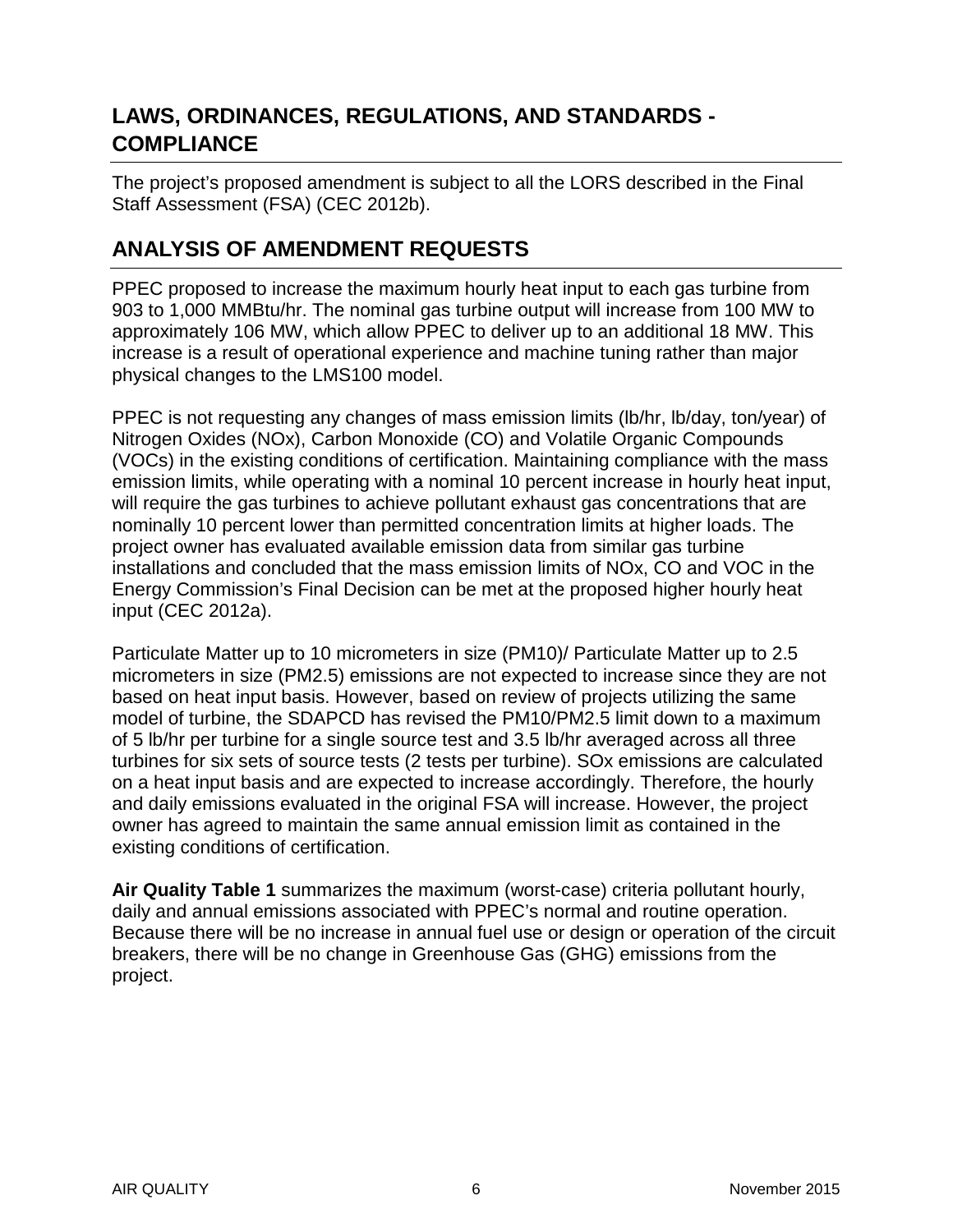|           | <b>NO<sub>x</sub></b> | <b>VOC</b> | <b>PM10/PM2.5</b> | $\mathbf{CO}$ | <b>SOx</b> |
|-----------|-----------------------|------------|-------------------|---------------|------------|
| lb/hr     | 26.6                  | 5.81       | 5.0(5.5)          | 53.5          | 2.1(1.9)   |
| lb/day    | 288.1                 | 79.2       | 120 (132)         | 428.9         | 50.4(45.6) |
| tons/year | 23.5                  | 6.5        | 7.6(11.9)         | 32.1          | 1.4        |

#### **Air Quality Table 1 PPEC, Maximum Operation Emissions (Each Turbine)**

Source: PPEC 2014, CEC 2012b, SDAPCD 2015 and independent staff assessment. Note: Numbers in parentheses represent the emissions from the previous design in staff FSA (CEC 2012b).

The increases in hourly heat input would produce increased mass flow through the gas turbines, which results in slight increases in exhaust characteristics, such as the exhaust velocities and temperatures. This would increase plume rise and reduce ground-level impacts. To assess the effects of these minor changes in exhaust characteristics on air quality impacts, a revised screening air quality modeling assessment was performed by the applicant. The results of the revised modeling analysis are summarized in **Air Quality Table 2**. As shown in **Air Quality Table 2**, the maximum modeled impacts from the gas turbines with proposed higher heat input are all less than or equal to those evaluated for the original application. Therefore the proposed changes do not result in any significant adverse air quality impacts.

#### **Pollutant Averaging Time Operating Mode Maximum Modeled Impacts (**µ**g/m<sup>3</sup> ) With Proposed Change Original Design** PM10 24 hour | Normal | 1.9 | 2.2 Annual | Normal | 0.2 | 0.2 PM2.5 24 hour | Normal | 1.9 | 2.2 Annual | Normal | 0.2 | 0.2 CO 1 hour | Shutdown | 234.4 | 267.8 8 hour Shutdown 60.6 64.3  $NO<sub>2</sub>$ 1 hour | Startup | 116.7 | 133.3 1 hour Federal Normal 1 120.8 1 138 Annual | Normal | 0.3 | 0.3  $SO<sub>2</sub>$ 1 hour | Normal | 6.2 | 8.0 24 hour | Normal  $\vert$  0.6 | 0.6 Annual | Normal | 0.1 | 0.1

#### **Air Quality Table 2 Comparison of Maximum Operation Emission Impacts (Semi-Fig/m 3)**

Source: PPEC 2014, SDAPCD 2015 and independent staff assessment.

The proposed changes to maximum hourly heat input are not specified in any existing COCs. Therefore, the PTA did not request any changes to existing COCs. However, SDAPCD made several changes to their FDOC amendment conditions during the processing of PTA, which include: 1) updated district application identification numbers (ID numbers) and rule references, 2) a new PM testing protocol for the wet surface air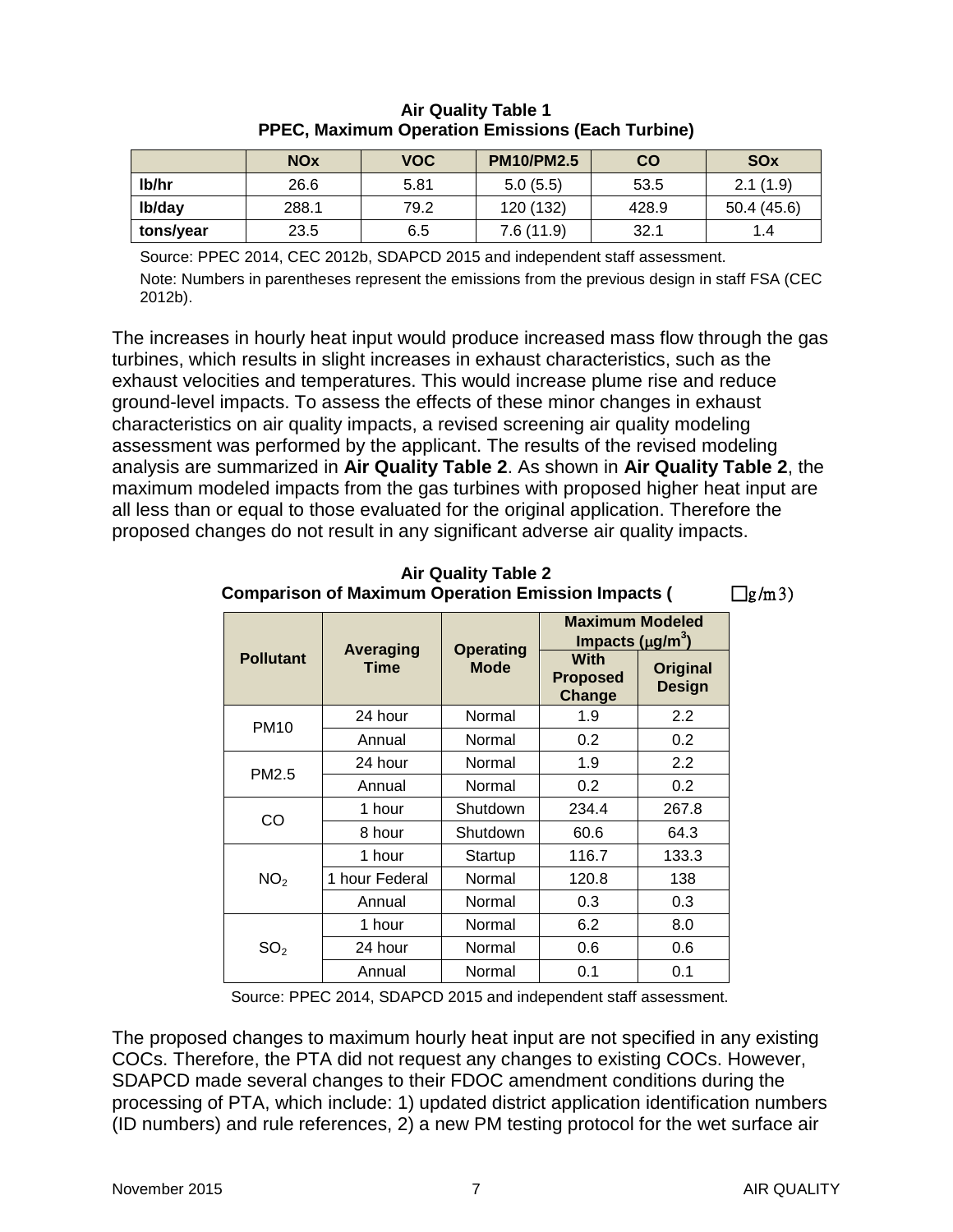cooler, and 3) new PM and VOC source testing protocols for the gas turbines. Additional changes were also made to make the conditions more clear and accurate in order to be more easily enforceable. These condition changes are not directly related to the proposed amendment changes. Staff determined that there would be no adverse air quality impacts associated with these minor changes. Therefore, no analysis was necessary. Staff also proposes to incorporate these changes to the Energy Commission COCs to facilitate the enforcement of the Energy Commission conditions by the air district.

# **CONCLUSIONS AND RECOMMENDATIONS**

The requested project changes would continue to comply with all applicable federal, state, and SDAPCD air quality laws, ordinances, regulations and standards (LORS). The amended project would not cause any significant adverse air quality impacts, provided that the following conditions of certification are included. Staff recommends that the revised conditions of certification be approved as shown below.

# **AMENDED CONDITIONS OF CERTIFICATION**

Below is a list of conditions of certification that staff recommends to be revised from those approved in the 2012 Energy Commission Final Decision (CEC 2012a). In addition to the conditions reflecting the project changes discussed above, staff also proposes administrative changes in conditions of certification to make the Energy Commission and SDAPCD air quality conditions consistent. These changes reflect the August 25, 2015, SDAPCD FDOC Addendum. Strikethrough is used to indicate deleted language and **underline and bold** is used for new language. Only changed conditions are shown here; the final complete conditions of certification are shown in **Appendix A**.

# **Definitions for Conditions of Certification**

- **Commissioning Period—**For each combustion turbine, the commissioning period is the period of time commencing with the initial startup, also known as the first fire, of that turbine and ending after 112 hours of turbine operation, or the date the permittee notifies the District the commissioning period has ended. For purposes of this condition, the number of hours of turbine operation is defined as the total unit operating minutes during the commissioning period divided by 60 **rounded to the nearest hundredth of an hour**. [Rule 20.3(d)(1)]
- **Compliance Time Periods**—For each emission limit expressed as pounds, pounds per hour, or parts per million **by volume on a dry basis (ppmvd)** based on a one-hour or less averaging period or compliance period, compliance shall be based on using data collected at least once every minute when compliance is based on CEMS data except as specified in the district approved CEMS Protocol. [Rules 69.3, 69.3.1, and 20.3(d)(1)]
- **Continuous Emissions Monitoring Protocol**—A**The** Continuous Emission Monitoring System (CEMS) Protocol is a document approved in writing by the District that describes the methodology and quality assurance and quality control procedures for monitoring, calculating, and recording stack emissions from the combustion turbine that is monitored by the CEMS. [Rules 69.3, 69.3.1, and 20.3(d)(1) and 40 CFR Part 60 Subpart KKKK, **40 CFR Part 60 Appendix B and F,** and 40 CFR Part 75]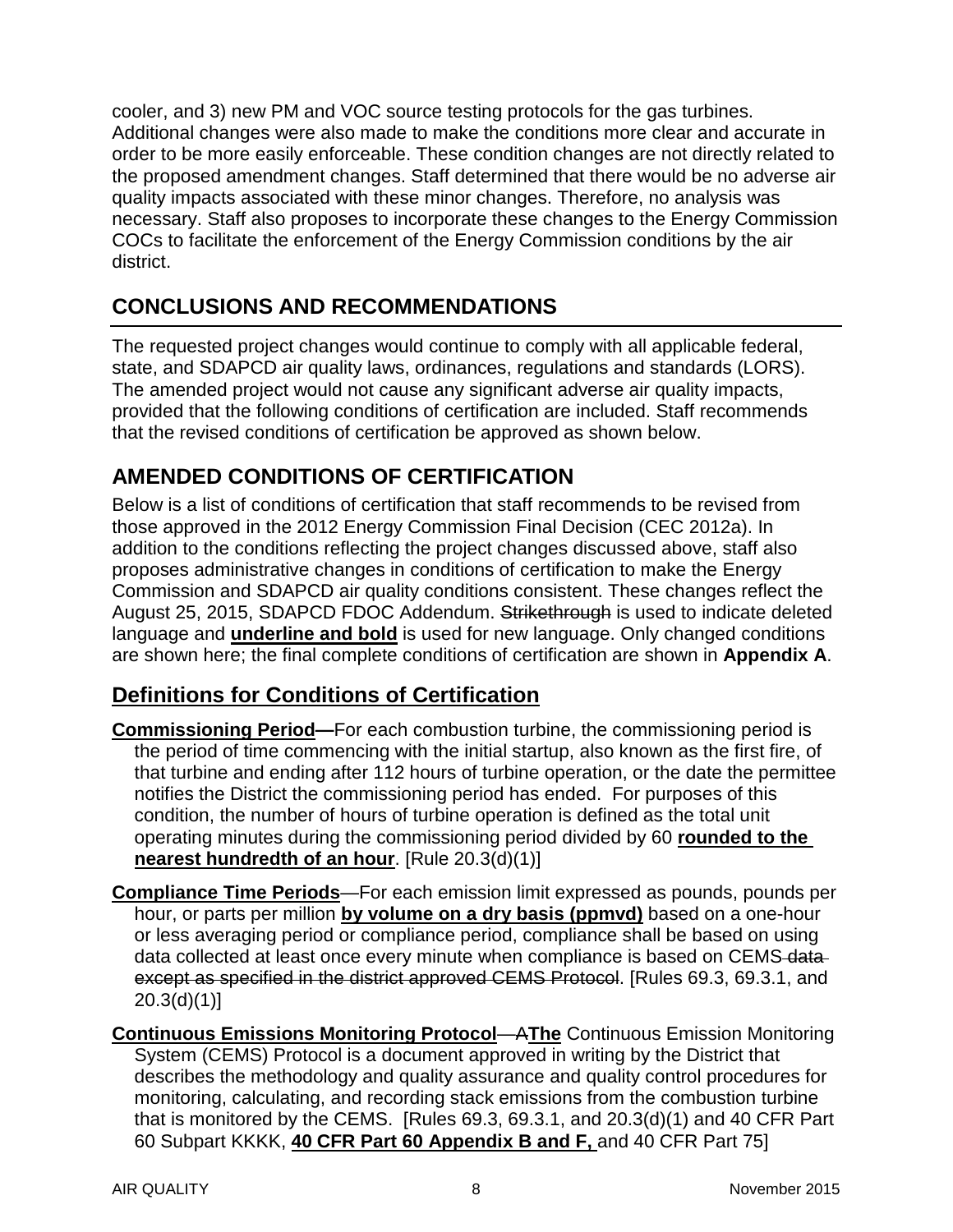**Initial Startup—Initial startup shall be defined for each combustion turbine as the first time that the combustion turbine combusts fuel on-site. [Rule 20.3]**

**Shutdown**— **Unless otherwise defined for purposes of a specific condition, for** For purposes of determining compliance with the emission limits of this permit, a shutdown period is the 11 minute period preceding the moment at which fuel flow ceases. [Rule 20.3(d)(1)]

- **Startup**—A startup period is the period of time that begins when fuel flows to the combustion turbine following a non-operational period. **Unless otherwise defined**  for purposes of a specific condition, for For purposes of determining compliance with the emission limits of this permit, the duration of a startup period shall not exceed 30 consecutive minutes. [Rule 20.3(d)(1)]
- **Unit Operating Hour—**For each turbine, a unit operating hour means any clock hour in which the turbine combusts fuel for any part of the hour or for the entire hour.
- **Unit Operating Minute—**For each turbine, a unit operating minute means any clock minute in which the turbine combusts any fuel.

### **PIO PICO ENERGY CENTER (PPEC) PERMIT CONDITIONSDistrict Final Determination of Compliance Conditions**

The following SDAPCD conditions (**AQ-1** to **AQ-7983**) apply to each unit of equipment, and the proposed PPEC facility as a whole.

### **General Conditions**

**AQ-2** The project owner shall operate the project in accordance with all data and specifications submitted with the application under which this license is issued and District Application No. APCD2010-APP-001251 **as amended by Application No. APCD2011-APP-001540 and APCD2014-APP-003627**. [Rule 14]

**Verification:** The project owner shall make the site available for inspection of records by representatives of the District, ARB, and the Energy Commission.

**AQ-5** Prior to the initial startup date for any of the three combustion turbines, the project owner shall surrender to the District Class A Emission Reduction Credits (ERCs) in an amount equivalent to 84.5 tons per year of oxides of nitrogen (NOx) to offset the net maximum allowable increase of 70.4 tons per year of NOx emissions for the three combustion turbines described in District Application No. APCD2010-APP-001251**authorized to be constructed under this permit**. [Rule 20.3(d)(8)]

**Verification:** The project owner shall submit to the CPM, within 15 days of ERC surrender to the District, information demonstrating compliance with this condition.

**AQ-9** All records required by this permit shall be maintained on site for a minimum of five years and made available to the District upon request. [Rule **14**21]

**Verification:** The project owner shall make the site available for inspection of records by representatives of the District, ARB, and the Energy Commission.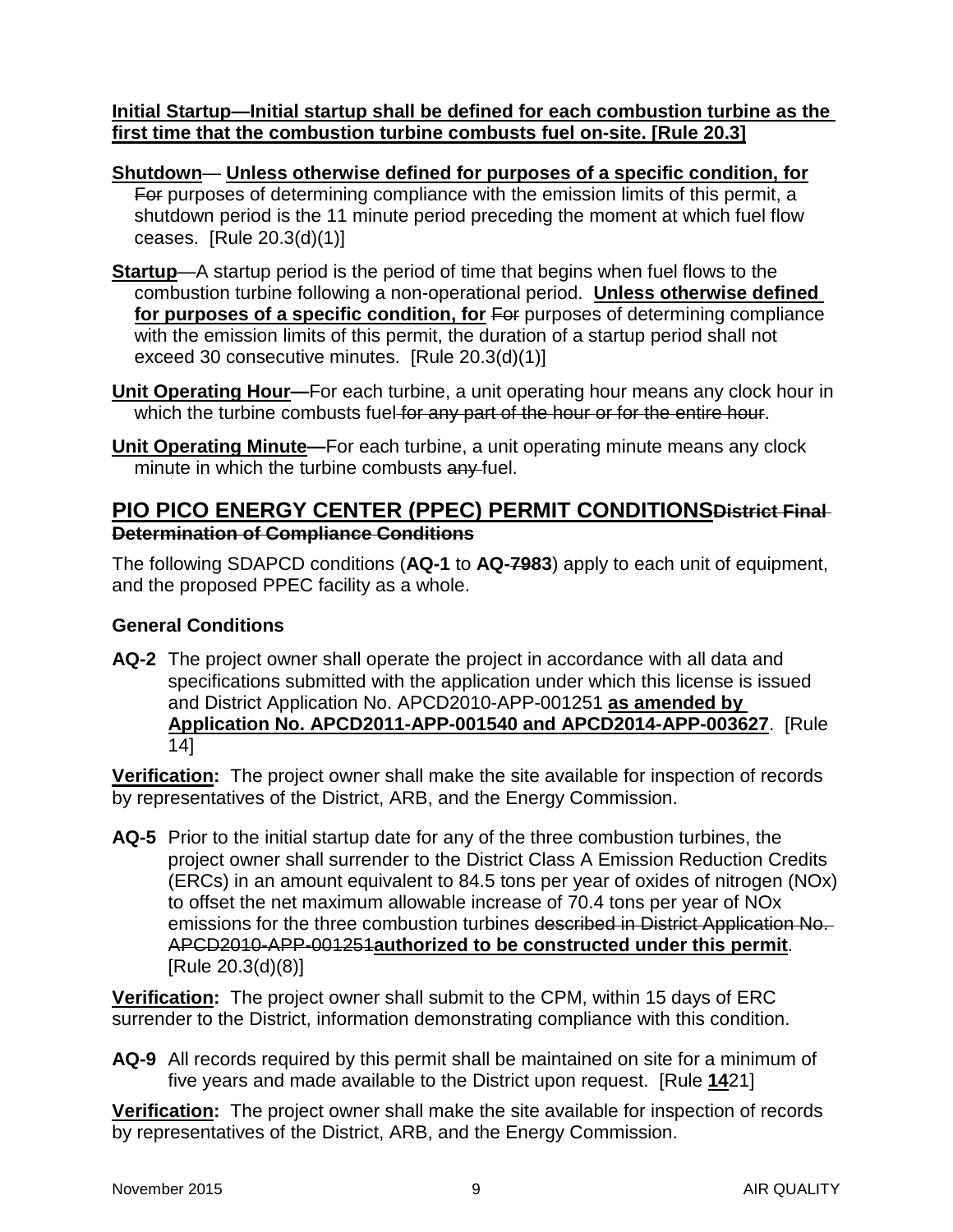### **COMBUSTION TURBINE CONDITIONS**

#### **General Conditions**

**AQ-17** The exhaust stacks for each combustion turbine shall be at least 100 feet in height above site base elevation **and with an interior exhaust stack diameter of no more than 14.5 feet at the point of release unless it is demonstrated to the District that all requirements of District Rules 20.3 and 1200 are satisfied with a different stack configuration**. [Rules 20.3(d)(2) and 1200]

**Verification:** The project owner shall submit to the District and the CPM for review the exhaust stack specification at least 60 days before the installation of the stack.

**AQ-18** The combustion turbines shall be fired on Public Utility Commission (PUC) quality natural gas. The permittee **project owner** shall maintain, on site, quarterly records of the natural gas sulfur content (**expressed in units of** grains of sulfur compounds per 100 dscf of natural gas) and hourly records of the higher and lower heating values **expressed in British thermal units per standard cubic foot (Btu/scf)** (btu/scf) of the natural gas;**.** and **These records shall be** provide**d** records to District personnel upon request. **Natural gas sulfur content records must be kept with a minimum reporting limit of 0.25 grains sulfur compounds per 100 dscf of natural gas.** [Rule 20.3(d)(1)]

**Verification:** The project owner shall submit the quarterly fuel sulfur content values in the Quarterly Operation Reports (**AQ-SC8**) and make the site available for inspection of records by representatives of the District, ARB, and the Energy Commission.

- **AQ-19** Unless otherwise specified in this permit or the District approved CEMS Protocol, all continuous monitoring data shall be collected at least once every **clock** minute. [Rules 69.3, 69.3.1, and 20.3(d)(1)]
- **Verification:** The project owner shall make the site available for inspection of records by representatives of the District, ARB, and the Energy Commission.

### **Emission Limits**

**AQ-20** For purposes of determining compliance with emission limits based on source testing, the average of three subtests shall be used. For purposes of determining compliance with emission limits based on a Continuous Emission Monitoring System (CEMS), data collected in accordance with the **District approved** CEMS Protocol shall be used and the averages for averaging periods specified herein shall be calculated as specified in the CEMS Protocol. [Rules 69.3, 69.3.1, and 20.3(d)(1) and 40 CFR Part 60 Subpart KKKK, **40 CFR Part 60 Appendix B and F,** and 40 CFR Part 75]

**Verification:** Source test results demonstrating compliance with this condition shall be provided to the CPM and are due within the timeframes specified in Conditions **AQ-48** and **AQ-49**. CEMS data summaries shall be submitted to the CPM as part of the Quarterly Operation Reports (**AQ-SC8**).

**AQ-21** For purposes of determining compliance with emission limits based on CEMS data, all CEMS calculations, averages, and aggregates shall be performed in accordance with the CEMS Protocol approved in writing by the District. [Rules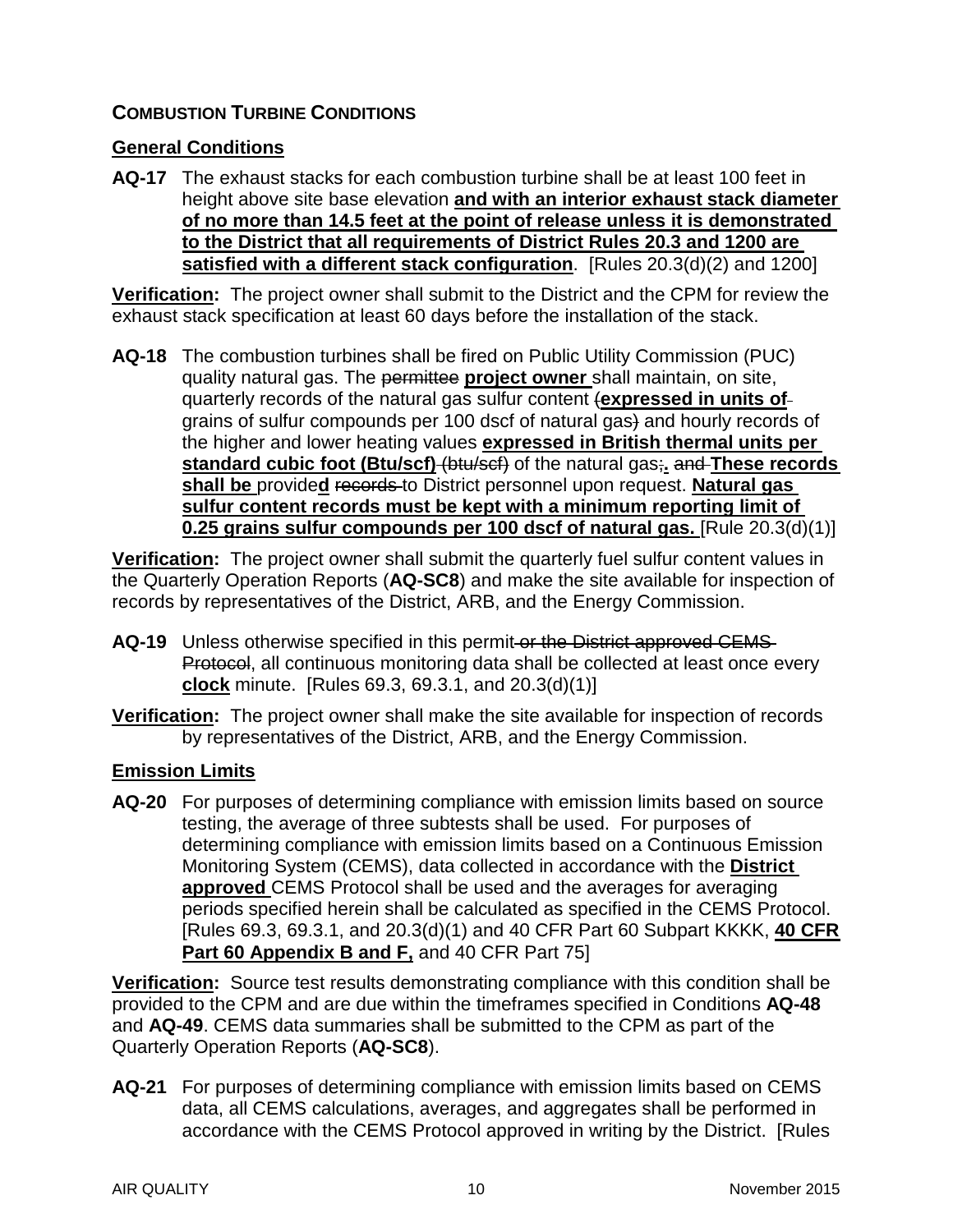69.3, 69.3.1, and 20.3(d)(1) and 40 CFR Part 60 Subpart KKKK, **40 CFR Part 60 Appendix B and F,** and 40 CFR Part 75]

**Verification:** CEMS data summaries shall be submitted to the CPM as part of the Quarterly Operation Reports (**AQ-SC8**).

**AQ-22** NOT USED. **For each emission limit expressed as pounds, pounds per hour, or parts per million by volume on a dry basis (ppmvd) based on a one-hour or less averaging period or compliance period, compliance shall be based on using data collected at least once every minute when compliance is based on CEMS data. [Rules 69.3, 69.3.1, and 20.3(d)(1)]**

**Verification: CEMS data summaries shall be submitted to the CPM as part of the Quarterly Operation Reports (AQ-SC8).**

**AQ-23** When a combustion turbine is combusting fuel (operating), the emission concentration of oxides of nitrogen (NOx), calculated as nitrogen dioxide (NO<sub>2</sub>), shall not exceed 2.5 parts per million by volume on a dry basis (ppmvd) corrected to 15% oxygen averaged over a 1**one**-clock-hour period, except during commissioning, startup and shutdown periods for that turbine. [Rule  $20.3(d)(1)$ ]

**Verification:** The project owner shall provide CEMS emissions data to demonstrate compliance with this condition as part of the Quarterly Operation Reports (**AQ-SC8**).

**AQ-24** When a combustion turbine is operating, the emission concentration of carbon monoxide (CO) shall not exceed 4.0 ppmvd corrected to 15 % oxygen, averaged over a 1**one**-clock-hour period, except during commissioning, startup, and shutdown periods for that turbine. [Rule 20.3(d)(1)]

**Verification:** The project owner shall provide CEMS emissions data to demonstrate compliance with this condition as part of the Quarterly Operation Reports (**AQ-SC8**).

**AQ-25** When a combustion turbine is operating, the volatile organic compound (VOC) concentration, calculated as methane, measured in the exhaust stack, shall not exceed 2.0 ppmvd corrected to 15% oxygen, **averaged over a one-clock-hour period,** except during commissioning, startup, and shutdown periods for that turbine. For purposes of determining compliance based on the CEMS, the District approved VOC/CO surrogate relationship, **and** the CO CEMS data, averaged over a 1**one**-clock-hour period **shall** be used. The VOC/CO surrogate relationship shall be verified and/or modified, if necessary, based on source testing. [Rule 20.3(d)(1)]

**Verification:** The project owner shall provide the CEMS data, using the appropriate VOC/CO surrogate relationship, to demonstrate compliance with this condition as part of the Quarterly Operation Reports (**AQ-SC8**).

**AQ-26** When a combustion turbine is operating, the ammonia concentration (ammonia slip), shall not exceed 5.0 ppmvd corrected to 15 % oxygen **and averaged over a one-clock-hour period**, except during commissioning, startup, and shutdown periods for that turbine. [Rule 1200]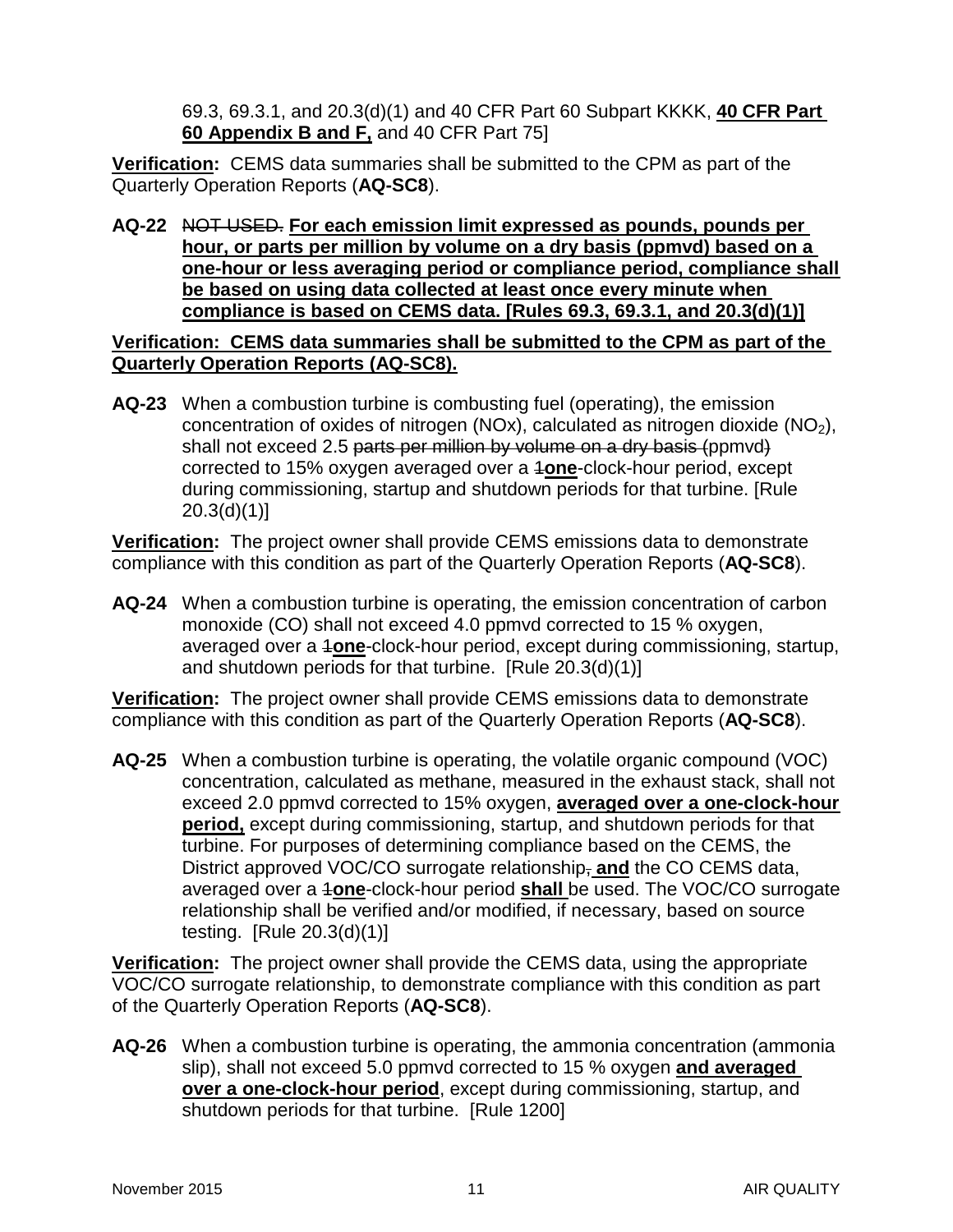**Verification:** The project owner shall provide the estimated ammonia concentrations and ammonia emissions based on the annual source test data, the CEMS data and SCR ammonia flow data to demonstrate compliance with this condition as part of the Quarterly Operation Reports (**AQ-SC8**).

**AQ-27** When a combustion turbine is operating with post-combustion air pollution control equipment that controls oxides of nitrogen (NOx) emissions, the emission concentration NOx, calculated as nitrogen dioxide  $(NO<sub>2</sub>)$ , shall not exceed 13.9 ppmvd **averaged**calculated over each **one-**clock-hour period and corrected to 15% oxygen, except **for**during startup and shutdown periods **for that turbine**, as defined in Rule 69.3.1. This limit does not apply during any period in which the facility is subject to a variance from the emission limits contained in Rule 69.3.1. [Rule 69.3.1]

**Verification:** The project owner shall provide CEMS emissions data to demonstrate compliance with this condition as part of the Quarterly Operation Reports (**AQ-SC8**).

**AQ-28** When a combustion turbine is operating without any post-combustion air pollution control equipment that controls oxides of nitrogen (NOx) emissions, the emission concentration of NOx calculated as nitrogen dioxide  $(NO<sub>2</sub>)$  from each turbine shall not exceed 23.2 parts per million by volume on a dry basis (ppmvd) **averaged**calculated over each **one-**clock-hour period and corrected to 15% oxygen, except **for**during startup and shutdown periods **for that turbine**, as defined in Rule 69.3.1. This limit does not apply during any period in which the facility is subject to a variance from the emission limits contained in Rule 69.3.1. [Rule 69.3.1]

**Verification:** The project owner shall provide CEMS emissions data to demonstrate compliance with this condition as part of the Quarterly Operation Reports (**AQ-SC8**).

**AQ-29** When a combustion turbine is operating, the emission concentration of oxides of nitrogen (NOx), calculated as nitrogen dioxide (NO<sub>2</sub>) shall not exceed 42 ppmvd **averaged**calculated over each **one-**clock-hour period and corrected to 15% oxygen, on a dry basis, except during startup and shutdown periods **for that turbine**, as defined in Rule 69.3. This limit does not apply during any period in which the facility is subject to a variance from the emission limits contained in Rule 69.3. [Rule 69.3]

**Verification:** The project owner shall provide CEMS emissions data to demonstrate compliance with this condition as part of the Quarterly Operation Reports (**AQ-SC8**).

**AQ-30** For each rolling **four**4-unit-operating-hour period, average emission concentration of oxides of nitrogen (NOx) for each turbine calculated as nitrogen dioxide (NO2) in parts per million by volume **on a** dry **basis** (ppmvd) corrected to 15% oxygen or, alternatively, as elected by the permittee**project owner**, the average NOx emission rate in pounds per megawatt-hour (lb/MWh) shall not exceed an average emission limit calculated in accordance with 40 CFR Section 60.4380(b)(3). The emission concentration and emission rate averages shall be calculated in accordance with 40 CFR Section 60.4380(b)(1). The average emission concentration limit and emission rate limit shall be based on an average of hourly emission limits over the **four**4-unit-operating-hour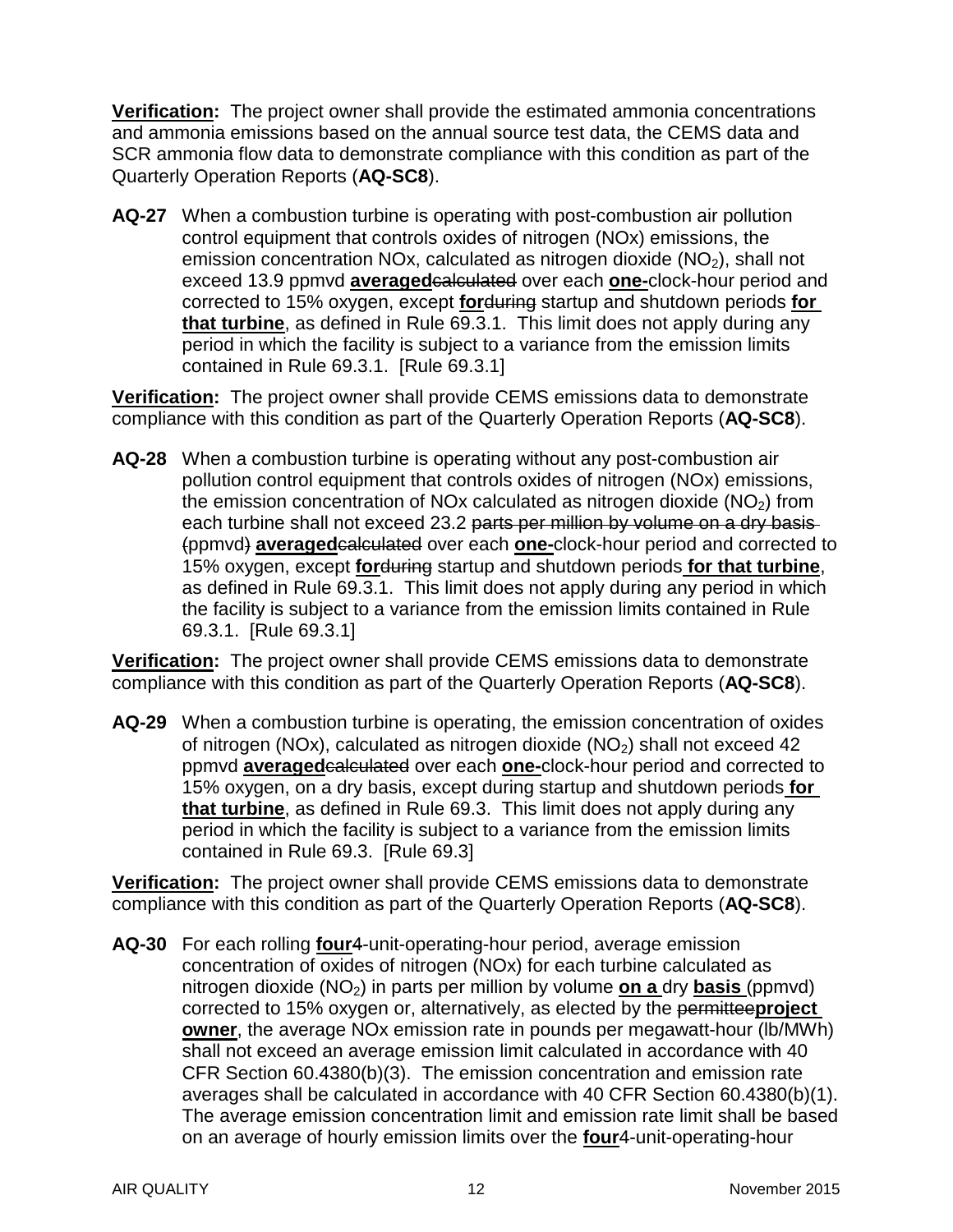period **including the operating hour and the three unit operating hours immediately preceding that hour. For any unit operating hour where multiple emission standards would apply based on load of the turbine, the applicable standard shall be the higher of the two limits**. The hourly emission concentration limit and emission rate limit shall be **as follows based on the load of the turbine over the four unit operating hour period:**

| Case                                   | Emission Limit ppmvd<br>at 15% $O2$ | <b>Emission Limit Ib/MWh</b>       |
|----------------------------------------|-------------------------------------|------------------------------------|
| i. All four hours at or above 75% Load | 15                                  | 0.43                               |
| ii. All four hours below 75% Load      | 96                                  | 4.7                                |
| iii. Combination of hours              | $(a \times 15 + b \times 96)/4$     | $(a \times 0.43 + b \times 4.7)/4$ |

**Where: a = the number of unit operating hours in the four hour period with all operation above 75% load and b = 4-a.**

15 ppmvd corrected to 15% oxygen and 0.43 lb/MWh, respectively at all times during the clock hour. The averages shall exclude all clock hours occurring before the Initial Emission Source Test but shall include emissions during all other times that the equipment is operating including, but not limited to, emissions during startup and shutdown periods **for that turbine**. For each sixcalendar-month period, emissions in excess of these limits and monitor downtime shall be identified in accordance with 40 CFR Sections 60.4350 and 60.4380(b)(2), except that Section 60.4350(c) shall not apply for identifying periods in excess of a NOx concentration limit. **For the purposes of this condition, unit operating hour shall have the same meaning as defined in 40 CFR 60.4420.** [40 CFR Part 60 Subpart KKKK]

**Verification:** The project owner shall provide CEMS emissions data to demonstrate compliance with this condition as part of the Quarterly Operation Reports (**AQ-SC8**).

**AQ-31** The emissions of particulate matter less than or equal to 10 microns in diameter (PM10) **from the exhaust stack of each combustion turbine** shall not exceed **5.0**5.5 pounds per hour for each combustion turbine. **Compliance with this limit shall be demonstrated based upon source testing and calculated as the average of three subsets.** [Rule 20.3**(d)(1) and** (d)(2)]

**Verification:** Source tests demonstrating compliance with this condition shall be provided to the CPM and are due within the timeframes specified in Conditions **AQ-48** and **AQ-49**.

**AQ-32** The discharge of particulate matter from the exhaust stack of each combustion turbine shall not exceed 0.10 grains per dry standard cubic foot (0.23 grams/dscm) **corrected to 12% carbon dioxide**. The District may require periodic testing to verify compliance with this standard. [Rule 53]

**Verification:** Source tests demonstrating compliance with this condition shall be provided to the CPM and are due within the timeframes specified in Conditions **AQ-48** and **AQ-49**.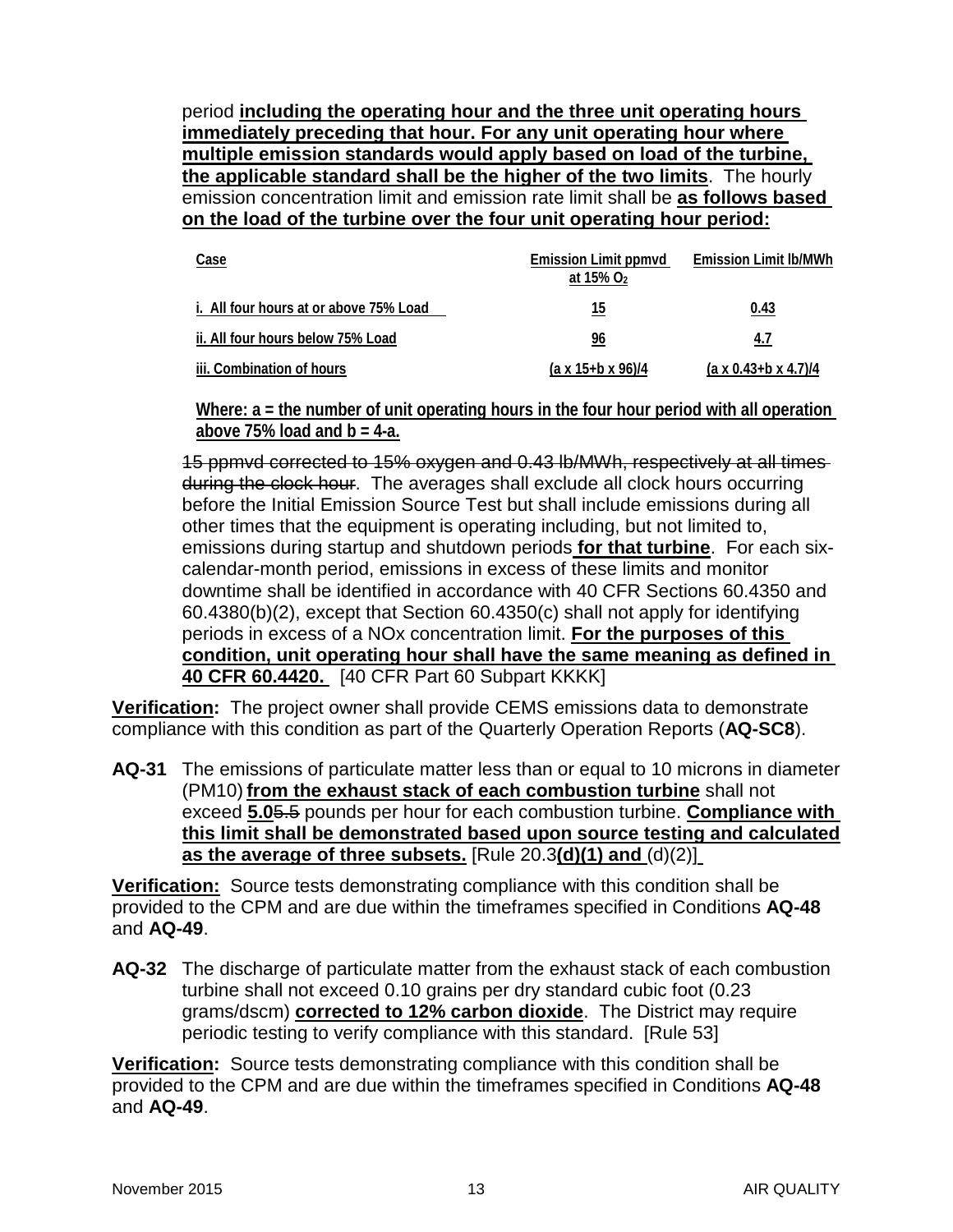**AQ-34** Mass emissions from each combustion turbine of oxides of nitrogen (NOx), calculated as  $NO<sub>2</sub>$ ; carbon monoxide (CO); and volatile organic compounds (VOC), calculated as methane, shall not exceed the following limits, except during commissioning, startup, and shutdown periods for that turbine. A **one**1 clock-hour averaging period for these limits shall **be used when compliance is determined using**apply to CEMS data.

| <b>Pollutant</b> | <b>Emission Limit, Ib/hour</b> |
|------------------|--------------------------------|
| a. NOx           | 8.2                            |
| b. CO            | 8.0                            |
| c. VOC           | 2.3                            |

[Rule 20.3(d)(2)]

**Verification:** The project owner shall submit to the CPM operating data to demonstrate compliance with this condition as part of the Quarterly Operation Reports (**AQ-SC8**).

**AQ-35** Excluding any minutes that are coincident with a shutdown period, cumulative mass emissions **from each combustion turbine** of oxides of nitrogen (NOx), calculated as  $NO<sub>2</sub>$ ; carbon monoxide (CO); and volatile organic compounds (VOC), calculated as methane, during a combustion turbine's startup period shall not exceed the following limits during any **each of that turbine's** startup period**s**, except during that turbine's commissioning period.

| <b>Pollutant</b> | <b>Emission Limit, Ib/event</b> |
|------------------|---------------------------------|
| a. NOx           | 22.5                            |
| b. CO            | 17.9                            |
| c. VOC           | 47                              |

[Rule 20.3(d)(1)]

**Verification:** The project owner shall submit to the CPM operating data to demonstrate compliance with this condition as part of the Quarterly Operation Reports (**AQ-SC8**).

**AQ-36** Cumulative mass emissions **from each combustion turbine** of oxides of nitrogen (NOx), calculated as  $NO<sub>2</sub>$ ; carbon monoxide (CO); and volatile organic compounds (VOC), calculated as methane, during a combustion turbine's shutdown period shall not exceed the following limits during **each of that turbine's**any shutdown period**s**, except during that turbine's commissioning period.

| <b>Pollutant</b> | <b>Emission Limit, Ib/event</b> |
|------------------|---------------------------------|
| a. NOx           | 6.0                             |
| b. CO            | 47.0                            |
| c. VOC           | 3 Q                             |

[Rule 20.3(d)(1)]

**Verification:** The project owner shall submit to the CPM operating data to demonstrate compliance with this condition as part of the Quarterly Operation Reports (**AQ-SC8**).

**AQ-37** The **total aggregate** oxides of nitrogen (NOx) emissions from each combustion turbine shall not exceed 50 pounds per hour and total aggregate NOx emissions from all combustion turbines combined shall not exceed 150 pounds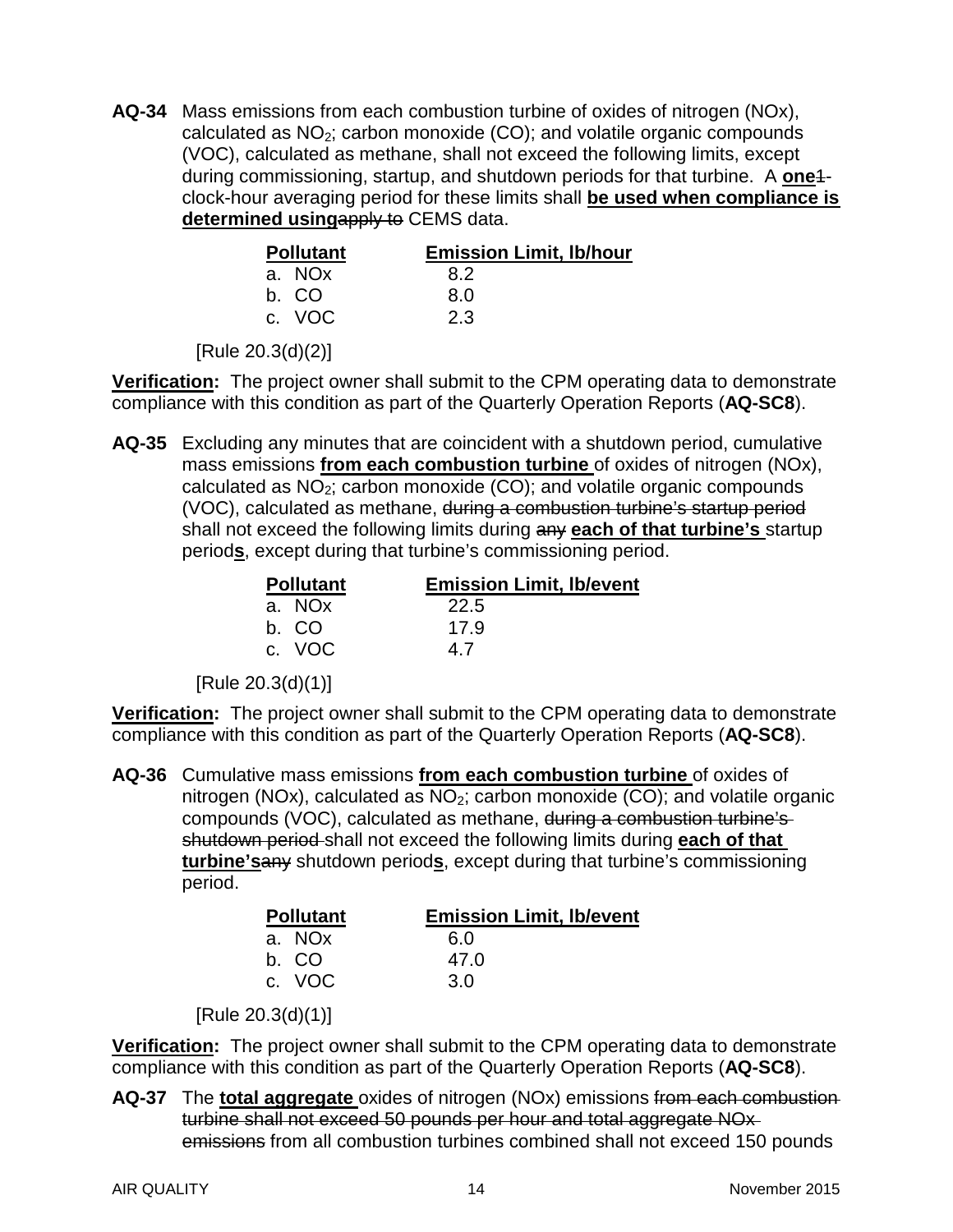per hour, calculated as nitrogen dioxide and measured over each **one**1-clockhour period. These**This** emission limits shall apply during all times one or more turbines are operating, including, but not limited to, emissions during commissioning, startup, and shutdown periods. [Rule 20.3(d)(2)]

**Verification:** The project owner shall provide CEMS emissions data to demonstrate compliance with this condition as part of the Quarterly Operation Reports (**AQ-SC8**).

**AQ-38** The carbon monoxide (CO) emissions from each combustion turbine shall not exceed 75 pounds per hour and total aggregate CO emissions from all combustion turbines combined shall not exceed 225 pounds per hour measured over each **one**1-clock-hour period. This emission limit shall apply during all times that one or more turbines are operating, including, but not limited to emissions during commissioning, startup, and shutdown periods. [Rule 20.3(d)(2)(i)]

**Verification:** The project owner shall provide CEMS emissions data to demonstrate compliance with this condition as part of the Quarterly Operation Reports (**AQ-SC8**).

**AQ-39** Beginning with the earlier of the initial startup dates for any combustion turbine, aggregate emissions of oxides of nitrogen (NOx), calculated as nitrogen dioxide (NO2); carbon monoxide (CO); volatile organic compounds (VOCs), calculated as methane; particulate matter less than or equal to 10 microns in diameter (PM10); and oxides of sulfur (SOx), calculated as sulfur dioxide (SO<sub>2</sub>), from the combustion turbines described in District Application No. APCD2010-APP-001251**authorized to be constructed under this permit**, except emissions from emission units excluded from the calculation of aggregate potential to emit as specified in Rule 20.1 (d) (1), **as it exists on the date the permit to operate for this equipment is approved,** shall not exceed the following limits for each rolling 12-calendar-month period **beginning with the 12-calendarmonth period that begins with the month in which the earliest initial startup among the equipment authorized to be constructed under this permit occurs**:

| <b>Pollutant</b>   | <b>Emission Limit, tons per year</b> |
|--------------------|--------------------------------------|
| a. NO <sub>x</sub> | 70.4                                 |
| b. CO              | 96.4                                 |
| c. VOC             | 19.4                                 |
| d. PM10            | 35.8                                 |
| e. SOx             | 41                                   |

The aggregate emissions of each pollutant shall include emissions during all times that the equipment is operating including, but not limited to, emissions during commissioning, startup, and shutdown periods. **All calculations performed to show compliance with these limits shall be performed according to a protocol approved in advance in writing by the District.** [Rules **20.3(d)(2),** 20.3(d)(3), **20.3(d)(5),** 20.3(d)(8) and 21]

**Verification:** The project owner shall submit to the CPM and the District the facility annual operating and emissions data demonstrating compliance with this condition as part of the fourth quarter's Quarterly Operation Report (**AQ-SC8**).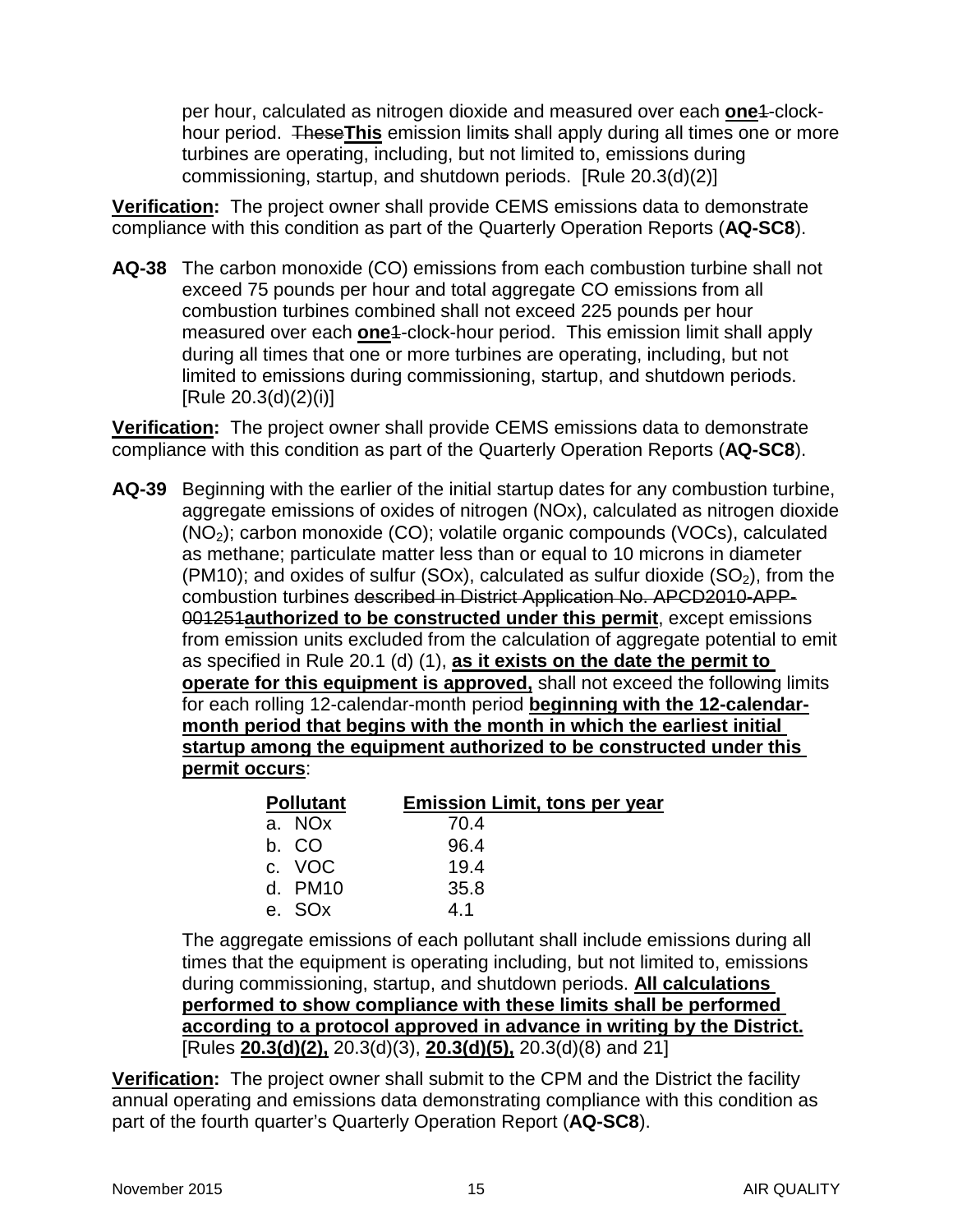**AQ-40** The cooling tower shall be equipped with a mist eliminator designed to achieve a drift rate of 0.001% or less. Not later than 90 calendar days prior to the start of construction, the project owner shall submit to the District the final selection, design parameters and details of the mist eliminator. In addition, the maximum total dissolved solids (TDS) concentration of the water used in the cooling tower shall not exceed 5,600 ppm. The TDS concentration shall be verified through quarterly testing of the water by a certified lab using an EPA approved method. [Rule 20.3(d)(1)] **The wet surface air cooler (WSAC) shall be equipped with a mist eliminator designed to achieve a drift rate of 0.001% or less. Not later than 90 calendar days prior to the start of construction of the WSAC, the project owner shall submit to the District the final selection, design parameters and details of the mist eliminator. In addition, the maximum total dissolved solids (TDS) concentration of the air-side recirculating cooling water used in the WSAC shall not exceed 5,600 ppm. The TDS concentration shall be verified through calendar quarterly testing of the water by a certified lab using an EPA approved method. In addition, beginning with the earlier of the initial startup dates for any combustion turbine, emissions of PM<sub>10</sub> from the WSAC shall not exceed 1.46 tons for each rolling 12-calendar-month period beginning with the 12-calendarmonth period that begins with the month in which the earliest initial startup among the equipment authorized to be constructed under this permit occurs. For each calendar month, PM10 emissions from the WSAC shall be calculated using a District approved protocol that is based on either the design maximum air-side recirculating cooling water flow to the WSAC or the measured total air-side recirculating water flow to the WSAC during the calendar month; the design maximum drift rate; the TDS concentration from the calendar quarterly measurement for the calendar quarter that contains the month; and the actual hours of operation of the WSAC fans during the calendar month. Except for the TDS concentration, for which the project shall maintain records not less frequently than a calendar quarterly basis, the project owner shall maintain records not less frequently than a calendar monthly basis of each variable parameter necessary to calculate the WSAC PM10 emissions with the District approved protocol methodology including, but not limited to, the recirculating air-side cooling water flow rate and actual hours of operation of the WSAC fans, if applicable. [Rule 20.3(d)(1)]**

**Verification:** The project owner shall submit to the CPM for review and District for approval final selection, design parameters and details of the cooling tower **WSAC** mist eliminator at least 90 days prior to the start of construction. The project owner shall provide cooling water testing data in compliance with this condition as part of the Quarterly Operation Reports (**AQ-SC8**). The project owner shall make the site available for inspection of records by representatives of the District, ARB, and the Energy Commission.

**AQ-41** For each calendar month **and each rolling 12-calendar-month period**, the project owner shall maintain records, as applicable, on a calendar monthly basis, of mass emissions during each calendar month **and rolling 12-calendar month period** of NOx, calculated as NO<sub>2</sub>; CO; VOCs, calculated as methane; PM10; and SOx, calculated as  $SO<sub>2</sub>$ , in tons, from each emission unit described-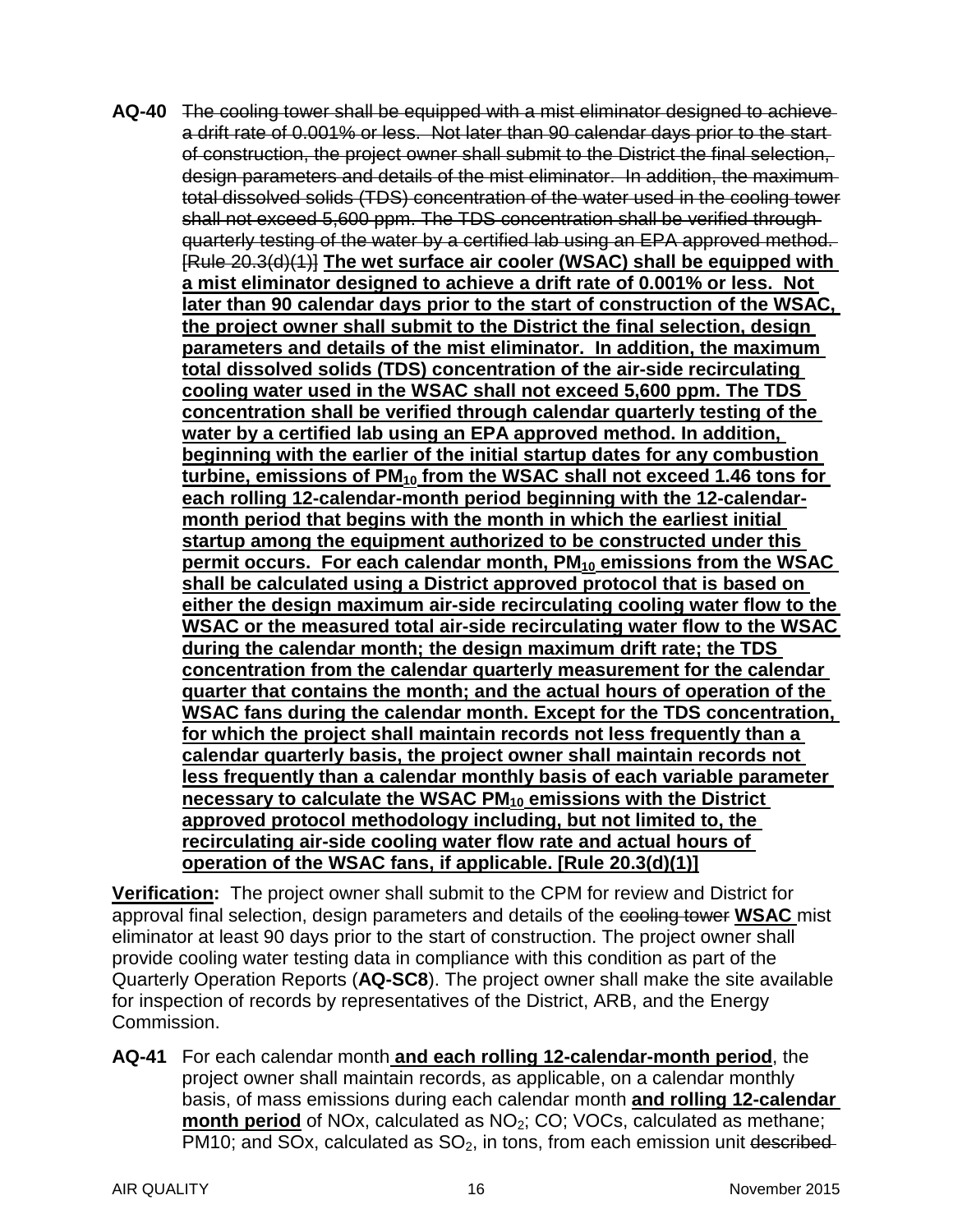in District Application No. APCD2010-APP-001251**authorized to be constructed under this permit**, except for emissions from emission units excluded from the calculation of aggregate potential to emit as specified in Rule 20.1 (d) (1) **as it exists on the date the permit to operate for this equipment is approved**. These records shall be made available for inspection within 15 calendar days after the end of each calendar month. The recorded emissions shall be calculated in accordance with an emission calculation protocol approved by the District. A proposed emission calculation protocol to calculate the emissions from each emission unit shall be submitted to the District for approval not later than 90 calendar days before the earlier of the initial startup dates for either of the three combustion turbines. Where applicable, this protocol may rely in whole or in part on the CEMS Protocol or other monitoring protocols required by this permit. [Rules 20.3(d)(3), 20.3(d)(8) and 21]

**Verification:** The project owner shall provide emissions summary data in compliance with this condition as part of the Quarterly Operation Reports (**AQ-SC8**). The project owner shall make the site available for inspection of records by representatives of the District, ARB, and the Energy Commission.

**AQ-42** For each calendar month and each rolling 12-calendar-month period, the project owner shall maintain records, as applicable, on a calendar monthly basis, of aggregate mass emissions of NOx, calculated as  $NO<sub>2</sub>$ ; CO; VOCs, calculated as methane; PM10; and SOx, calculated as  $SO<sub>2</sub>$ , in tons from all the emission units described in District Application No. APCD2010-APP-001251 **authorized to be constructed under this permit** combined, except for emissions from emission units excluded from the calculation of aggregate potential to emit as specified in Rule 20.1 (d) (1). These records shall be made available for inspection within 15 calendar days after the end of each calendar month. [Rules 20.3(d)(3), 20.3(d)(8) and 21]

**Verification:** The project owner shall provide emissions summary data in compliance with this condition as part of the Quarterly Operation Reports (**AQ-SC8**). The project owner shall make the site available for inspection of records by representatives of the District, ARB, and the Energy Commission.

#### **Ammonia – SCR (and CO catalyst)**

**AQ-43** Not later than 90 calendar days prior to the start of construction, **unless a later date is approved in writing by the District,** the project owner shall submit to the District the final selection, design parameters and details of the selective catalytic reduction (SCR) and oxidation catalyst emission control systems for the combustion turbines including, but not limited to, the minimum ammonia injection temperature for the SCR **catalyst at which ammonia injection is feasible**; the catalyst volume, **catalyst material, catalyst manufacturer,**  space velocity and area velocity at full load; and control efficiencies of the SCR **for controlling NOx emissions** and the oxidation catalyst **for controlling** CO **and VOCs** at temperatures between **the minimum and maximum operating temperatures** 100 ºF and 1000 ºF at space velocities corresponding to 100% **and 25%** load. Such information may be submitted to the District as trade secret and confidential pursuant to District Rules 175 and 176. [Rules 20.3(d)(1) and 14]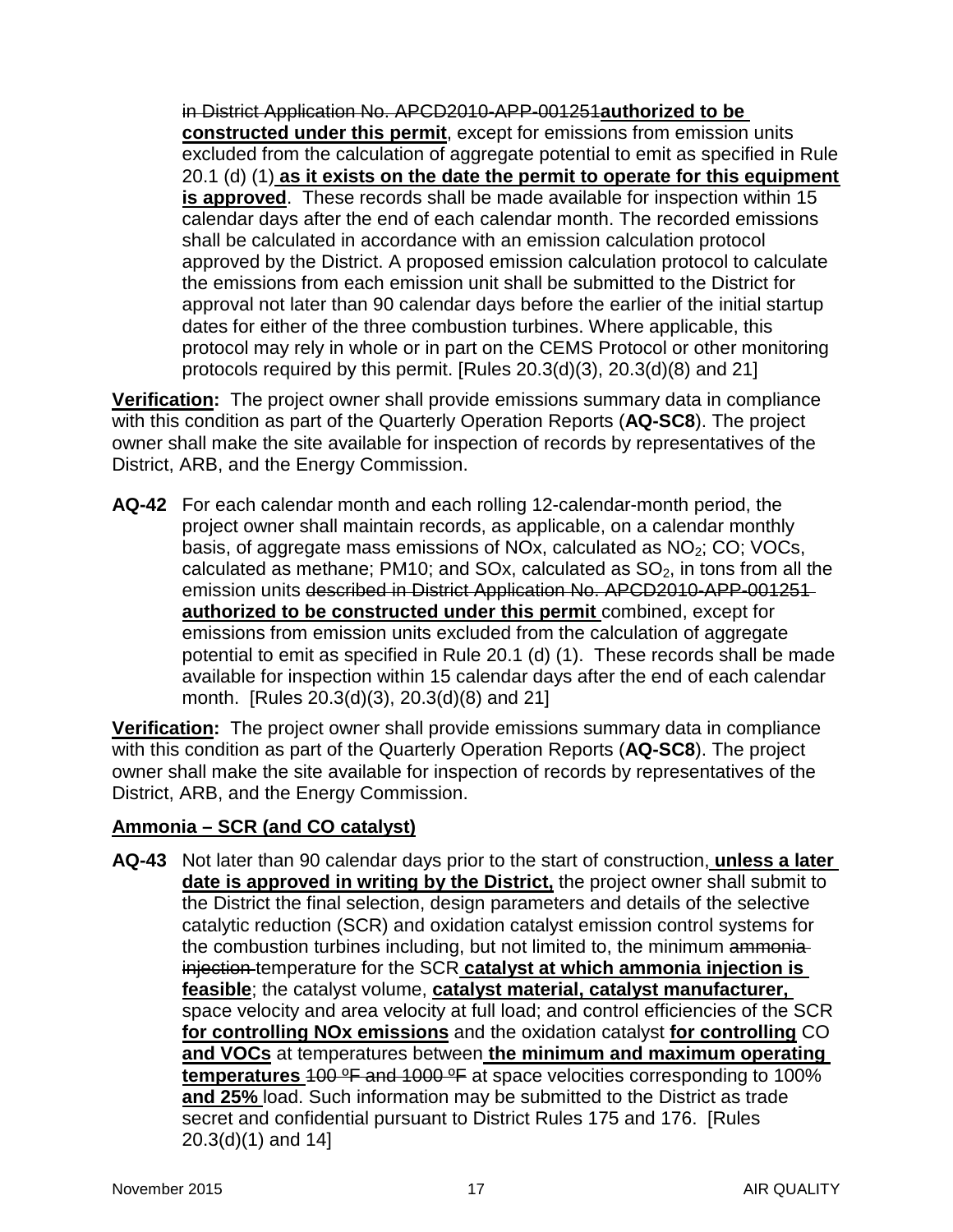**Verification:** The project owner shall submit to the CPM for review and District for approval final selection, design parameters and details of the SCR and oxidation catalyst emission control systems at least 90 days prior to the start of construction.

**AQ-44** When a combustion turbine is operating, ammonia shall be injected at all times that the associated selective catalytic reduction (SCR) system **catalyst** outlet temperature is 575 degrees Fahrenheit or greater. [Rules 20.3(d)(1)]

**Verification:** The project owner shall make the site available for inspection of records by representatives of the District, ARB, and the Energy Commission.

**AQ-45** Continuous monitors shall be installed on each SCR system prior to their initial operation to monitor or calculate, and record the ammonia solution injection rate in pounds per hour and the SCR outlet temperature in degrees Fahrenheit for each unit operating minute. The monitors shall be installed, calibrated and maintained in accordance with a District approved protocol, which may be part of the CEMS Protocol. This protocol, which shall include the calculation methodology, shall be submitted to the District for written approval at least 90 calendar days prior to initial startup of the gas turbines with the SCR system**, unless a later date is approved in writing by the District**. The monitors shall be in full operation at all times when the turbine is in operation. [Rules 20.3(d)(1)]

**Verification:** The project owner shall submit to the CPM for review and the District for approval a turbine operation and ammonia injection rate monitoring protocol in compliance with this condition at least 90 days prior to the initial startup.

**AQ-46** Except during periods when the ammonia injection system is being tuned or one or more ammonia injection systems is in manual control for compliance with applicable permit conditions, the automatic ammonia injection system serving the**each** SCR system shall be in operation in accordance with manufacturer's specifications at all times when ammonia is being injected into the SCR system. Manufacturer specifications shall be maintained on site and made available to District personnel upon request. [Rules 20.3(d)(1) **and 21**]

**Verification:** The project owner shall make the site available for inspection of records by representatives of the District, ARB, and the Energy Commission.

**AQ-47** The concentration of ammonia solution used in the ammonia injection system shall be less than 20% ammonia by weight. Records of ammonia solution concentration shall be maintained on site and made available to District personnel upon request. [Rule**s** 14 **and 21**]

**Verification:** The project owner shall maintain on site and provide on request of the CPM or District the ammonia delivery records that demonstrate compliance with this condition.

### **Testing**

**AQ-48** All source test or other tests required by this permit shall be performed by the District or by an independent contractor and witnessed **and approved** by the District. Unless otherwise specified in this permit or authorized in writing by the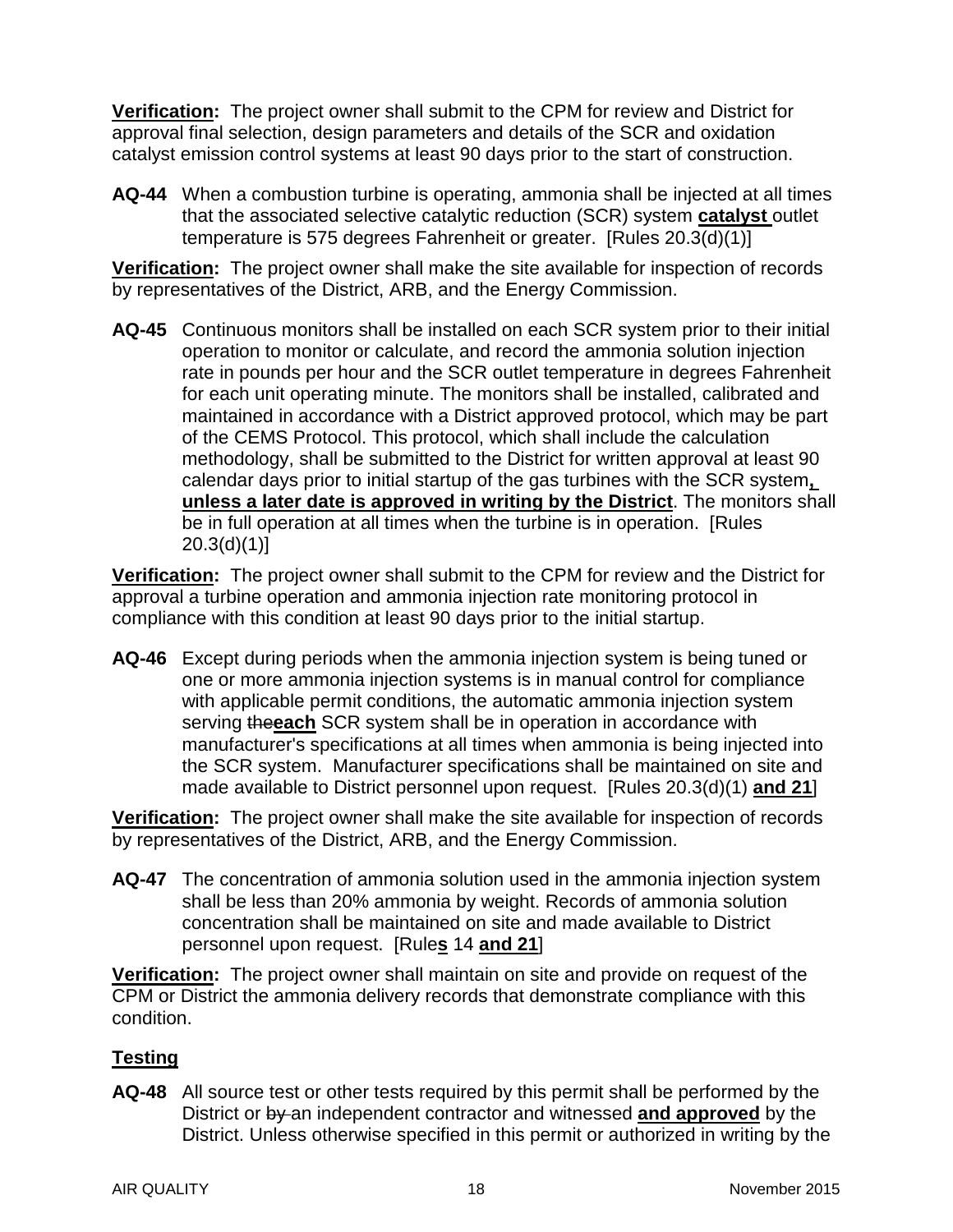District, if testing will be performed by an independent contractor **and witnessed by the District**, a proposed test protocol shall be submitted to the District for written approval at least 60 calendar days prior to source testing. Additionally, the District shall be notified a minimum of 30 calendar days prior to the test so that observers may be present unless otherwise authorized in writing by the District. [Rules 20.3(d)(1) and 1200 and 40 CFR Part 60 Subpart KKKK and 40 CFR §60.8]

**Verification:** The project owner shall submit to the CPM for review and the District for approval the initial source test protocol at least 60 days prior to the initial source test. The project owner shall notify the CPM and District no later than 30 days prior to the proposed source test date and time.

**AQ-49** Unless otherwise specified in this permit or authorized in writing by the District, within 45 calendar days after completion of a source test or **Relative Accuracy Test Audit (**RATA**)** performed by an independent contractor, a final test report shall be submitted to the District for review and approval. [Rules 20.3(d)(1) and 1200 and 40 CFR Part 60 Subpart KKKK, 40 CFR §60.8, and 40 CFR Part 75]

**Verification:** The project owner will submit all RATA or source test reports to the CPM for review and the District for approval within 45 days of the completion of those tests.

- **AQ-51** Not later than 60 calendar days after completion of the commissioning period for each combustion turbine, an Initial Emissions Source Test shall be conducted on that turbine to demonstrate compliance with the NOx, CO, VOC, PM10, and ammonia emission standards of this permit. The source test protocol shall comply with all of the following requirements:
	- a. Measurements of NOx and CO concentrations and emissions and oxygen  $(O<sub>2</sub>)$  concentration shall be conducted in accordance with U.S. Environmental Protection Agency (EPA) methods 7E, 10, and 3A, respectively, and District source test Method 100, or alternative methods approved by the District and EPA.
	- b. Measurement of VOC **concentrations and** emissions**, except for formaldehyde,** shall be conducted in accordance with EPA Methods 25A and/or 18, or **an** alternative methods approved by the District and EPA.
	- **c. Measurement of formaldehyde concentrations and emissions shall be conducted in accordance with EPA Method 316 or 323, as specified by the District, or an alternative method approved by the District and EPA.**
	- **d. The total VOC concentration and emissions shall be the sum of the VOC concentration and emissions measured as specified in Subsection b of this condition and the formaldehyde concentration and emissions measured by Subsection c of this condition.**
	- c**e**. Measurements of ammonia emissions**concentrations** shall be conducted in accordance with Bay Area Air Quality Management District Method ST-1B or an alternative method approved by the District and EPA.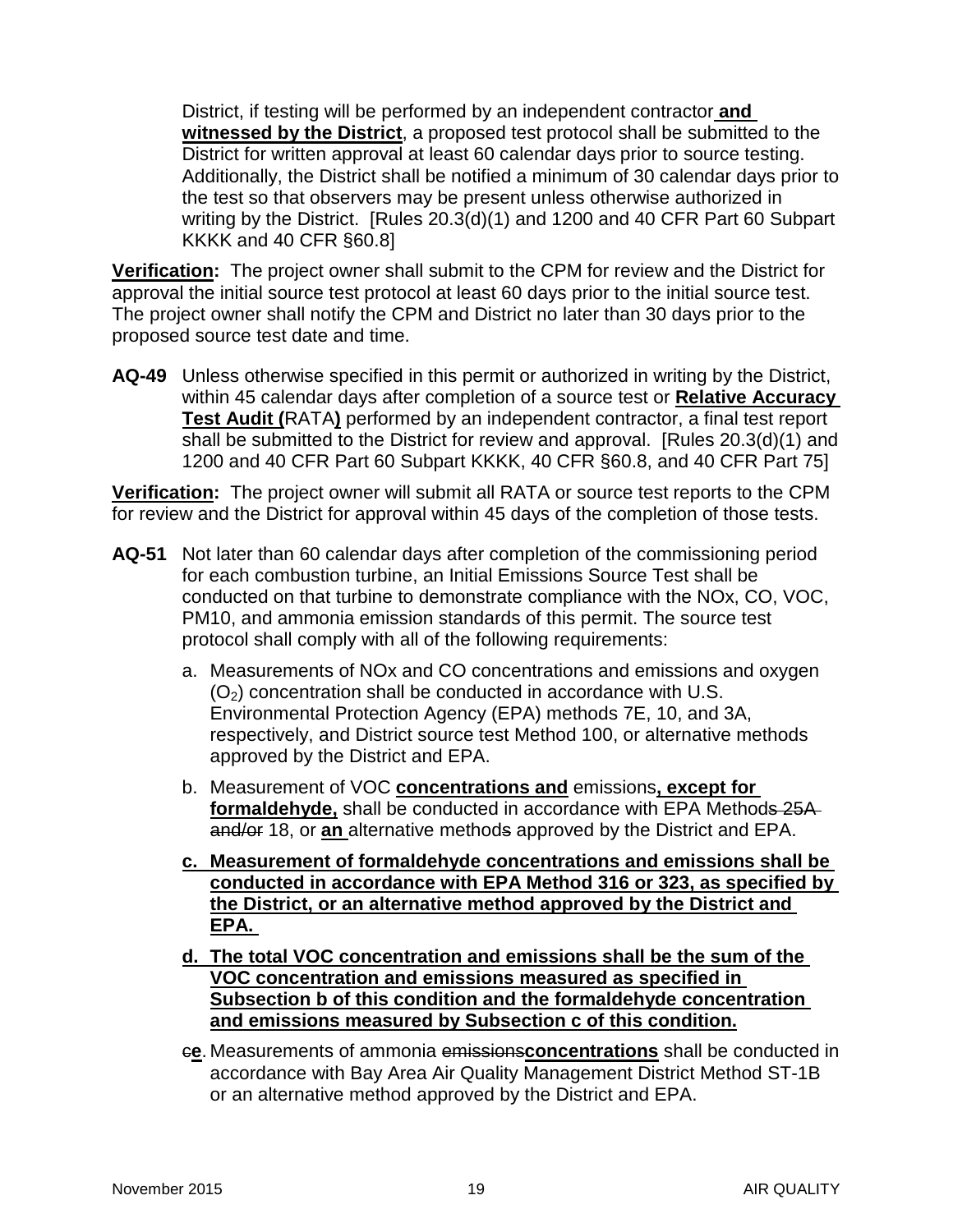- d**f**. Measurements of PM10 emissions shall be conducted in accordance with EPA Method 5 and 202 or **an** alternative methods approved by the District and EPA. For purposes of this permit, **total particulate matter measured using EPA Method 5 and 202**all the particulate matter measured shall be considered to be PM10.
- e**g**.Source testing shall be performed at the normal load level, as specified in 40 CFR Part 75 Appendix A Section 6.5.2.1 (d), provided it is not less than 80% of the combustion turbine's rated load unless it is demonstrated to the satisfaction of the District that the combustion turbine cannot operate under these conditions. If the demonstration is accepted, then emissions source testing shall be performed at the highest achievable continuous power level. The District may specify additional testing at different load levels or operational conditions to ensure compliance with the emission **and concentration** limits of this permit and District Rules and Regulations.
- f**h**. Measurements of particulate matter emissions shall be conducted in accordance with SDAPCD Method 5 or an alternative method approved by the District and EPA.
- g**i**. Measurements of opacity shall be conducted in accordance with EPA Method 9 or an alternative method approved by the District and EPA.
- h**j**. Unless otherwise authorized in writing by the District, testing for NOx, CO, VOC, PM10, and ammonia concentrations and emissions, as applicable, shall be conducted concurrently with the NOx and CO continuous emission measurement system (CEMS) Relative Accuracy Test Audit (RATA).

[Rules 20.3(d)(1) and 1200]

**Verification:** The project owner shall submit to the CPM for review and the District for approval the initial source test protocol and source test report within the timeframes specified in Conditions **AQ-48** and **AQ-49**.

**AQ-52** A renewal source test and a NOx and CO Relative Accuracy Test Audit (RATA) shall be periodically conducted on each combustion turbine to demonstrate compliance with the NOx, CO, VOC**, PM10** and ammonia emission standards of this permit and applicable relative accuracy requirements for the CEMS systems using District approved methods. The renewal source test and the NOx and CO RATAs shall be conducted in accordance with the applicable RATA frequency requirements of 40 CFR75, Appendix B, Sections 2.3.1 and 2.3.3. The renewal source test shall be conducted in accordance with a protocol complying with all the applicable requirements of the source test protocol for the Initial Emissions Source Test. [Rules 69.3, 69.3.1, and 20.3(d)(1) and 40 CFR Part 60 Subpart KKKK, and 40 CFR Part 75]

**Verification:** The project owner shall submit to the CPM for review and the District for approval the periodic RATA and source test protocols, and RATA source test reports within the timeframes specified in Conditions **AQ-48** and **AQ-49**.

**AQ-54** Not later than 60 calendar days after completion of the commissioning period for each combustion turbine, an initial emission source test for toxic air contaminants shall be conducted on that turbine to determine the emissions of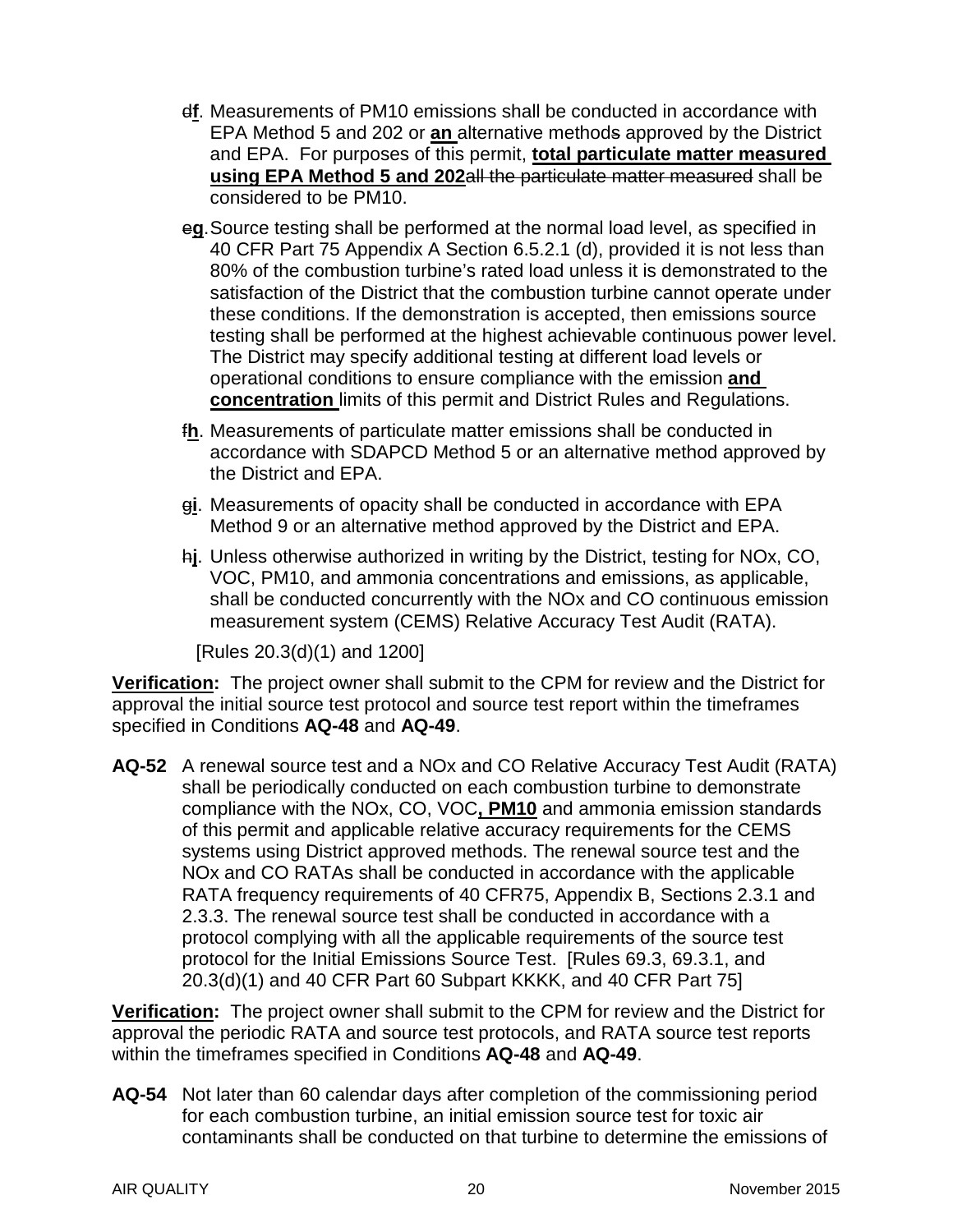toxic air contaminants from the combustion turbines. At a minimum the following compounds shall be tested for, and emissions, if any, quantified:

- a. Acetaldehyde
- b. Acrolein
- c. Benzene
- d. Formaldehyde
- e. Toluene
- f. Xylenes

This list of compounds may be adjusted by the District based on source test results to ensure compliance with District Rule 1200 **and the conditions of this permit** is demonstrated. The District may require one or more or additional compounds to be quantified through source testing as needed to ensure compliance with Rule 1200 **and the conditions of this permit**. Within 60 calendar days after completion of a source test performed by an independent contractor, a final test report shall be submitted to the District for review and approval. [Rule 1200]

**Verification:** The results and field data collected during source tests required by this condition shall be submitted to the CPM for review and the District for approval within 60 days of testing.

- **AQ-55** The District may require one or more of the following compounds, or additional compounds, to be quantified through source testing periodically to ensure compliance with r**R**ule 1200 **and the conditions of this permit**:
	- a. Acetaldehyde
	- b. Acrolein
	- c. Benzene
	- d. Formaldehyde
	- e. Toluene
	- f. Xylenes

If the District requires the permittee**project owner** to perform this source testing, the District shall request the testing in writing a reasonable period of time prior to the testing date. [Rule 1200 **and California H&S Code §41510**]

**Verification:** The results and field data collected during source tests required by the District under this condition shall be submitted to the CPM for review and the District for approval within 60 days of testing.

**AQ-57** The sulfur content of the combustion turbine fuel shall be sampled not less than once each calendar quarter in accordance with a protocol approved by the District, which shall be submitted to the District for approval not later than 90 calendar days before the earlier of the**earliest** initial startup dates for either **any** of the three combustion turbines and measured with ASTM D1072–90 (Reapproved 1994), Standard Test Method for Total Sulfur in Fuel Gases; ASTM D3246–05, Standard Test Method for Sulfur in Petroleum Gas by Oxidative Microcoulometry; ASTM D4468–85 (Reapproved 2000), Standard Test Method for Total Sulfur in Gaseous Fuels by Hydrogenolysis and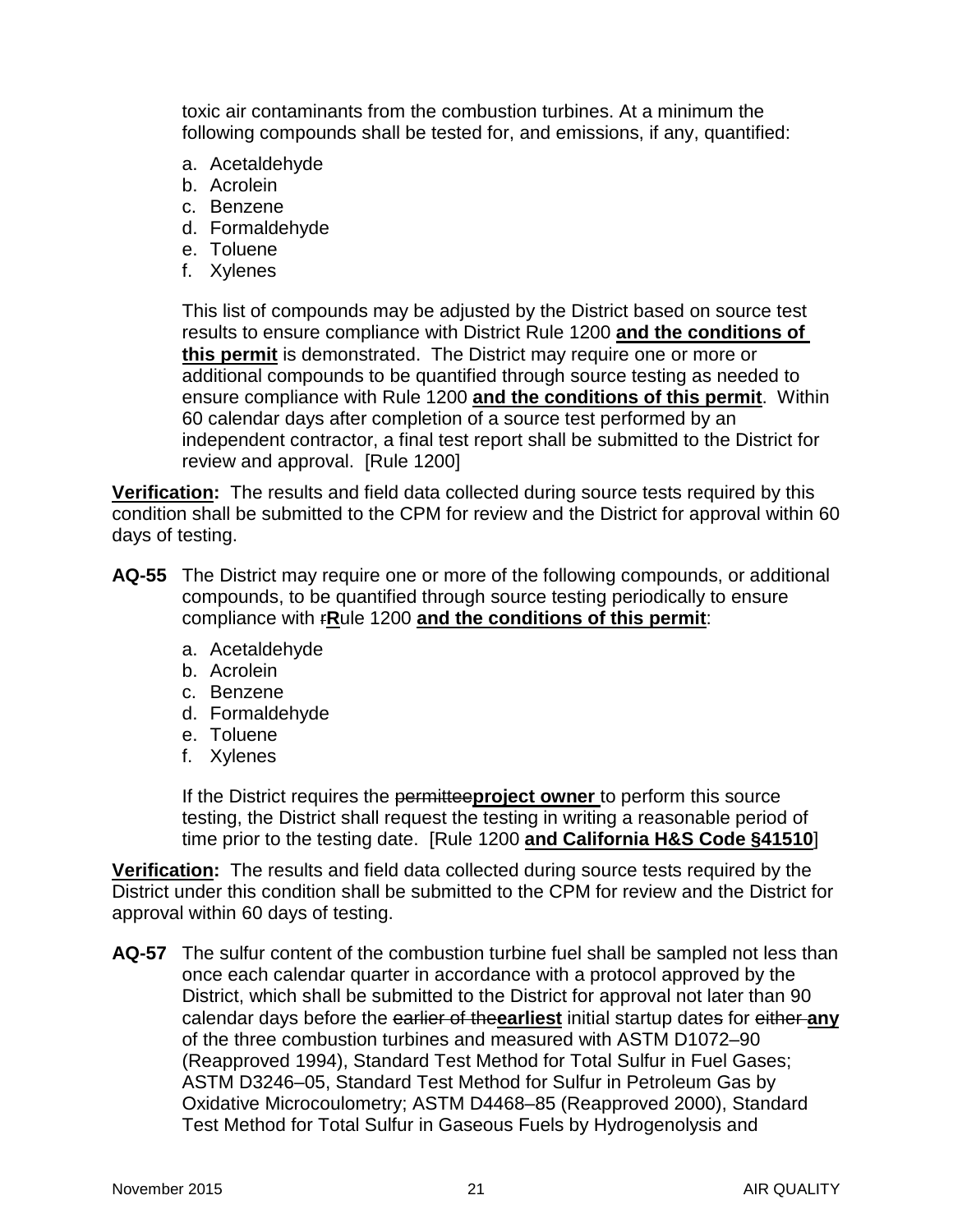Rateometric Colorimetry; ASTM D6228–98 (Reapproved 2003), Standard Test Method for Determination of Sulfur Compounds in Natural Gas and Gaseous Fuels by Gas Chromatography and Flame Photometric Detection; or ASTM D6667–04, Standard Test Method for Determination of Total Volatile Sulfur in Gaseous Hydrocarbons and Liquefied Petroleum Gases by Ultraviolet Fluorescence or an alternative test method approved by the District and EPA. Sulfur content information provided by the local serving utility may be used to satisfy this condition with the advanced written approval of the District. [Rule 20.3(d)(1), Rule 21, and 40 CFR Part 75]

**Verification:** The project owner shall make the site available for inspection of records by representatives of the District, ARB, and the Energy Commission.

#### **CONTINUOUS MONITORING**

**AQ-58** The project owner shall comply with the applicable continuous emission monitoring requirements of 40 CFR Part 75 **and 40 CFR Part 60**. [40 CFR Part 75 **and 40 CFR Part 60**]

**Verification:** The project owner shall maintain a copy of the CEMS protocol required by **AQ-60** on site and provide it, other CEMS data, and the CEMS for inspection on request by representatives of the District, ARB, and the Energy Commission.

- **AQ-59** A continuous emission monitoring system (CEMS) shall be installed on each combustion turbine and properly maintained and calibrated to measure, calculate, and record the following, in accordance with the District approved CEMS Protocol:
	- a. **Clock h**Hourly average(s) concentration of oxides of nitrogen (NOx) **in parts per million by volume on a dry basis (ppmvd), both** uncorrected and corrected to 15% oxygen, in parts per million (ppmvd), necessary to demonstrate compliance with the NOx limits of this permit;
	- b. **Clock h**Hourly average concentration of carbon monoxide (CO) **in parts per million by volume on a dry basis (ppmvd), both** uncorrected and corrected to 15% oxygen, in parts per million (ppmvd), necessary to demonstrate compliance with the CO limits of this permit;
	- c. Percent oxygen  $(O_2)$  in the exhaust gas for each unit operating minute;
	- d. **Clock h**Hourly mass emissions of oxides of nitrogen (NOx), **calculated as NO2,** in pounds;
	- e. Cumulative mass emissions of oxides of nitrogen (NOx)**, calculated as NO2,** in each startup and shutdown period, in pounds;
	- f. **Calendar d**Daily mass emissions of oxides of nitrogen (NOx), **calculated**  as NO<sub>2</sub>, in pounds;
	- g. Calendar monthly mass emissions of oxides of nitrogen (NOx), **calculated**  as NO<sub>2</sub>, in pounds;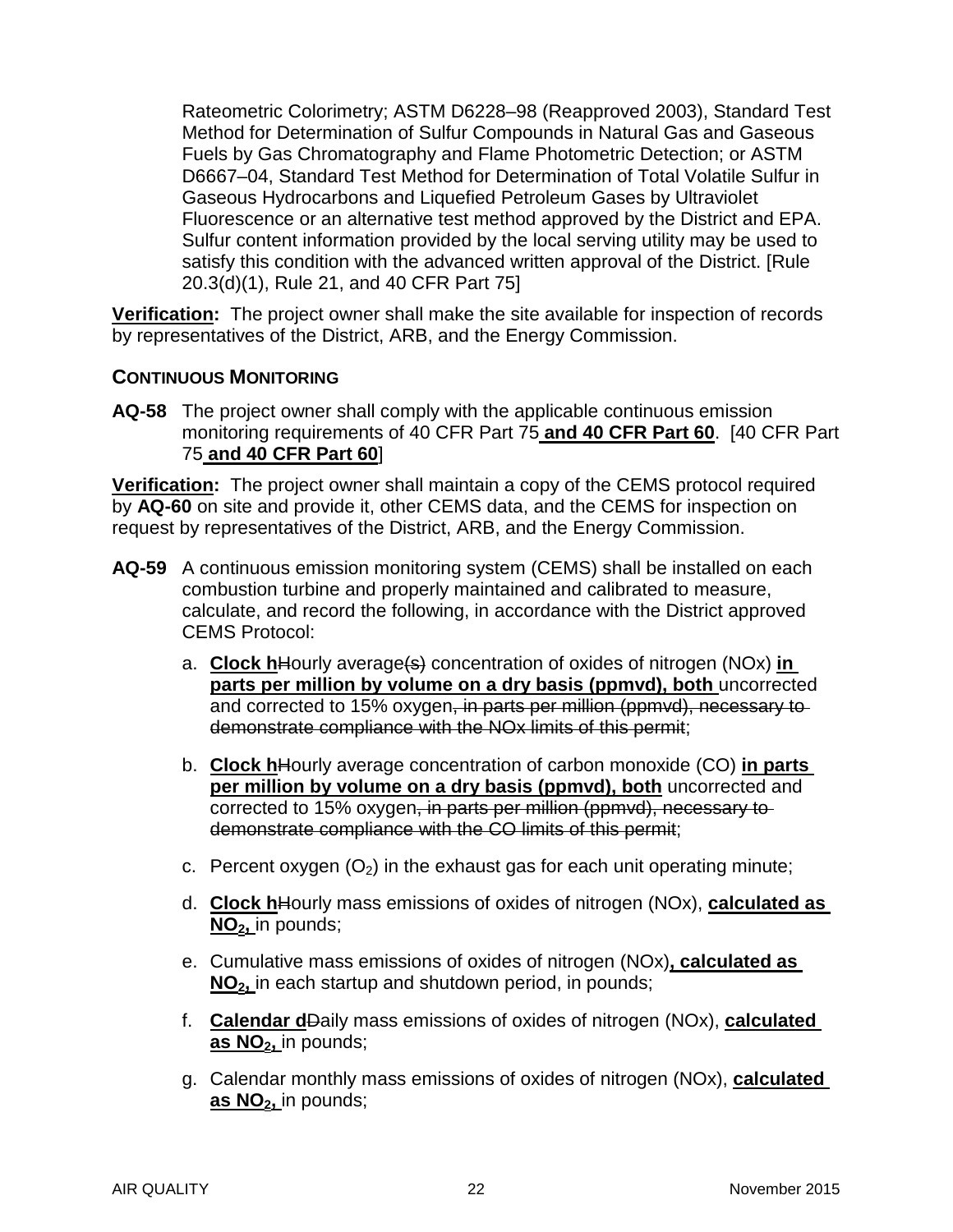- h. Rolling **four**4-unit-operating-hour average concentration of oxides of nitrogen (NOx) corrected to 15% oxygen, in parts per million **by volume dry on a dry basis** (ppmvd) **corrected to 15% oxygen**;
- i. Rolling **four**4-unit-operating-hour average oxides of nitrogen (NOx) emission rate, **calculated as NO<sub>2</sub>**, in pounds per megawatt-hour (MWh);
- j. Calendar quarter, calendar year, and rolling 12-calendar-month period mass emissions of oxides of nitrogen (NOx), **calculated as NO<sub>2</sub>**, in tons;
- k. Cumulative mass emissions of carbon monoxide (CO) in each startup and shutdown period, in pounds;
- l. **Clock h**Hourly mass emissions of carbon monoxide (CO), in pounds;
- m. **Calendar d**Daily mass emission of carbon monoxide (CO), in pounds;
- n. Calendar monthly mass emission of carbon monoxide (CO), in pounds;
- o. Rolling 12-calendar-month period mass emission of carbon monoxide (CO), in tons;
- p. Average concentration of oxides of nitrogen (NOx) and carbon monoxide (CO) **in parts per million by volume on a dry basis (ppmvd), both** uncorrected and corrected to 15% oxygen, in parts per million (ppmvd), during each unit operating minute; **and**
- q. Average emission rate in pounds per hour of oxides of nitrogen (NOx)**, calculated as NO<sub>2</sub>, and carbon monoxide (CO) during each unit operating** minute.

[Rules 69.3, 69.3.1, and 20.3(d)(1) and 40 CFR Part 60 Subpart KKKK, and 40 CFR Part 75]

**Verification:** The project owner shall submit to the CPM for review and the District for approval a CEMS protocol, as required by **AQ-60**, which includes description of the methods of compliance with the requirements of this condition. The project owner shall make the site available for inspection of records and equipment by representatives of the District, ARB, and the Energy Commission.

**AQ-61** No later than the earlier of 90 unit operating days or 180 calendar days after each combustion turbine commences commercial operation, a Relative Accuracy Test Audit (RATA) and other required certification tests shall be performed and completed on the turbine's NOx CEMS in accordance with 40 CFR Part 75 Appendix A and on the CO CEMS in accordance with 40 CFR Part 60 Appendix B. The RATAs shall demonstrate that the NOx and CO CEMS comply with the applicable relative accuracy requirements. At least 60 calendar days prior to the test date, the project owner shall submit a test protocol to the District for written approval. Additionally, the District and U.S. EPA **Region 9** shall be notified a minimum of 45 calendar days prior to the test so that observers may be present. Within 45 calendar days of completion of this test, a written test report shall be submitted to the District for approval. For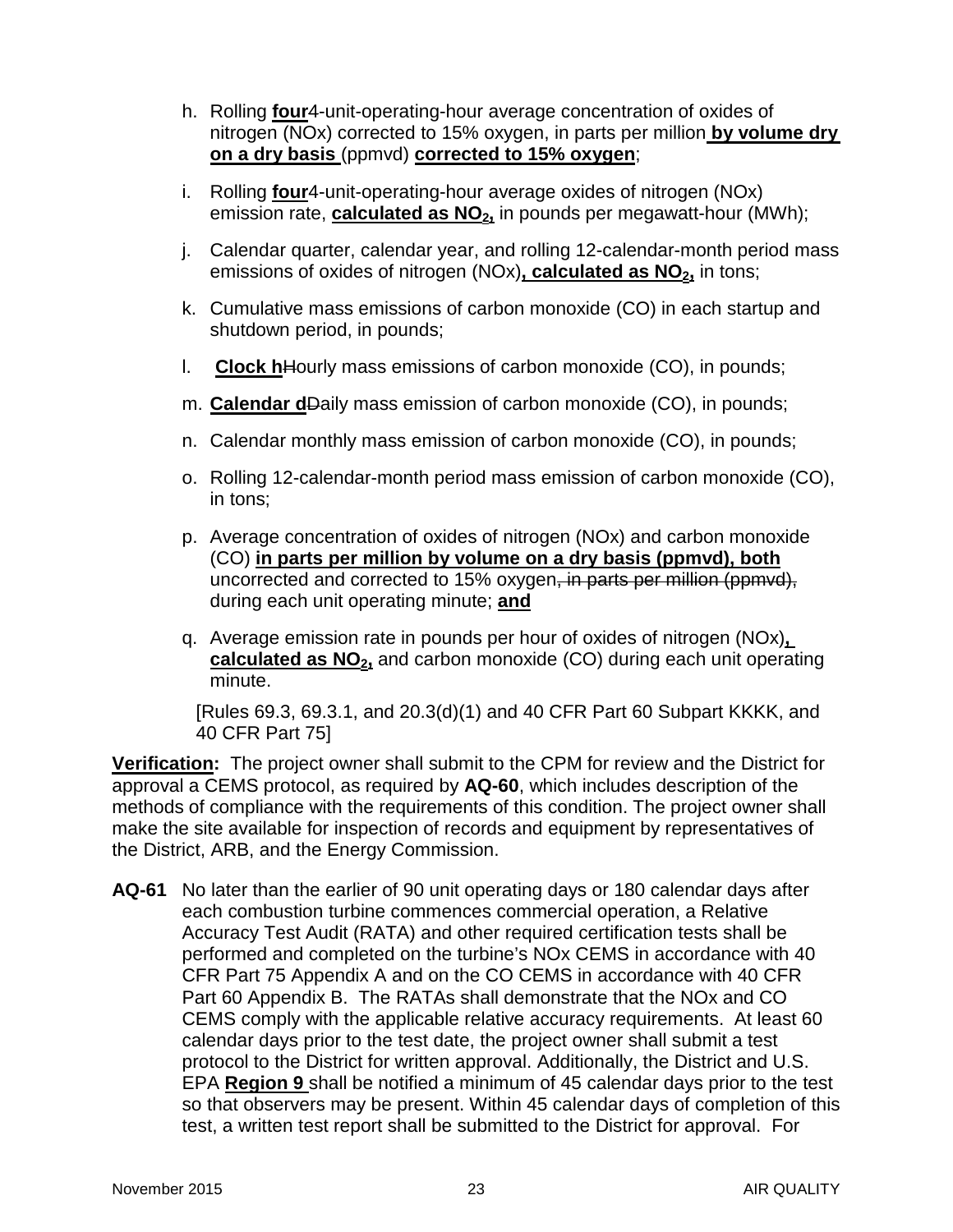purposes of this condition, commences commercial operation is defined as the first instance when power is sold to the electrical grid. [Rules 69.3, 69.3.1, and 20.3(d)(1) and 40 CFR Part 60 Subpart KKKK, and 40 CFR Part 75]

**Verification:** The project owner shall submit to the CPM for review and the District for approval the RATA certification test protocol at least 60 days prior to the RATA test and shall notify the CPM, the U.S. EPA and the District of the RATA test date at least 45 days prior to conducting the RATA and other certification tests. The project owner will submit all RATA or source test reports to the CPM for review and the District for approval within 45 days of the completion of those tests.

**AQ-62** A monitoring plan in conformance with 40 CFR **Section** 75.53 shall be submitted to U.S EPA Region 9 and the District at least 45 calendar days prior to the Relative Accuracy Test Audit (RATA), as required in 40 CFR 75.62. [40 CFR Part 75]

**Verification:** The project owner shall submit to the CPM for review and the U.S. EPA and District for approval a monitoring plan in compliance with this condition at least 45 days prior to the RATA test.

**AQ-63** The oxides of nitrogen (NOx) and oxygen (O<sub>2</sub>) components of the CEMS shall be certified and maintained in accordance with applicable F**f**ederal R**r**egulations including the requirements of s**S**ections 75.10 and 75.12 of t**T**itle 40, Code of Federal Regulations Part 75 (40 CFR 75), the p**P**erformance s**S**pecifications of a**A**ppendix A of 40 CFR **Part** 75, the q**Q**uality a**A**ssurance procedures of Appendix B of 40 CFR **Part** 75 and the CEMS Protocol approved by the District. The carbon monoxide (CO) components of the CEMS shall be certified and maintained in accordance with 40 CFR Part 60, Appendices B and F, unless otherwise specified in this permit, and the CEMS Protocol approved by the District. [Rules 69.3, 69.3.1, and 20.3(d)(1) and 40 CFR Part 60 Subpart KKKK, and 40 CFR Part 75]

**Verification:** The project owner shall submit to the CPM for review and the District for approval a CEMS protocol, as required by **AQ-60**, which includes description of the methods of compliance with the requirements of this condition. The project owner shall make the site available for inspection of records and equipment by representatives of the District, ARB, and the Energy Commission.

**AQ-66** Any violation of any emission standard as indicated by the CEMS shall be reported to the District's compliance division within 96 hours after such occurrence. [H&S §42706**Rule 19.2**]

**Verification:** The project owner shall notify the District regarding any emission standard violation as required in this condition and shall document all such occurrences in each Quarterly Operation Report (**AQ-SC8**).

**AQ-67** The CEMS shall be maintained and operated, and reports submitted, in accordance with the requirements of Rule 19.2 Sections (d), (e), (f)-(1), (f)-(2), (f) (3), (f) (4) and (f) (5), and a**the** CEMS Protocol approved by the District. [Rule 19.2]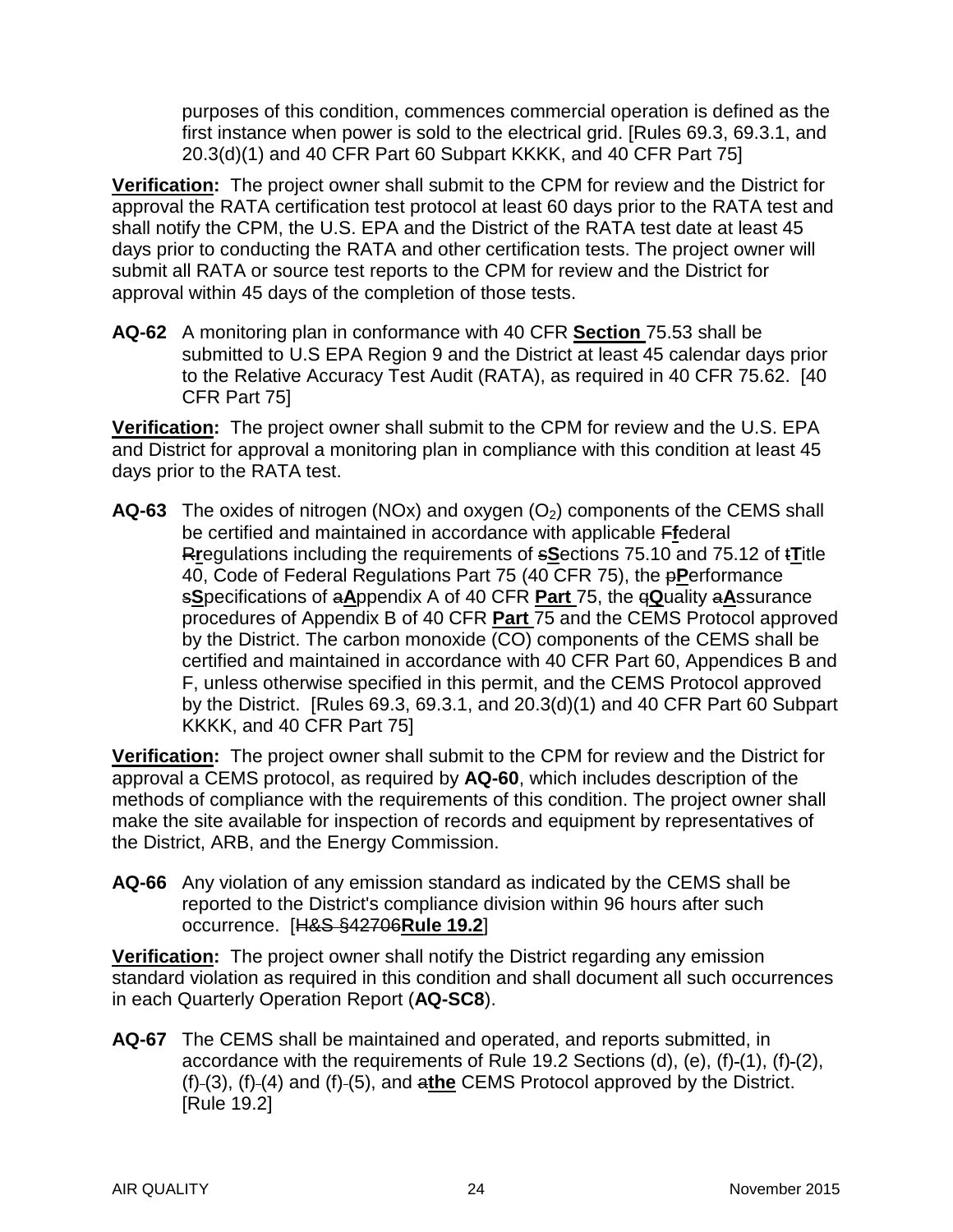**Verification:** The project owner shall submit to the District the CEMS reports as required in this condition and shall make the site available for inspection of records and equipment by representatives of the District, ARB, and the Energy Commission.

**AQ-68** Except for changes that are specified in the initially approved CEMS Protocol or a subsequent revision to that protocol that is approved in advance, in writing, by the District, the District shall be notified in writing at least thirty (30) calendar days prior to any planned changes made in the CEMS or Data Acquisition and Handling System (DAHS), including, but not limited to, the programmable logic controller, software which affects the value of data displayed on the CEMS / DAHS monitors with respect to the parameters measured by their respective sensing devices or**and** any planned changes to the software that controls the ammonia flow to the SCR. Unplanned or emergency changes shall be reported within 96 hours. [Rules 69.3, 69.3.1, and 20.3(d)(1) and 40 CFR Part 60 Subpart KKKK, and 40 CFR Part 75]

**Verification:** The project owner shall submit to the CPM for review and the District for approval any revision to the CEMS/DAHS or ammonia flow control software, as required by this condition, to be approved in advance at least 30 days before any planned changes are made. The project owner shall notify the District regarding any unplanned emergency changes to these software systems within 96 hours and shall document all such occurrences in each Quarterly Operation Report (**AQ-SC8**).

**AQ-69** At least 90 calendar days prior to the Initial Emissions Source Test, the project owner shall submit a monitoring protocol to the District for written approval which shall specify a method of determining the VOC/CO surrogate relationship that shall be used to demonstrate compliance with all VOC emission-limits **when using CEMS data**. This protocol can be provided as part of the Initial Source Emissions Test Protocol. [Rule 20.3(d)(1)]

**Verification:** The project owner shall submit to the CPM for review and the District for approval the monitoring protocol as part of the initial source test protocol in compliance with requirements of this condition at least 90 days prior to the initial source test.

**AQ-70** Fuel flowmeters shall be installed and maintained to measure the fuel flow rate, corrected for temperature and pressure, to each combustion turbine. Correction factors and constants shall be maintained on site and made available to the District upon request. The fuel flowmeters shall meet the applicable quality assurance requirements of 40 CFR Part 75, Appendix D, and Section 2.1.6. [Rules 69.3, 69.3.1, and 20.3(d)(1) and 40 CFR Part 60 Subpart KKKK, and 40 CFR Part 75]

**Verification:** The project owner shall submit to the CPM the natural gas fuel usage data from the fuel flow meters as part of the Quarterly Operation Report (**AQ-SC8**).

- **AQ-71** Each combustion turbine shall be equipped with continuous monitors to measure, calculate, and record unit operating days**,** and hours**, and minutes** and the following operational characteristics:
	- a. Date and time;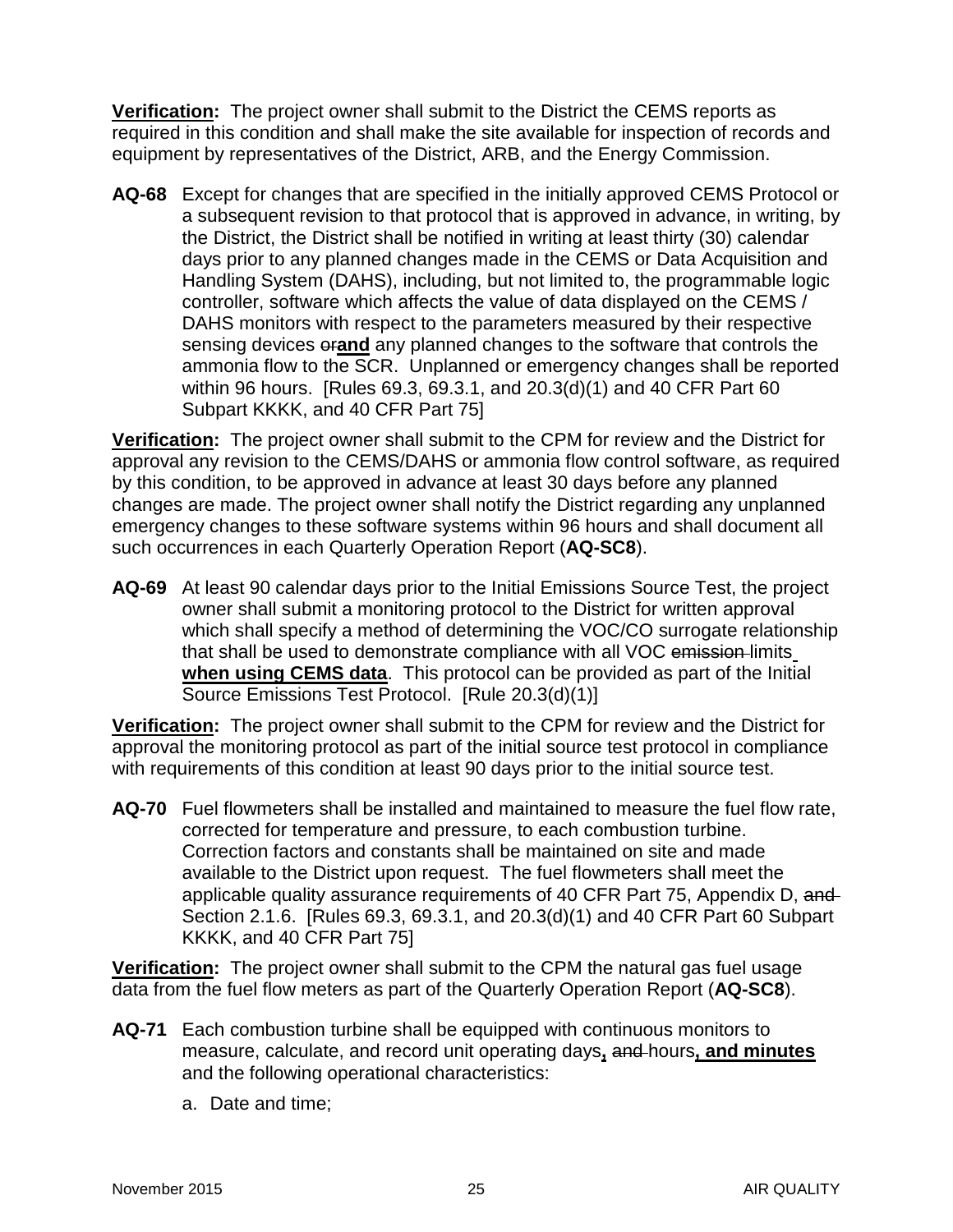- b. Natural gas flow rate to the combustion turbine during each unit operating minute, in standard cubic feet per hour;
- c. Total heat input to the combustion turbine based on the fuels higher heating value during each unit operating minute, in million British thermal units per hour (MMBtu/hr);
- d. Higher heating value of the fuel on an hourly basis, in million-British thermal units per standard cubic foot (MMBtu/scf);
- e. Combustion turbine**Gross** electrical energy**power** output during each unit operating minute in gross megawatts hours (MWh); **and**

#### **f. Water injection rate in gallons per minute (gpm) or pounds per hour (lb/hr).**

The values of these operational characteristics shall be recorded **at least** each unit operating minute. The monitors shall be installed, calibrated, and maintained in accordance with the**a** T**t**urbine O**o**peration M**m**onitoring Pprotocol, which may be part of the CEMS Protocol, approved by the District, **and** which shall include any relevant calculation methodologies**, that is approved, in advance, in writing, by the District**. The monitors shall be in full operation at all times when the combustion turbine is in operation*.* Calibration records for the continuous monitors shall be maintained on site and made available to the District upon request. [Rules 69.3, 69.3.1, and 20.3(d)(1) and 40 CFR Part 60 Subpart KKKK, and 40 CFR Part 75]

**Verification:** The project owner shall submit to the CPM for review and the District for approval a turbine operation monitoring protocol in compliance with this condition and within the timeframes specified in **AQ-72**. The project owner shall make the site available for inspection of records and equipment required in this condition by representatives of the District, ARB, and the Energy Commission.

**AQ-72** At least 90 calendar days prior to initial startup of the each combustion turbine, the project owner shall submit a turbine operation monitoring protocol to the District for written approval. This may be part of the **submitted** CEMS P**p**rotocol. [Rules 69.3, 69.3.1, and 20.3(d)(1) and 40 CFR Part 60 Subpart KKKK, and 40 CFR Part 75]

**Verification:** The project owner shall submit to the CPM for review and the District for approval a turbine monitoring protocol in compliance with this condition at least 90 days prior to the initial startup of each combustion turbine.

**AQ-73** Operating logs or Data Acquisition and Handling System (DAHS) records shall be maintained to record the beginning and end times and durations of all startups, shutdowns, and tuning periods to the nearest minute, quantity of fuel used in each **clock minute,** clock hour, calendar month, and 12-calendarmonth period in standard cubic feet; hours of operation each day; and hours of operation during each calendar year. For purposes of this condition, the term "hours of turbine operation" is defined as the total operating minutes the turbine is combusting fuel during the calendar year divided by 60 **rounded to the**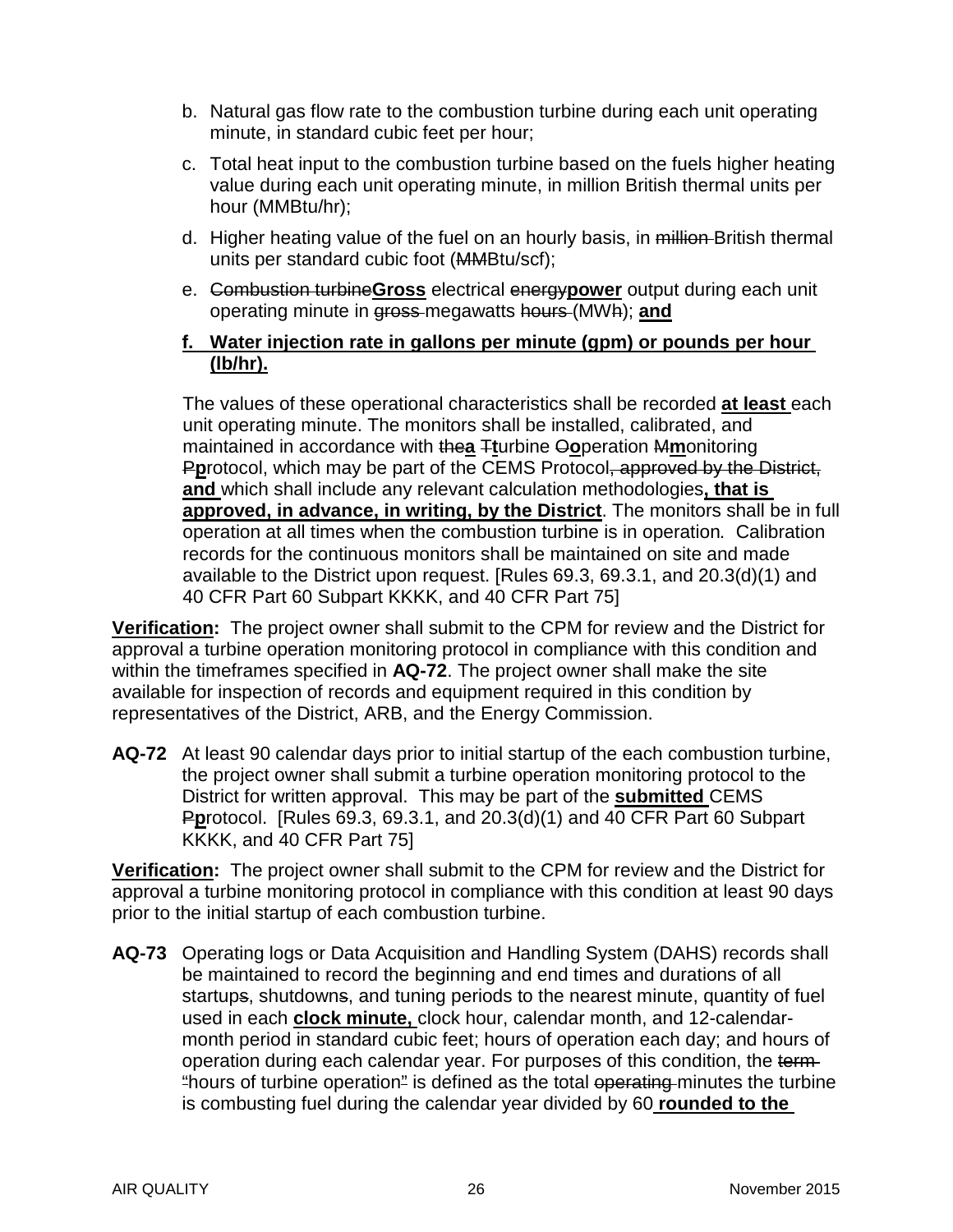**nearest hundredth of an hour**. [Rules 69.3, 69.3.1, and 20.3(d)(1) and 40 CFR Part 60 Subpart KKKK, and 40 CFR Part 75]

**Verification:** The project owner shall make the site available for inspection of records by representatives of the District, ARB, and the Energy Commission.

### **COMMISSIONING**

- **AQ-75** Thirty **Within thirty** calendar days after the end of the commissioning period for each combustion turbine, the project owner shall submit a written progressreport to the District. This report shall include, at a minimum, the date the commissioning period **started and** ended, the **date and times of all** startup and shutdown periods, the emissions of NOx and CO during startup and shutdown periods, and the emissions of NO<sub>x</sub> and CO during steady state operation**other periods**. This report shall also detail any turbine or emission control equipment malfunction, upset, repairs, maintenance, modifications, or replacements affecting emissions of air contaminants that occurred during the commissioning period. All of the following continuous monitoring information shall be reported for each minute and, except for cumulative mass emissions **during startup and shutdown periods**, averaged over each hour of operation:
	- a. Concentration of oxides of nitrogen (NOx) **both** uncorrected and corrected to 15% oxygen, in parts per million **by volume on a dry basis** (ppmvd);
	- b. Concentration of carbon monoxide (CO) **both** uncorrected and corrected to 15% oxygen, in parts per million **by volume on a dry basis** (ppmvd);
	- c. Percent oxygen  $(O_2)$  in the exhaust gas;
	- d. Mass emissions of oxides of nitrogen (NOx), **calculated as NO<sub>2</sub>**, in pounds;
	- e. Cumulative mass emissions of oxides of nitrogen (NOx)**, calculated as NO2,** in each startup and shutdown period, in pounds;
	- f. Cumulative mass emissions of carbon monoxide (CO) in each startup and shutdown period, in pounds
	- g. Mass emissions of carbon monoxide (CO), in pounds;
	- h. Total heat input to the combustion turbine based on the fuel's higher heating value, in million British thermal units per hour (MMBtu/hr);
	- i. Higher heating value of the fuel on an hourly basis, in million-British thermal units per standard cubic foot (MMBtu/scf);
	- j. Gross electrical power output of the turbine, in megawatts hours (MWh) for each hour;
	- k. SCR outlet temperature, in degrees Fahrenheit; and

### **l. Water injection rate in gallons per minute (gpm) or pounds per hour (lb/hr); and**

### **m. Ammonia injection rate in pounds per hour (lb/hr).**

The hourly average information shall be submitted in writing and in an electronic format approved by the District. The minute-by-minute information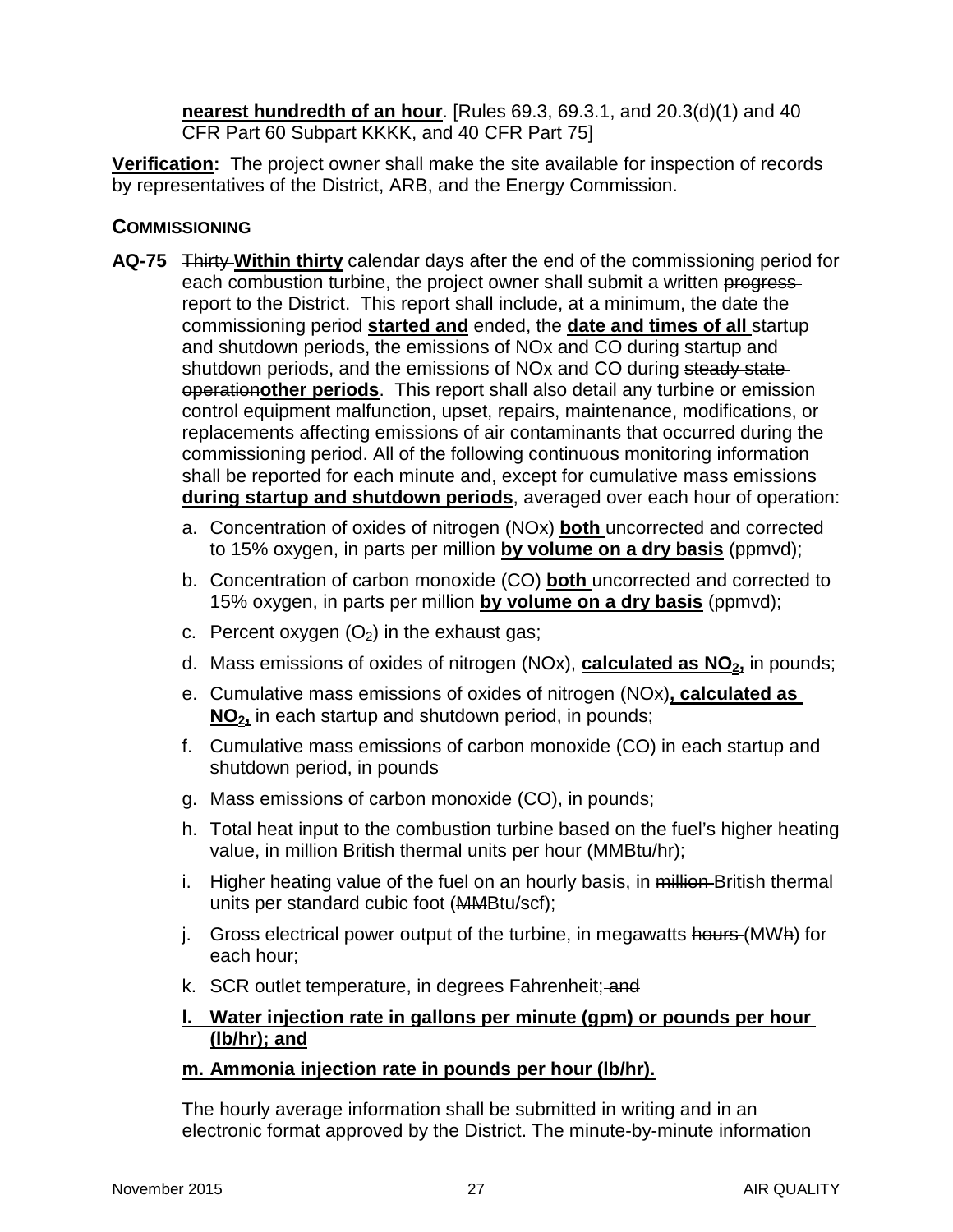shall be submitted in an electronic format approved by the District. [Rules 69.3, 69.3.1, 20.3(d)(1)and 20.3(d)(2)]

**Verification:** A log of the dates, times, and cumulative unit operating hours when fuel is being combusted during the commissioning period shall be maintained by the project owner. The project owner shall submit, commencing one month from the time of gas turbine first fire, a monthly commissioning status report throughout the duration of the commissioning phase that demonstrates compliance with the requirements listed in this condition. The monthly commissioning status report shall be submitted to the CPM by the 10th of each month for the previous month, for all months with turbine commissioning activities following the turbine first fire date. The project owner shall also provide the reporting required by this condition to the District and CPM within 30 days of completing commissioning of each turbine. The project owner shall make the site available for inspection of records by representatives of the District, ARB, and the Energy Commission.

- **AQ-76** For each combustion turbine, the project owner shall submit the following notifications to the District and U. S. EPA, Region IX**9**:
	- a. A notification in accordance with 40 CFR Section 60.7(a)(1) delivered or postmarked not later than 30 calendar days after construction has commenced;
	- b. A notification in accordance with 40 CFR Section 60.7(a)(3) delivered or postmarked within 15 calendar days after initial startup; and
	- c. An Initial Notification in accordance with 40 CFR Section 63.6145(c) and 40 CFR Section 63.9(b)(2) submitted no later than 120 calendar days after the initial startup of the turbine.

In addition, the project owner shall notify the District when: (1) construction is complete by submitting a Construction Completion Notice before operating any unit that is the subject of this permit, (2) each combustion turbine first combusts fuel by submitting a First Fuel Fire Notice within five calendar days of the initial operation of the unit, and (3) each combustion turbine first generates electrical power that is sold by providing written notice within 5 days of this event. [Rules 24 and 21 and 40 CFR Part 75, 40 CFR Part 60 Subpart KKKK, 40 CFR Part §60.7, 40 CFR Part 63 Subpart YYYY, and 40 CFR Part §63.9]

**Verification:** The project owner shall provide notification to the District and U.S. EPA Region IX as required by this condition and shall provide copies of these notifications as part of the final monthly commissioning status reports (**AQ-75**) due the month after the notifications are sent.

### **REPORTING**

**AQ-77** The permittee**project owner** shall file semiannual reports in accordance with 40 CFR §60.4375. [40 CFR Part 60 Subpart KKKK]

**Verification:** Semiannual compliance reports shall be submitted to the District and the CPM as part of the second quarter's and fourth quarter's Quarterly Operation Reports (**AQ-SC8**).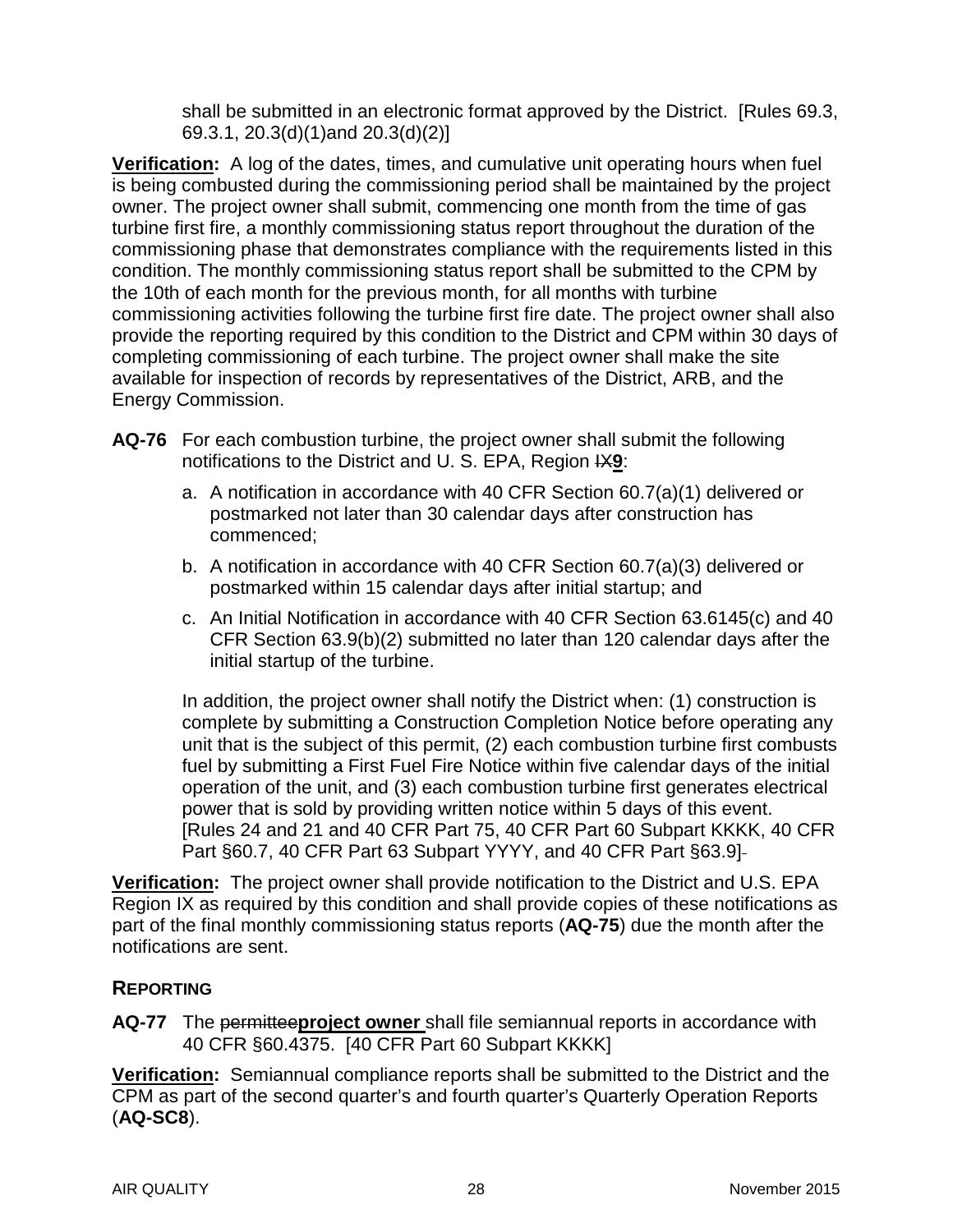### **NEW PROJECT AMMENDMENT PERMIT CONDITIONS**

#### **GENERAL CONDITIONS**

#### **AQ-80 The equipment authorized to be constructed under this permit is described in Application No. APCD2010-APP-001251 as amended by Application Nos. APCD2011-APP-001540 and APCD2014-APP-003627.**

**Verification: The project owner shall make the site available for inspection of records by representatives of the District, ARB, and the Energy Commission.**

**COMBUSTION TURBINE CONDITIONS**

**AQ-81 [RESERVED—SEE DEFINITIONS]**

#### **Emission Limits**

**AQ-82 The emissions of particulate matter less than or equal to 10 microns in diameter (PM10) from the exhaust stacks of the combustion turbines shall not exceed 3.5 pounds per hour per turbine, calculated as the arithmetic average of the source test results from the six most recent sets of valid source tests performed on the three turbines. For the purpose of this condition, a valid source test is a source test for which the results have been approved by the District, and that included at least three subtests in the calculation of average emission rate. [Rule 20.3(d)(1) and (d)(2)]**

**Verification: The project owner shall make the site available for inspection of records by representatives of the District, ARB, and the Energy Commission.**

#### **Testing**

**AQ-83 All testing conducted to measure concentrations or emissions of volatile organic compounds (VOCs) shall include measurement of formaldehyde and the result shall be added to the result determined for other VOC concentrations or emissions, as applicable. Measurement of VOC emissions shall be conducted in accordance with EPA Method 18, or alternative methods approved by the District and EPA. Measurement of emissions of formaldehyde shall be conducted in accordance with EPA Method 316 or 323, or an alternative method approved by the District and EPA.**

**Verification: The project owner shall make the site available for inspection of records by representatives of the District, ARB, and the Energy Commission.**

### **REFERENCES**

- CEC 2012a California Energy Commission, Commission Final Decision of the Pio Pico Energy Center (11-AFC-01). September 17, 2012.
- CEC 2012b California Energy Commission, Final Staff Assessment of the Pio Pico Energy Center (11-AFC-01). May 23, 2012.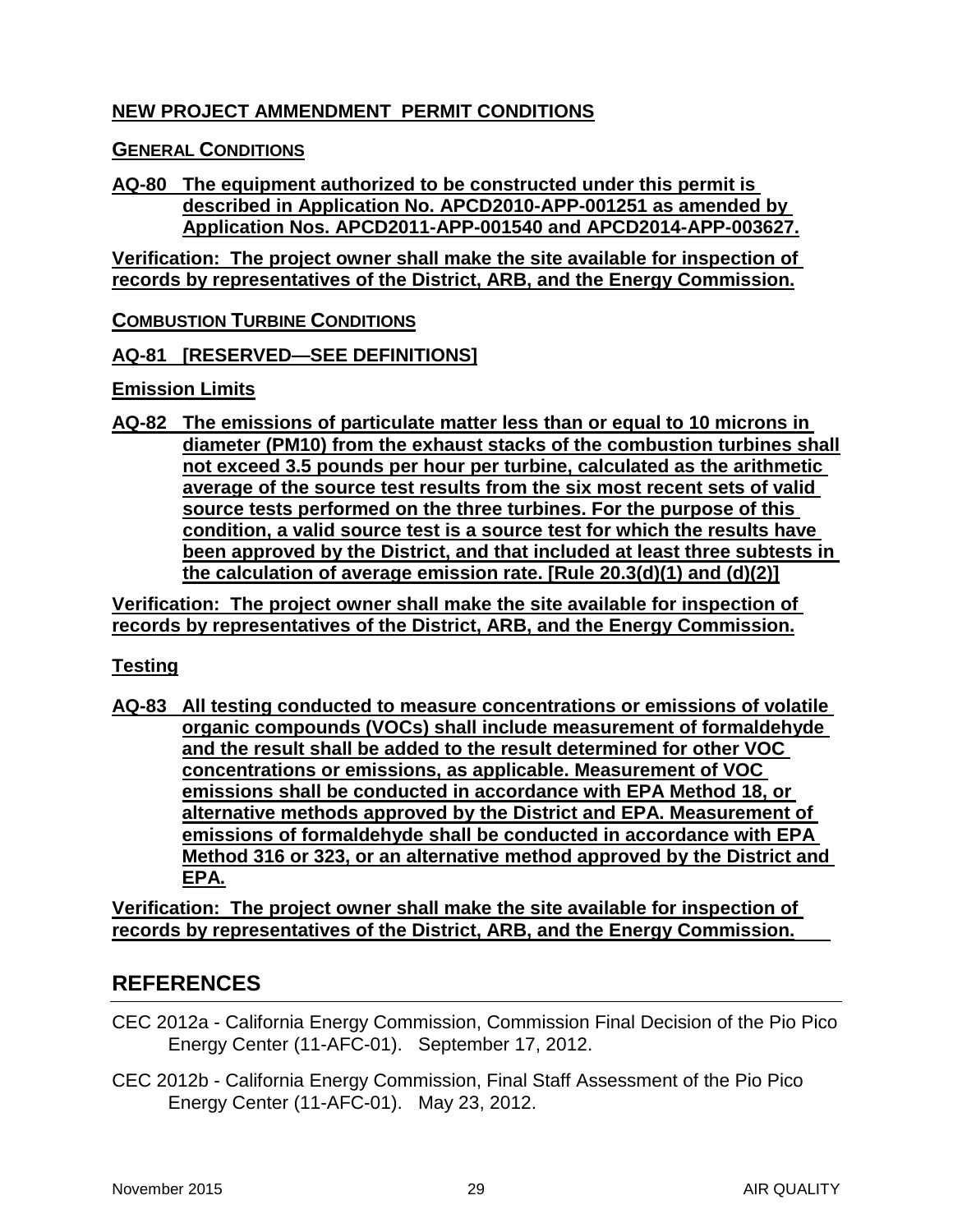- PPEC 2014 Pio Pico Energy Center, LLC. Petition to Amend Hourly Heat Input for Pio Pico Energy Center (11-AFC-01C). July 15, 2014.
- SDAPCD 2015 San Diego Air Pollution Control District. Final Determination of Compliance Addendum, Pio Pico Energy Center, dated August 25, 2015.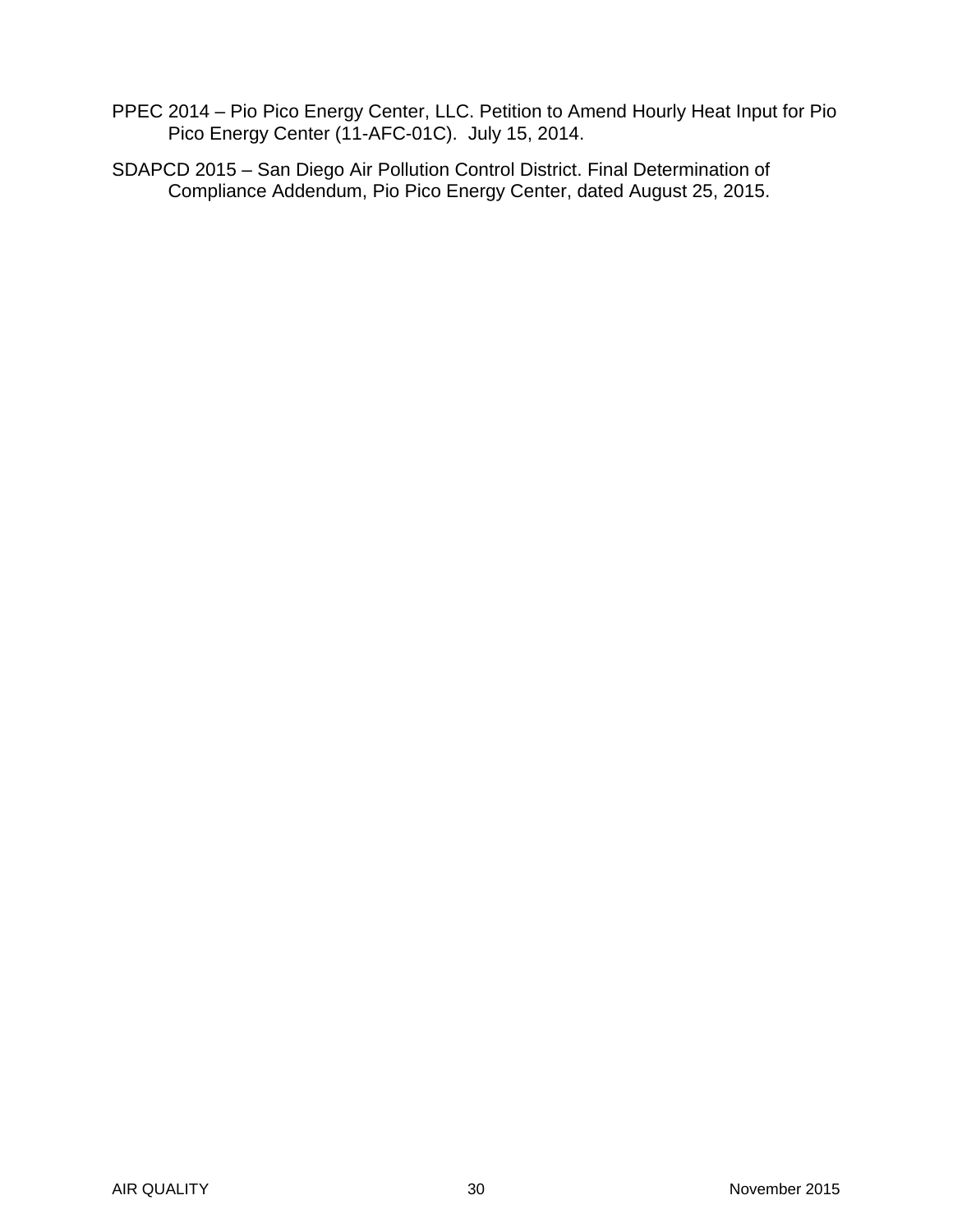#### **PIO PICO ENERGY CENTER (11-AFC-1C) Petition to Amend Hourly Heat Input Traffic and Transportation** John Hope

### **INTRODUCTION**

The Pio Pico Energy Center (PPEC) consists of three simple cycle General Electric LMS100 gas turbines and a partial dry cooling system. The proposed amendment requests an approximate 10 percent increase in the hourly heat input to the gas turbines. The change in the gas turbine operating characteristics would increase the height of the thermal plumes emitted from the exhaust stacks. As discussed in the Final Decision, high velocity thermal plumes could present a potentially significant hazard to aircraft overflying the PPEC at low altitudes. Brown Field Municipal Airport is located approximately three miles due west of the PPEC site. Conditions of Certification **TRANS-8** (Obstruction Marking and Lighting) and **TRANS-9** (Pilot Notification and Awareness) were adopted to mitigate potential impacts on aviation to less than significant.

### **LAWS, ORDINANCES, REGULATIONS AND STANDARDS (LORS) COMPLIANCE**

As discussed in the Final Decision, the project site is located approximately three miles east of Brown Field Municipal Airport and outside of the Airport Influence Area, Review Area 2. Therefore, the Brown Field Municipal Airport Land Use Compatibility Plan does not apply to the project. Approval of the amendment would not require analysis or inclusion of any new aviation-related LORS.

# **ANALYSIS**

An analysis of the exhaust plume characteristics with an approximate 10 percent increase in hourly heat input to the gas turbines showed the average vertical velocity for a single plume would be 4.3 meters per second  $(m/s)^1$  $(m/s)^1$  or higher up to an elevation of approximately 1,190 feet above ground level (AGL). Analysis of the exhaust plume characteristics for the original certified project showed the average vertical velocity for a single plume would be 4.3 m/s or higher up to an elevation of approximately 1,080 feet AGL (CEC, May 2012). At this height, two adjacent plumes would be sufficiently large to merge. For the case of two merged plumes with an approximate 10 percent increase in hourly heat input to the gas turbines, average plume vertical velocity would be 4.3 m/s or higher up to a height of approximately 1,910 feet AGL, which would be 190 feet higher than the merged plume elevation calculated for the original certified project in the FSA at 1,720 AGL. It should be noted that the FSA determined three plumes merging as a "very remote possibility" and "staff considered the realistic worst-case scenario as two plumes merging …" (Please see **Appendix TT-1** of this analysis).

<span id="page-33-0"></span> $1$  This velocity generally defines the point at which general aviation aircraft begin to experience more than light turbulence.  $\overline{a}$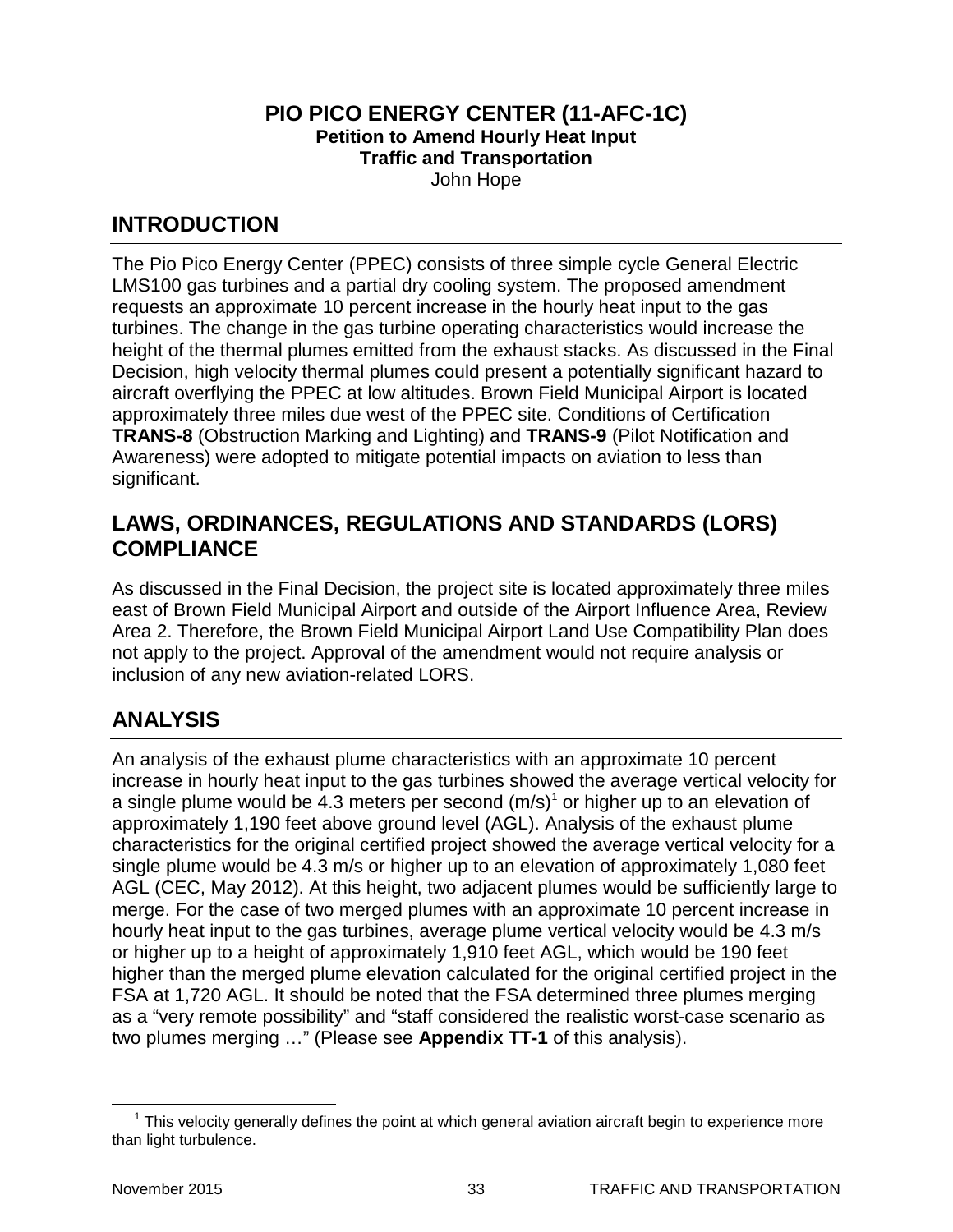The Commission found the certified project's impacts on aviation to be less than significant with the implementation of Conditions of Certification **TRANS-8** and **TRANS-9**. This finding considered the fact that aircraft do not need to fly over the project site to enter or depart the traffic pattern, and pilots would have the flexibility to avoid direct overflight of the PPEC while conducting their normal operations because of the small 10-acre footprint of the project and the wide open airspace in the general area. The increase in thermal exhaust plume heights associated with the proposed change would not change this conclusion. However, **TRANS-9** would need to be revised to reflect changes in plume heights. **TRANS-9** requires the project owner to implement several actions to ensure aircraft pilots are aware of the project location near Brown Field Municipal Airport and potential hazards to aviation from thermal plumes. As a result of increased heights in thermal plumes that would be created with an approximate 10 percent increase in hourly heat input to the gas turbines, notifications required under **TRANS-9** need to reflect the higher elevation.

Although the average plume vertical velocity would be 4.3 m/s or higher up to 1,910 feet with the proposed change, Staff believes avoidance of overflight of the project site below 2,000 feet should be required to create an additional buffer from potential hazards to aviation from thermal plumes.

### **CONCLUSIONS AND RECOMMENDATIONS**

Staff has reviewed the petition for potential environmental effects and consistency with applicable LORS. There are no aviation-related LORS applicable to the amended project. Staff proposes modifications to Condition of Certification **TRANS-9** to ensure the amended project does not have a significant impact on aviation.

# **PROPOSED MODIFICATIONS TO CONDITION OF CERTIFICATION**

Staff has proposed modifications to Condition of Certification **TRANS-9** as shown below. Strikethrough is used to indicate deleted language and **underline and bold** is used for new language.

- **TRANS-9 Pilot Notification and Awareness -** The project owner shall initiate the following actions to ensure pilots are aware of the project location and potential hazards to aviation:
	- Submit a letter to the FAA requesting a Notice to Airmen (NOTAM) be issued advising pilots of the location of the PPEC and recommending avoidance of overflight of the project site below 1,720 **2,000** feet AGL. The letter should also request that the NOTAM be maintained in active status until all navigational charts and Airport Facility Directories (AFDs) have been updated.
	- Submit a letter to the FAA requesting a power plant depiction symbol be placed at the PPEC site location on the San Diego Sectional Chart with a notice to "avoid overflight below 1,720 **2,000** feet AGL".
	- Submit a request to and coordinate with the Brown Field Airport Manager to add a new remark to the Automated Surface Observing System (ASOS)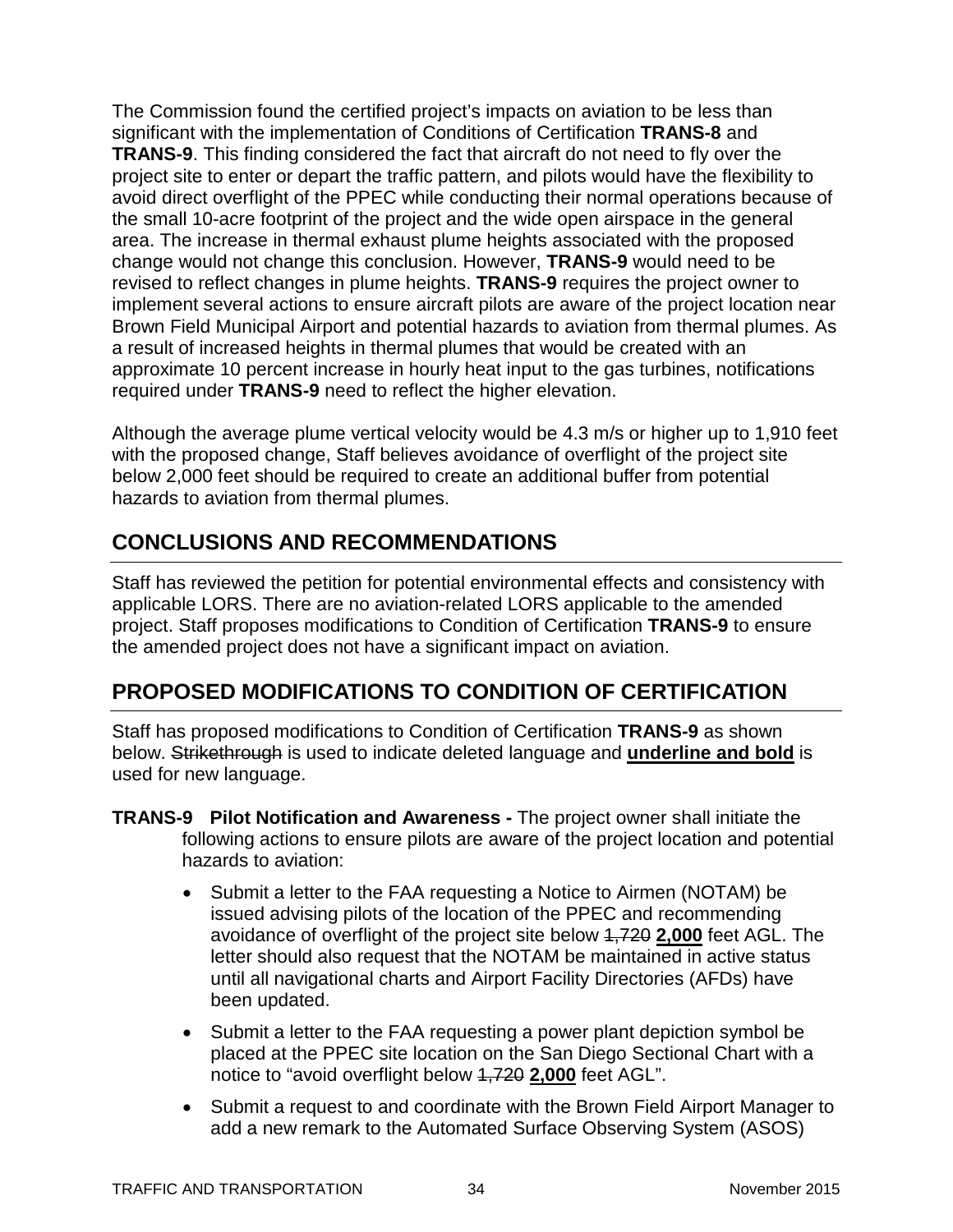identifying the location of the PPEC and advising pilots to avoid direct overflight below 1,720 **2,000** feet AGL as they approach or depart the airport.

- Request that Southern California TRACON and/or the San Diego Air Traffic Control Center submit aerodrome remarks describing the location of the PPEC plant and advising against direct overflight below 1,720 **2,000** feet AGL to the:
	- $\checkmark$  FAA AeroNav Services, formerly the FAA National Aeronautical Charting Office (Airport/Facility Directory)
	- $\checkmark$  Jeppesen Sanderson Inc. (JeppGuide Airport Directory, Western Region)
	- $\checkmark$  Airguide Publications (Flight Guide, Western States)

**Verification:** Within 30 days following the start of construction **of the heat input components,** the project owner shall submit draft language for the letters of request to the FAA (including Southern California TRACON) and Brownfield Airport to the CPM for review and approval.

At least 60 days prior to the start of operations, the project owner shall submit the required letters of request to the FAA and request that Southern California TRACON submit aerodrome remarks to the listed agencies. The project owner shall submit copies of these requests to the CPM. A copy of any resulting correspondence shall be submitted to the CPM within 10 days of receipt.

If the project owner does not receive a response from any of the above agencies within 45 days of the request (or by 15 days prior to the start of operations) the project owner shall follow up with a letter to the respective agency/ies to confirm implementation of the request. A copy of any resulting correspondence shall be submitted to the CPM within 10 days of receipt.

The project owner shall contact the CPM within 72 hours**10 days** if notified that any or all of the requested notices cannot be implemented. Should this occur, the project owner shall appeal such a determination, consistent with any established appeal process and in consultation with the CPM. A final decision from the jurisdictional agency denying the request, as a result of the appeal process, shall release the project owner from any additional action related to that request and shall be deemed in compliance with that portion of this condition of certification.

# **REFERENCES**

- California Energy Commission (CEC), May 2012. *Pio Pico Energy Center Final Staff Assessment*. Docket Number 11-AFC-1.
- CEC, September 2012. *Pio Pico Energy Center Commission Decision* (TN # 67366). Docket Number 11-AFC-1.
- CEC, August 5, 2014. *Revised Appendix TT-1: Plume Velocity Analysis*. Prepared by Tao Jiang.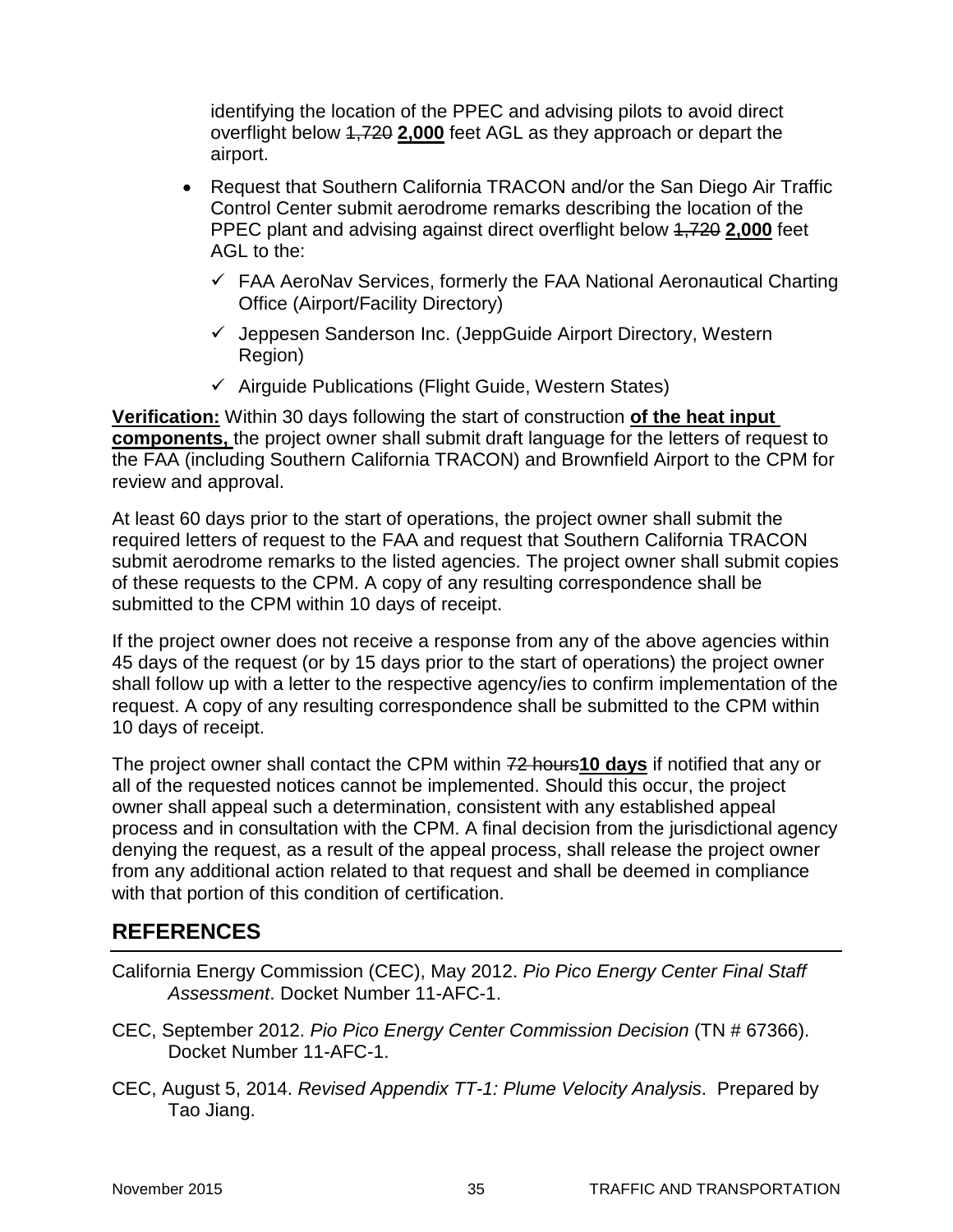PPEC (Pio Pico Energy Center) 2014 – Petition to Amend Final Commission Decision (11-AFC-01C). Submitted to the California Energy Commission on July 15, 2012.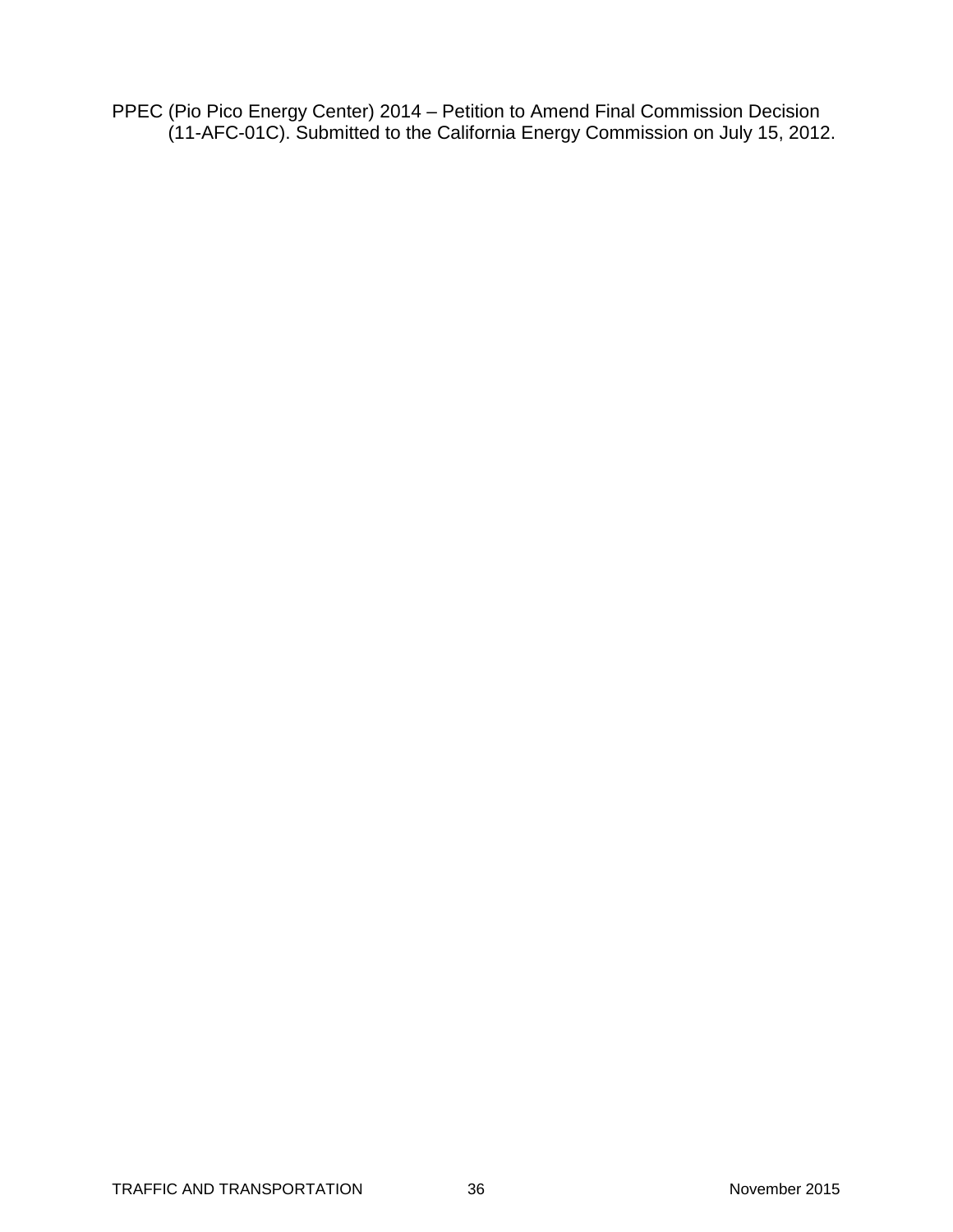### **PIO PICO ENERGY CENTER (11-AFC-1C) TRAFFIC AND TRANSPORTATION-APPENDIX TT-1 Petition to Amend Hourly Heat Input Plume Velocity Analysis** Tao Jiang, Ph.D., P.E.

### **INTRODUCTION**

On July 15, 2014, the Pio Pico Energy Center (PPEC) filed a petition with the California Energy Commission (Energy Commission) requesting to amend hourly heat input for PPEC (PPEC 2014). The following provides an updated assessment of the Pio Pico Energy Center (PPEC) cooling tower, and gas turbines exhaust stack plume vertical velocities based on the revised equipment parameters. Staff completed calculations to determine the worst-case vertical plume velocities at different heights above the stacks based on the applicant's proposed facility design.

### **PROJECT DESCRIPTION**

PPEC is a proposed 318 megawatt (MW) simple-cycle electrical generating facility. The proposed PPEC includes a 12-cell partial dry cooling tower and three LMS100 naturalgas fired combustion turbine generators (CTG). There are no other plume sources at the PPEC site.

## **PLUME VELOCITY CALCULATION METHOD**

Staff has selected a calculation approach from a technical paper (Best 2003) to estimate the worst-case plume vertical velocities for the PPEC exhausts. The calculation approach, which is also known as the "Spillane approach", used by staff is limited to calm wind conditions, which are the worst-case wind conditions. The Spillane approach uses the following equations to determine vertical velocity for single stacks during dead calm wind (i.e. wind speed  $= 0$ ) conditions:

- (1)  $(V^*a)^3 = (V^*a)_o^3 + 0.12^*F_o^*[(z-z_v)^2-(6.25D-z_v)^2]$
- (2)  $(V^*a)_{o} = V_{exit}^*D/2^*(T_a/T_s)^{0.5}$
- (3)  $F_o = g^*V_{exit}^*D^{2*}(1-T_a/T_s)/4$
- (4)  $Z_v = 6.25D^*[1-(T_a/T_s)^{0.5}]$

Where:  $V =$  vertical velocity (m/s), plume-average velocity

 $a =$  plume top-hat radius (m, increases at a linear rate of  $a = 0.16^{*}(z-z_{v})$ )

- $F_o$ = initial stack buoyancy flux m<sup>4</sup>/s<sup>3</sup>
- $z =$  height above ground (m)
- $z_y$ = virtual source height (m)

 $V_{\text{exit}}$ = initial stack velocity (m/s)

- $D =$  stack diameter  $(m)$
- $T_a$ = ambient temperature (K)
- $T_s$ = stack temperature (K)
- $g =$  acceleration of gravity (9.8 m/s<sup>2</sup>)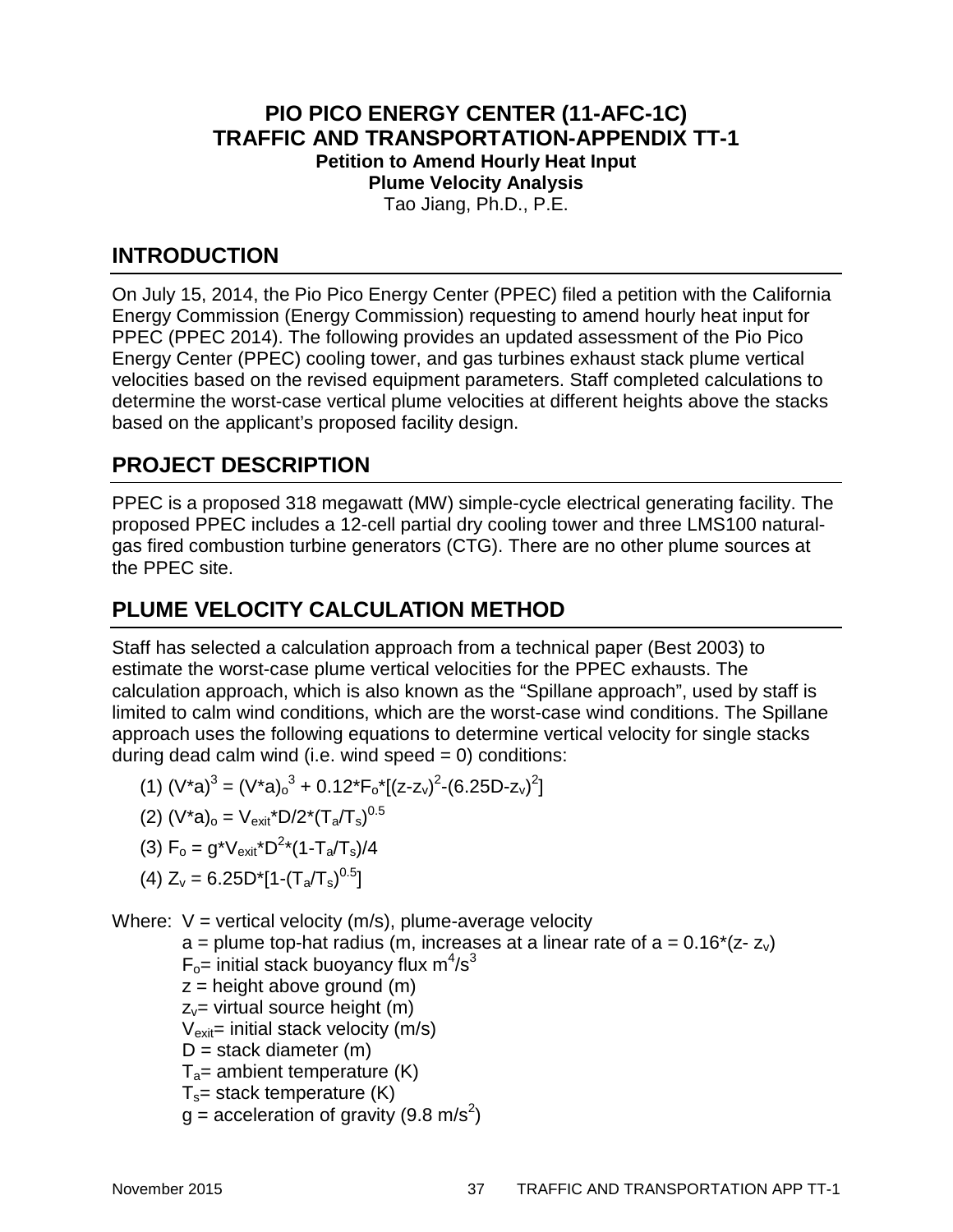Equation (1) is solved for V at any given height above ground that is above the momentum rise stage for single stacks (where  $z > 6.25D$ ) and at the end of the plume merged stage for multiple plumes. This solution provides the plume-average velocity for the area of the plume at a given height above ground; the peak plume velocity would be two times higher than the plume-average velocity predicted by this equation. As can be seen the stack buoyancy flux is a prominent part of Equation (1). The calm condition calculation basis clearly represents the worst-case conditions, and the vertical velocity will decrease substantially as wind speed increases.

For multiple stack plumes, where the stacks are equivalent, the multiple stack plume velocity during calm winds was calculated by staff in a simplified fashion, presented in the Best Paper as follows:

(5) 
$$
V_m = V_{sp} * N^{0.25}
$$

Where:  $V_m$  = multiple stack combined plume vertical velocity (m/s)

 $V_{sp}$  = single plume vertical velocity (m/s), calculated using Equation (1)  $N =$  number of stacks

Staff notes that this simplified multiple stack plume velocity calculation method predicts somewhat lower velocity values than the full Spillane approach methodology as given in data results presented in the Best paper (Best 2003). However, the use of this approach on long linear cooling towers such as the cooling tower designed for the PPEC project will likely over predict the combined plume velocities.

On September 24, 2015, the Federal Aviation Administration (FAA) released a guidance memorandum (FAA 2015) recommending that thermal plumes be evaluated for air traffic safety. FAA determined that the overall risk associated with thermal plumes in causing a disruption of flight is low. However, it determined that such plumes in the vicinity of airports may pose a unique hazard to aircraft in critical phase of flight (such as take off and landing). In this memorandum a new computer model, different than the analysis technique used by staff and identified above, to evaluate vertical plumes for hazards to light aircraft was identified as being prepared under FAA funding and available for use in evaluating exhaust plume impacts. This new model, the MITRE Exhaust Plume Analyzer, was identified as a potentially effective tool to assess the impact exhaust plumes may impose on flight operations in the vicinity of airports. The Exhaust Plume Analyzer was developed to evaluate aviation risks from large thermal stacks, such as turbine exhaust stacks. However, at this time the Exhaust Plume Analyzer model cannot be used to provide reasonable risk predictions on most variable exhaust temperature thermal plume sources, such as cooling towers and air cooled condensers, etc.

The FAA has not provided guidance on how to evaluate the risk frequency isopleth output of the Exhaust Plume Analyzer model, but states in their memorandum that they intend to update their guidance on near-airport land use, including evaluation of thermal exhaust plumes, in fiscal year 2016.

In the meantime, this appendix uses the method previously used to be consistent with staff assessments done for other projects (called the "Spillane approach") and because the previous method is described in the FAA materials as providing similar risk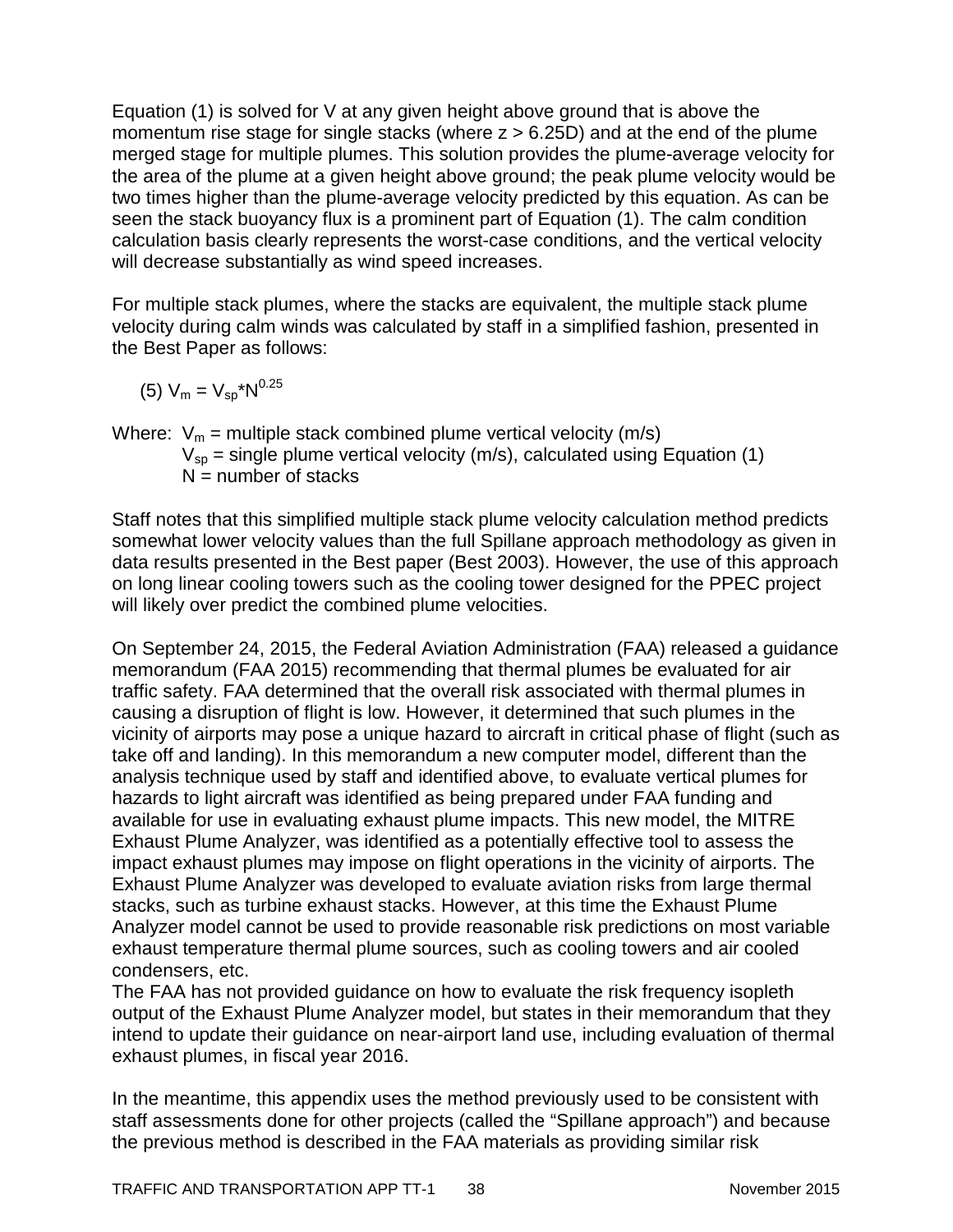assessments for light aircraft. Staff will consider using the new method to the extent that it is applicable after conducting further review of the FAA methodology and once FAA develops guidance on how to evaluate the output of the Exhaust Plume Analyzer.

# **VERTICAL PLUME VELOCITY ANALYSIS**

### **COOLING TOWER DESIGN AND OPERATING PARAMETERS**

The design and operating parameter data for the project's cooling tower are provided in **Plume Velocity Table 1**.

| <b>Parameter</b>           | <b>Cooling Tower Design Parameters</b> |
|----------------------------|----------------------------------------|
| Number of Cells            | 12 Cells (1 by 12 Linear Design)       |
| Cell Height (feet)         | 22                                     |
| Cell Stack Diameter (feet) | 13                                     |
| Stack Velocity (ft/sec)    | 33.8                                   |
| Stack Temperature (°F)     | 86                                     |
| Ambient Temperature (°F)   | 63                                     |

#### **Plume Velocity Table 1 PPEC Cooling Tower Operating and Exhaust Parameters**

Source: PPEC 2014.

The applicant provided exhaust data for the average ambient case, which is a reasonable case for a peaker project that is expected to operate mainly during hot summer conditions that correspond to maximum electrical load demand.

# **GAS TURBINE/HRSG DESIGN AND OPERATING PARAMETERS**

The design and operating parameter data for the gas turbines stack exhaust are provided in **Plume Velocity Table 2**.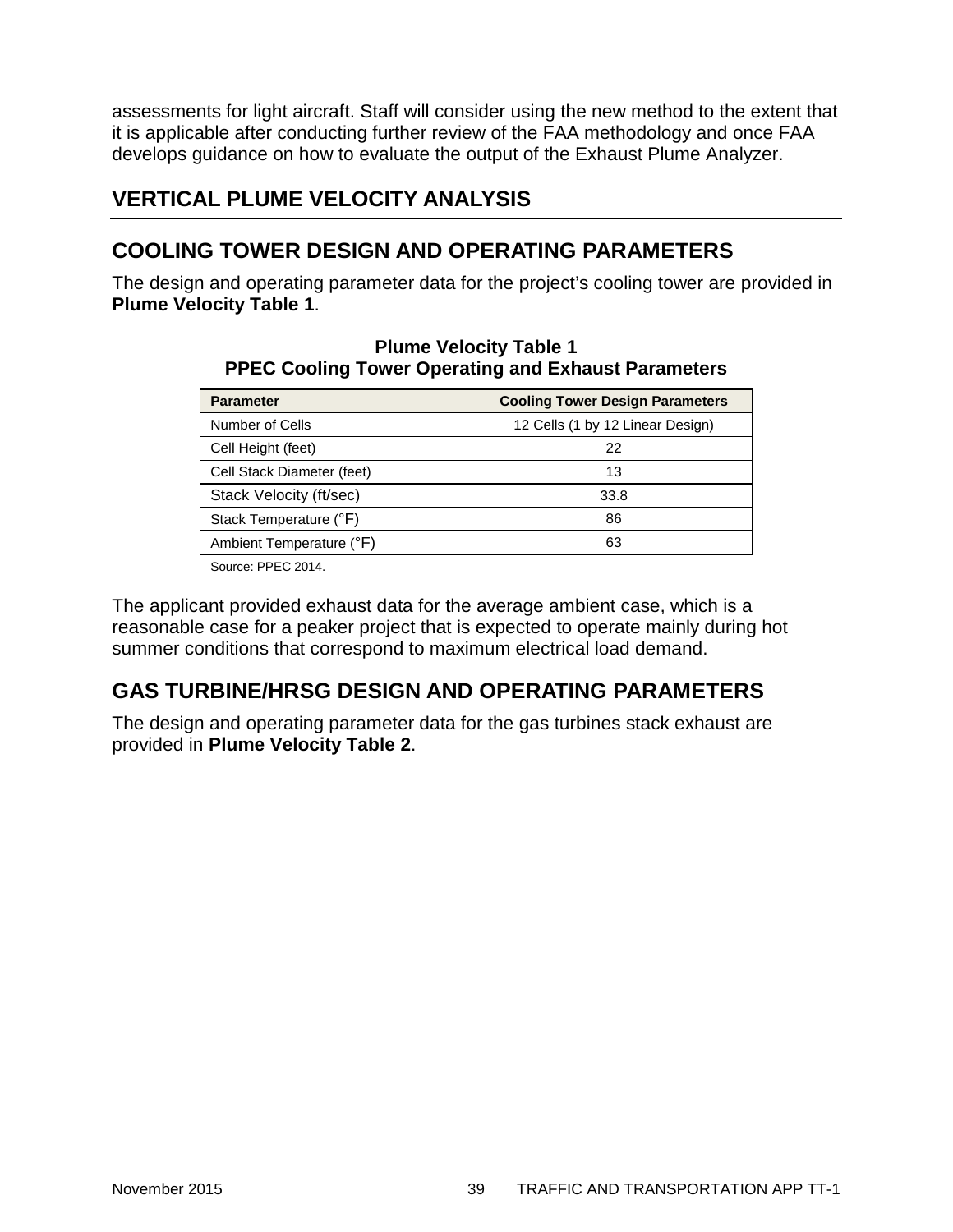| <b>Operating</b><br><b>Mode</b> | <b>Ambient</b><br>Temp (°F) | <b>Stack</b><br><b>Height</b><br>(feet) | <b>Stack</b><br><b>Diameter</b><br>(feet) | <b>Stack Vel</b><br>(ft/sec) | <b>Stack</b><br>Temp (°F) |
|---------------------------------|-----------------------------|-----------------------------------------|-------------------------------------------|------------------------------|---------------------------|
| <b>Hot Peak</b>                 | 110                         | 100                                     | 14.5                                      | 92.54                        | 801                       |
| Avg Peak                        | 63                          | 100                                     | 14.5                                      | 103.14                       | 785                       |
| Cold Peak                       | 30                          | 100                                     | 14.5                                      | 95.07                        | 758                       |
| Hot Low                         | 110                         | 100                                     | 14.5                                      | 65.52                        | 816                       |
| Avg Low                         | 63                          | 100                                     | 14.5                                      | 68.05                        | 804                       |
| Cold Low                        | 30                          | 100                                     | 14.5                                      | 67.41                        | 799                       |

### **Plume Velocity Table 2 PPEC Gas Turbine Operating and Exhaust Parameters**

Source: PPEC 2014.

For the worst-case analysis for this plume source the 63°F ambient condition for CTG at peak load, average temperature case was selected to determine the worst-case velocity conditions. The average ambient case is both a more likely operating scenario for a peaking facility and has calm-wind velocity results that are essentially as conservative as the cold peak case.

# **PLUME VELOCITY CALCULATION RESULTS**

Using the Spillane calculation approach, the plume average vertical velocity at different heights above ground was determined by staff for calm conditions. Staff's calculated plume average velocity values for the cooling tower are provided in **Plume Velocity Table 3.** The combined cooling tower velocities are calculated by combining all 12 cells by assuming the multiple cooling tower cell plumes have completely merged.

As explained in the Transportation and Traffic section a plume average vertical velocity of 4.3 m/s has been determined by staff to be the critical velocity of concern to light aircraft. This is based on the Australian Civil Aviation Safety Authority (CASA) advisory circular (CASA 2003). Vertical velocities below this level are not of concern to light aircraft. The cooling tower exhausts were found to have plume average velocities less than 4.3 meters per second at or above 500 feet above ground level.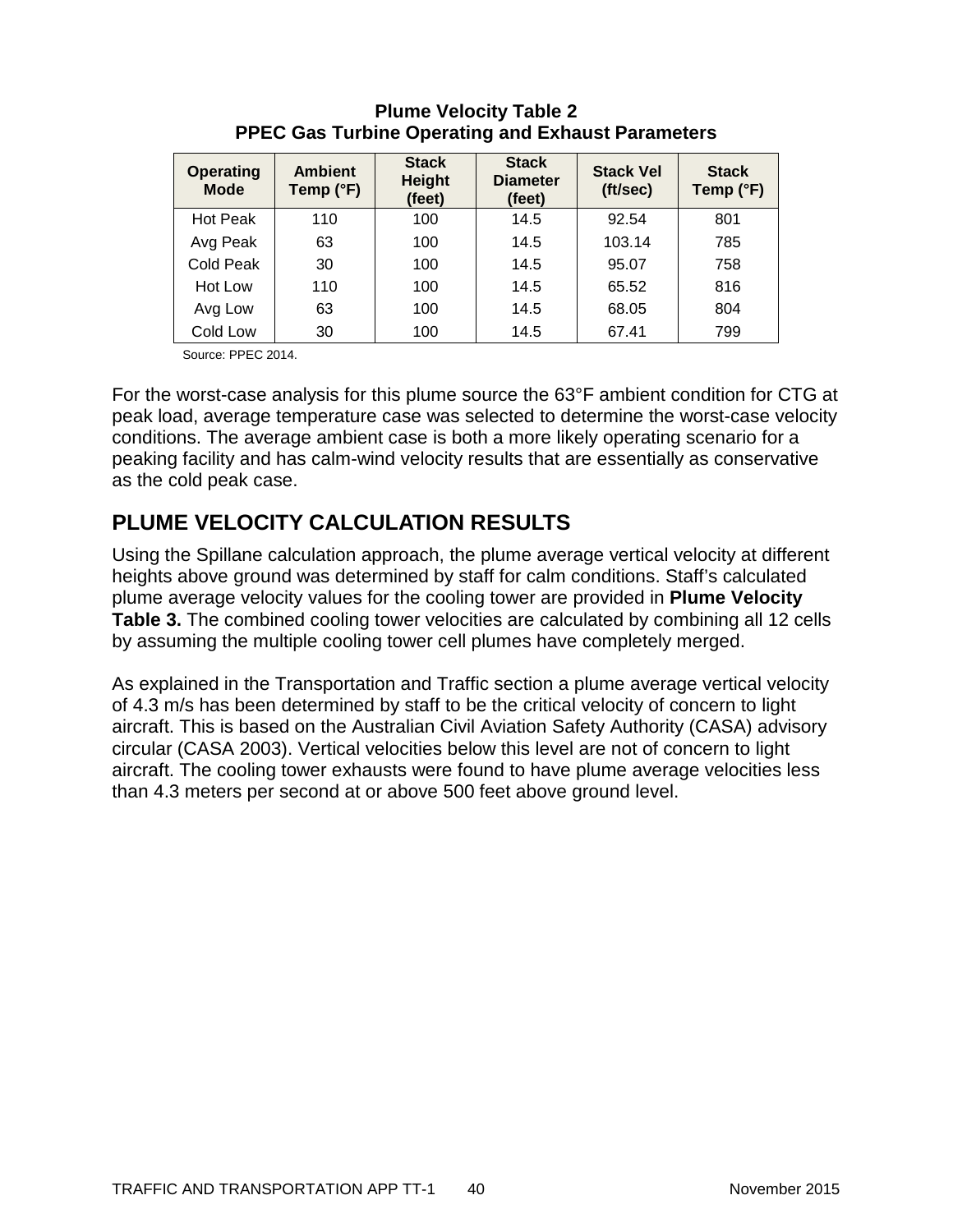| <b>Height</b> | <b>12-Cell Cooling Tower</b> |
|---------------|------------------------------|
| 300           | 3.81                         |
| 400           | 3.26                         |
| 500           | 2.93                         |
| 600           | 2.71                         |
| 700           | 2.55                         |
| 800           | 2.42                         |
| 900           | 2.31                         |
| 1,000         | 2.23                         |
| 1,100         | 2.15                         |
| 1,200         | 2.08                         |
| 1,300         | 2.02                         |
| 1,400         | 1.97                         |
| 1,500         | 1.93                         |
| 1,600         | 1.88                         |
| 1,700         | 1.84                         |
| 1,800         | 1.81                         |
| 1,900         | 1.77                         |
| 2,000         | 1.74                         |

#### **Plume Velocity Table 3 PPEC Cooling Tower Vertical Plume Velocities (m/s)**

PPEC has 3 turbines in a linear configuration. When the spacing between the gas turbines is not large enough, the exhaust plumes may spread enough to significantly merge prior to the velocity lowering to vertical velocities below levels of concern. Therefore, the gas turbine plume size and vertical velocities for different plume merging scenarios, where the value N is equal to the number of fully merged plumes, were calculated and are presented in **Plume Velocity Table 4.**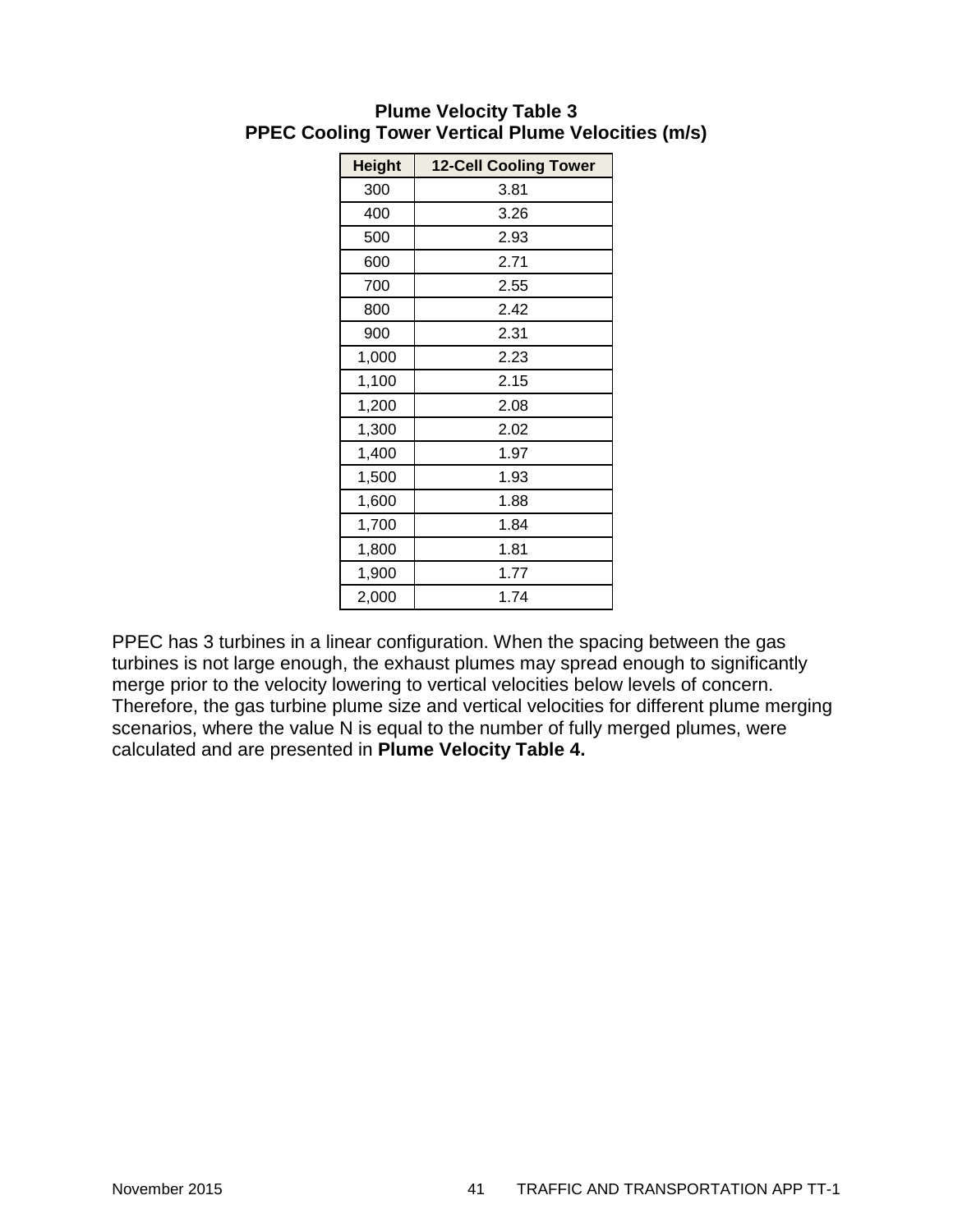| <b>Height</b>     | <b>Plume Diameter</b> | Plume Velocity (m/s) <sup>b</sup> |                   |                   |
|-------------------|-----------------------|-----------------------------------|-------------------|-------------------|
| (f <sub>t</sub> ) | (m) <sup>a</sup>      | $N=1$                             | $N=2$             | $N=3$             |
| 300               | 16.396                | 8.45                              | Not Merged        | Not Merged        |
| 400               | 26.15                 | 6.97                              | Not Merged        | Not Merged        |
| 500               | 35.904                | 6.20                              | Not Merged        | Not Merged        |
| 600               | 45.657                | 5.69                              | Not Merged        | Not Merged        |
| 700               | 55.411                | 5.32                              | Not Merged        | Not Merged        |
| 800               | 65.165                | 5.03                              | Not Merged        | Not Merged        |
| 900               | 74.918                | 4.80                              | <b>Not Merged</b> | Not Merged        |
| 1000              | 84.672                | 4.60                              | <b>Not Merged</b> | Not Merged        |
| 1100              | 94.426                | 4.44                              | Not Merged        | Not Merged        |
| 1200              | 104.18                | 4.29                              | Not Merged        | Not Merged        |
| 1300              | 113.933               | 4.16                              | 4.95              | Not Merged        |
| 1400              | 123.687               | 4.05                              | 4.82              | Not Merged        |
| 1500              | 133.441               | 3.95                              | 4.70              | <b>Not Merged</b> |
| 1600              | 143.194               | 3.86                              | 4.59              | <b>Not Merged</b> |
| 1700              | 152.948               | 3.77                              | 4.49              | Not Merged        |
| 1800              | 162.702               | 3.69                              | 4.39              | <b>Not Merged</b> |
| 1900              | 172.456               | 3.62                              | 4.31              | Not Merged        |
| 2000              | 182.209               | 3.56                              | 4.23              | Not Merged        |
| 2100              | 191.963               | 3.50                              | 4.16              | Not Merged        |
| 2200              | 201.717               | 3.44                              | 4.09              | <b>Not Merged</b> |
| 2300              | 211.471               | 3.38                              | 4.03              | Not Merged        |
| 2400              | 221.224               | 3.33                              | 3.96              | 4.39              |
| 2500              | 230.978               | 3.29                              | 3.91              | 4.33              |
| 2600              | 240.732               | 3.24                              | 3.85              | 4.27              |
| 2700              | 250.485               | 3.20                              | 3.80              | 4.21              |
| 2800              | 260.239               | 3.16                              | 3.76              | 4.16              |
| 2900              | 269.993               | 3.12                              | 3.71              | 4.11              |
| 3000              | 279.747               | 3.08                              | 3.67              | 4.06              |

### **Plume Velocity Table 4 PPEC Turbine Plume Size and Vertical Plume Velocities**

Notes:

a – The separation between stacks is approximately 54 meters for two stacks and 108 meters for all stacks and the plumes will begin to merge when the plume diameter is the same as the separation and is assumed to be fully merged when the plume diameter is twice the stack separation.

b – Not Merged means not fully merged.

The values shown in **Plume Velocity Table 4** are worst-case values for peak load operation during average ambient temperatures, with dead calm wind conditions from ground level to the height for the 4.3 m/s vertical velocities. For other operating scenarios and ambient temperatures, the top heights for the 4.3 m/s vertical velocities would be somewhat lower than these maximum values and aircraft flying above these levels should not be affected by vertical velocities that exceed 4.3 m/s.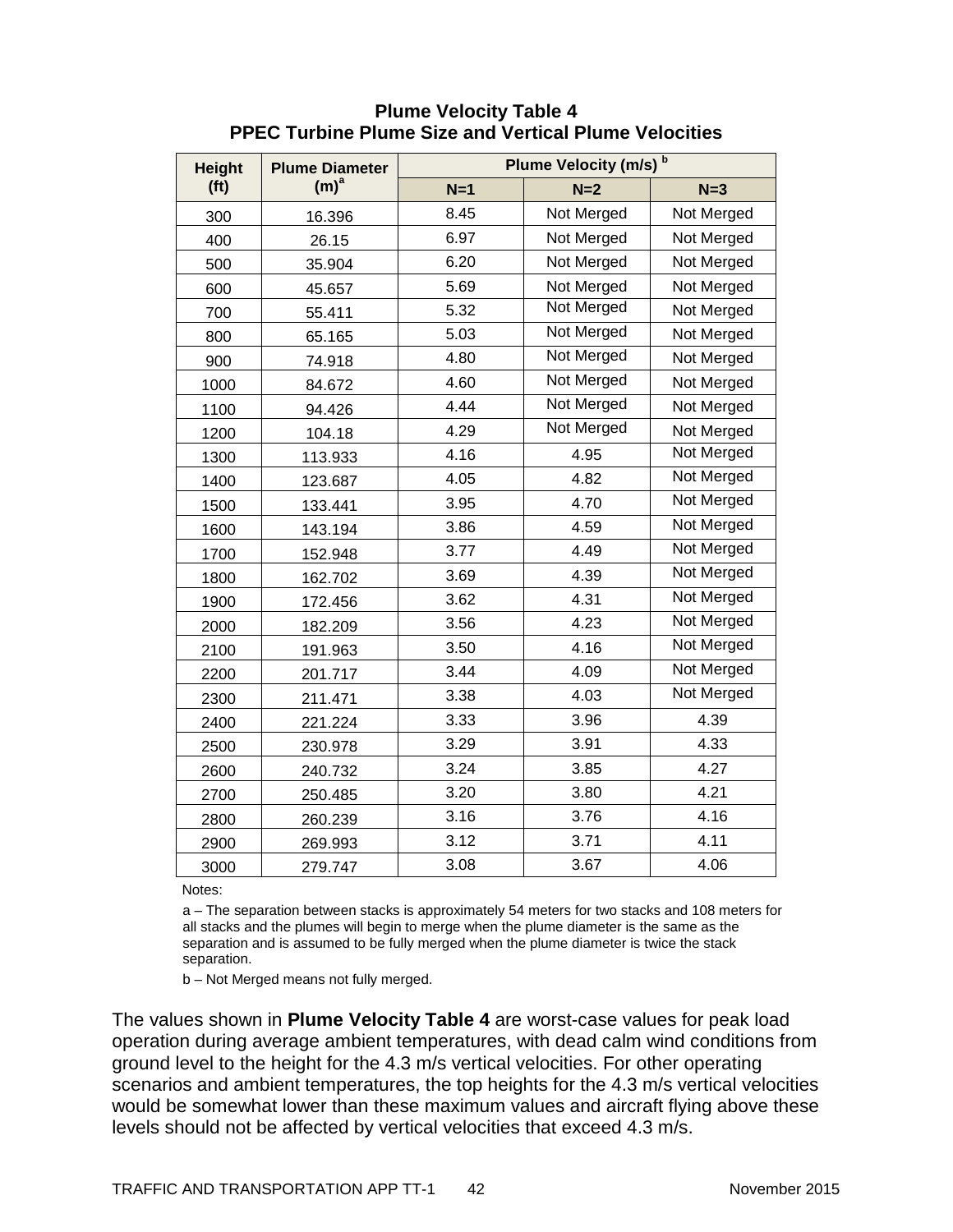The gas turbine plume average velocity is calculated to drop below 4.3 m/s at a height of approximately 1,190 feet for the single turbine plume (N=1). The plume diameter at this height is around 103m, which is larger than the distance of two adjacent turbines (54m). Therefore the merging of the two adjacent turbine plumes should be considered. In that case of two plumes fully merging  $(N=2)$ , the average velocity is calculated to drop below 4.3 m/s at the height of 1,910 feet. The most conservative scenario is to assume all three plumes will fully merge  $(N=3)$ , where plume average velocity is calculated to drop below 4.3 m/s at a height of approximately 2,540 feet. However, it is very unlikely that all three plumes can merge fully to allow this velocity given the stack separation and the height/atmospheric conditions needed for them to fully merge. Therefore staff proposes to use the scenario of two plume merging (N=2), which shows that the average velocity drops below 4.3 m/s at the height of 1,910 feet.

**Plume Velocity Table 4** is based on a calculation procedure that does not indicate how the plumes begin to merge before they are fully merged. The plume velocity would not actually go up between 1,200 and 1,300 feet or between 2,300 and 2,400 feet, rather the velocity curve would be based on partial merging of the one stack, two fully merged exhaust plumes, and three fully merged exhaust plumes cases. This worst-case plume merging velocities, combining the velocity data from the three exhaust merging cases is shown in **Plume Velocity Figure 1**.



**Plume Velocity Figure 1 PPEC Turbine Plume Merging Vertical Velocity**

The velocity values listed above in **Plume Velocity Table 3** and **Plume Velocity Table 4** are plume average velocities across the area of the plume. The maximum plume velocity, based on a normal Gaussian distribution, is two times the plume average velocity as shown in the table.

### **WIND SPEED STATISTICS**

Since the "Spillane approach" used by staff is limited to calm wind conditions, the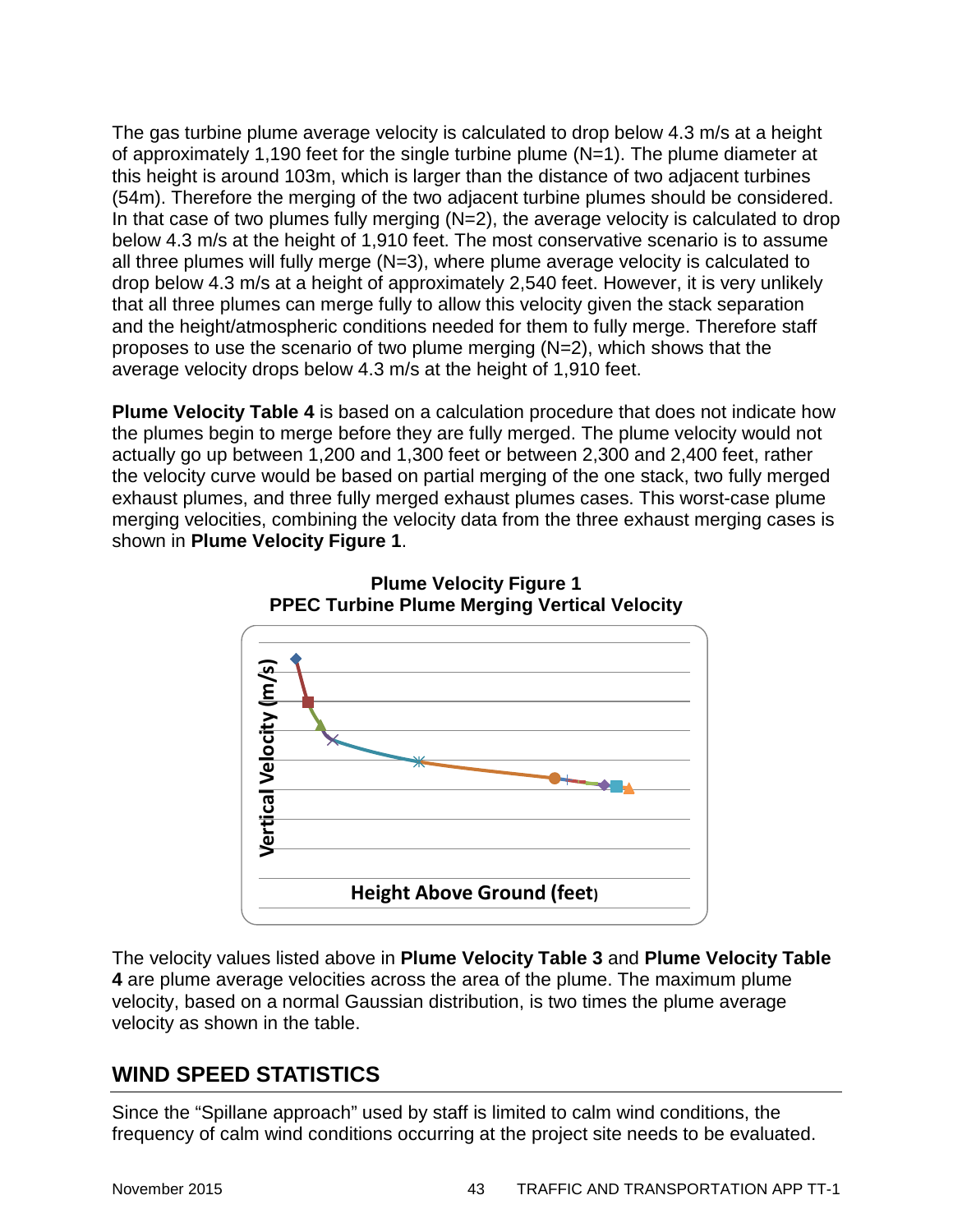However, calm wind statistics data is not needed as input for the plume modeling itself. **Plume Velocity Table 5** provides the Calm wind speed statistics for Otay Mesa from meteorological data collected for 2006 through 2008. Calm winds for the purposes of the reported monitoring station statistics are those hours with average wind speeds below 1 knot (0.5 m/s). Calm or very low wind speeds can also occur for shorter periods of time within each of the monitored average hourly conditions. However, the shortest time resolution for the available meteorological data is one hour.

| <b>Calm Wind Speed Statistics</b> |       |
|-----------------------------------|-------|
| 2006                              | 20.1% |
| 2007                              | 17.6% |
| 2008                              | 23.6% |
| Average                           | 20.4% |

#### **Plume Velocity Table 5 Calm Wind Statistics for Otay Mesa**

Source: PPEC 2011a

Calm/low wind speed conditions averaging an hour or longer appear to be frequent in the site area. Therefore, the "Spillane approach" staff used above is appropriate for the plume velocity analysis at the project site.

### **CONCLUSIONS**

The calculated worst case calm wind condition vertical plume average velocities from the PPEC cooling towers are not predicted to exceed 4.3 m/s at heights at or above 500 feet above ground level. However, the calculated worst case calm wind condition vertical plume average velocities from the PPEC gas turbines are predicted to exceed 4.3 m/s at heights at or above 500 feet above ground level (1,910 feet). There are no other plume sources at the PPEC site, although the Otay Mesa power plant is immediately east of PPEC.

The vertical velocity from the equipment exhaust at a given height above the stack decreases as wind speed increases. However, the plume average vertical velocities for the gas turbines will remain relatively high, and would exceed 4.3 m/s above 500 feet about ground level, during calm or very low wind speed conditions. These low wind speed conditions lasting an hour or more occur reasonably frequently at the site location. Additionally, shorter periods of dead calm winds, lasting long enough to increase the vertical plume average velocity height up to its peak height, can also occur during hours with low average wind speeds.

PPEC is designed as a simple-cycle, peaking, and intermediate load facility. Each unit is proposed to be limited to operate no more than 4,000 hr/yr. Actual operation is likely to be considerably less, perhaps no more than 1,000 to 2,000 hours per depending on electrical system load needs. The ambient condition used in this analysis represents the average ambient temperature case at the peak load, which is considered a reasonably conservative worst case for this peaking project that is expected to primarily operate during the summer.